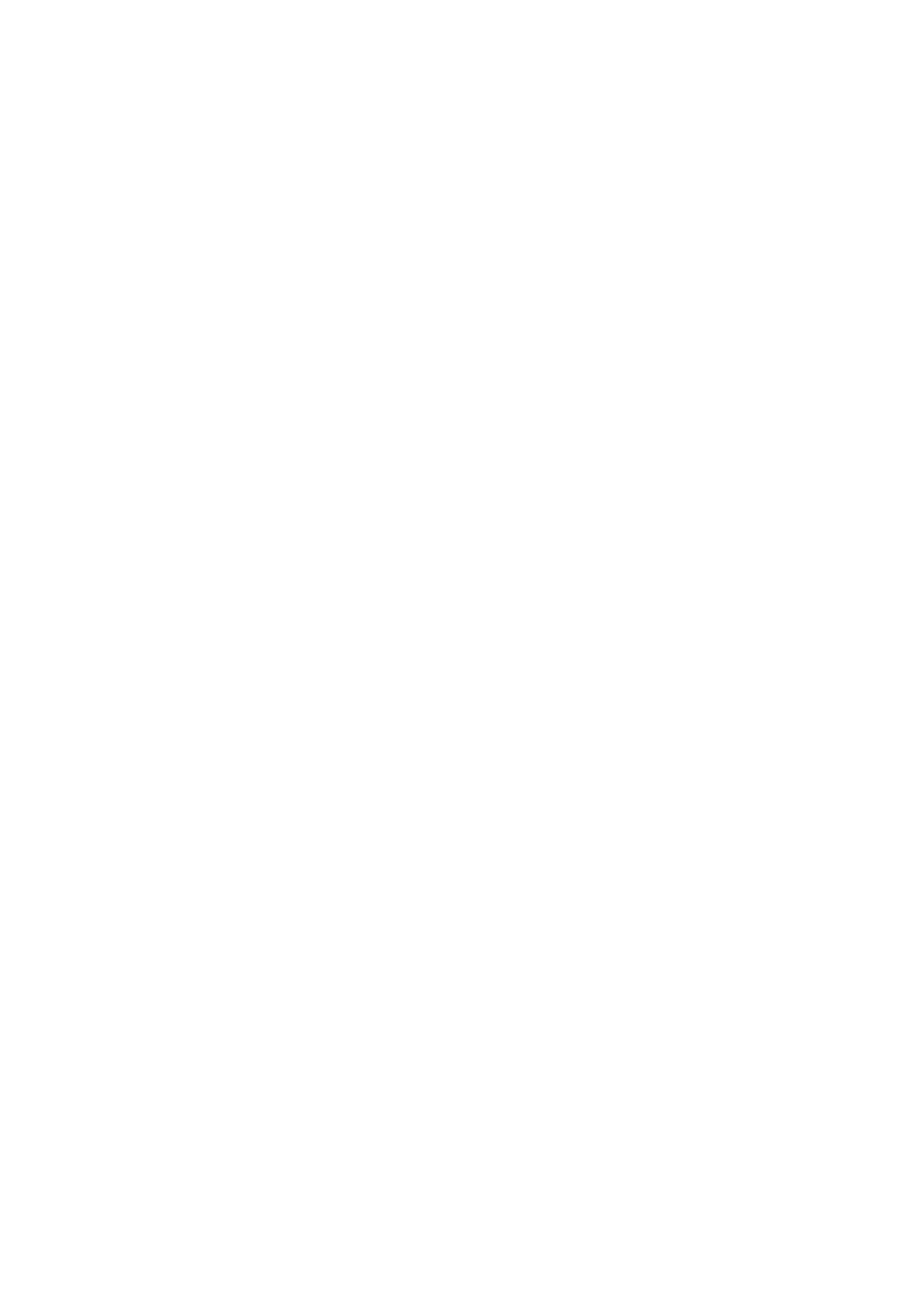# **Welcome to Notes Menu Launcher**



This is the User's Guide for Notes Menu Launcher and its main purpose is to unveil the possibilities in Notes Menu Launcher and to enable you to make the most out of the product.



In addition software contain a small tool with the name *NotesPeek Buddy* (on page 43) to enable you to launch NotesPeek on the currently selected document.

Finally, you will find a Samples-folder containing several configuration examples to get you going!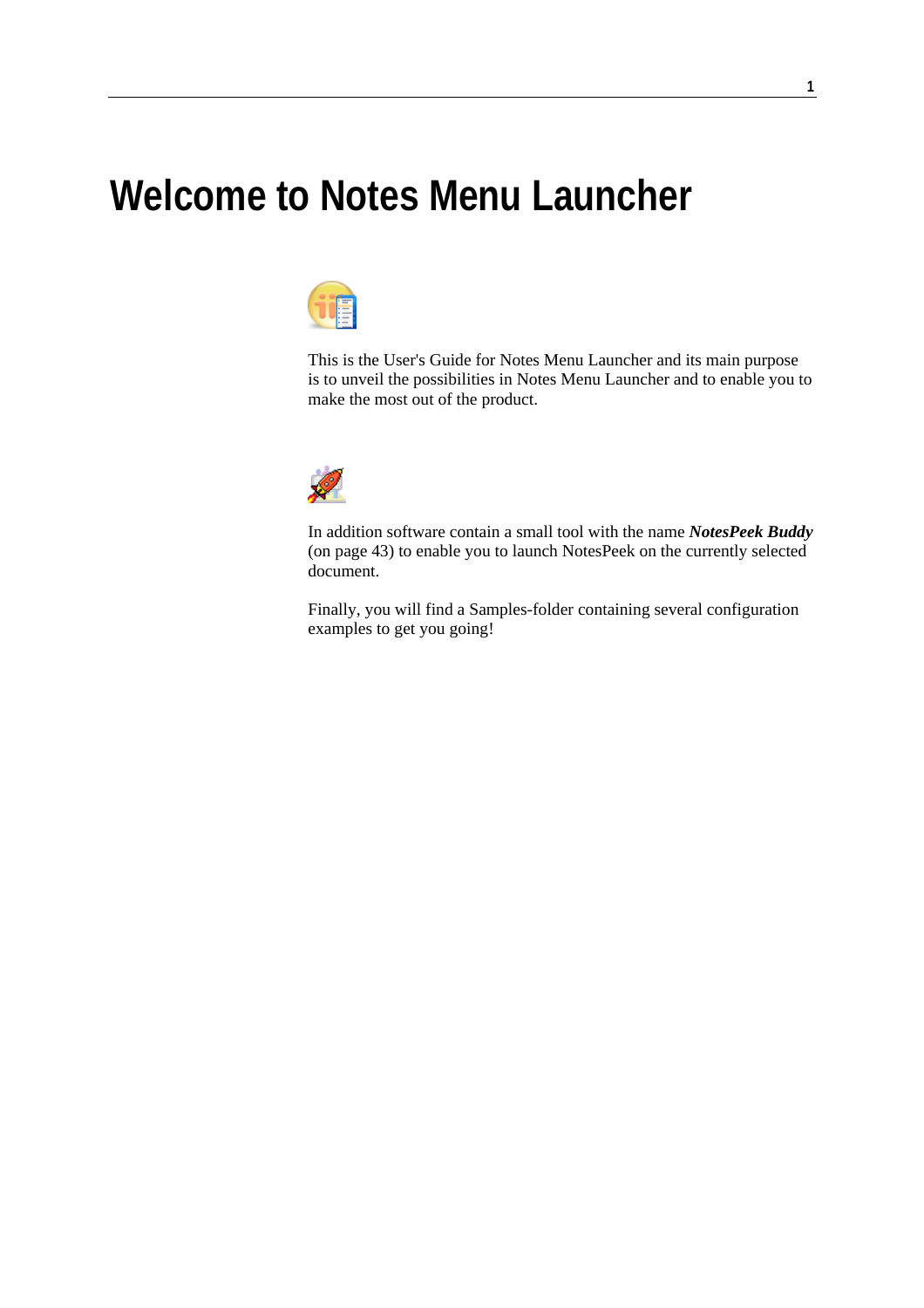Copyright © 2002-2004: Voith's CODE All rights reserved

Due to continued product development this information may change without notice. The information and intellectual property contained herein is confidential between Voith's CODE. and the client and remains the exclusive property of Voith's CODE. If you find any problems in the documentation, please report them to us in writing. Voith's CODE does not warrant that this document is error-free.

No part of this publication may be reproduced, stored in a retrieval system, or transmitted in any form or by any means, electronic, mechanical, photocopying, recording or otherwise without the prior written permission of Voith's CODE.

Microsoft Word, Microsoft Office, Windows®, Window 95™, Window 98™, Windows NT®, Windows 2000, Windows XP and MS-DOS™ are trademarks of the Microsoft Corporation.

Xalan, Xerces are trademarks of the Apache.org organization.

**Voith's CODE** Granittveien 13 N-3140 Borgheim Norway +47 33 38 77 01 Internet E-Mail: support@vcode.no Website: http://www.vcode.no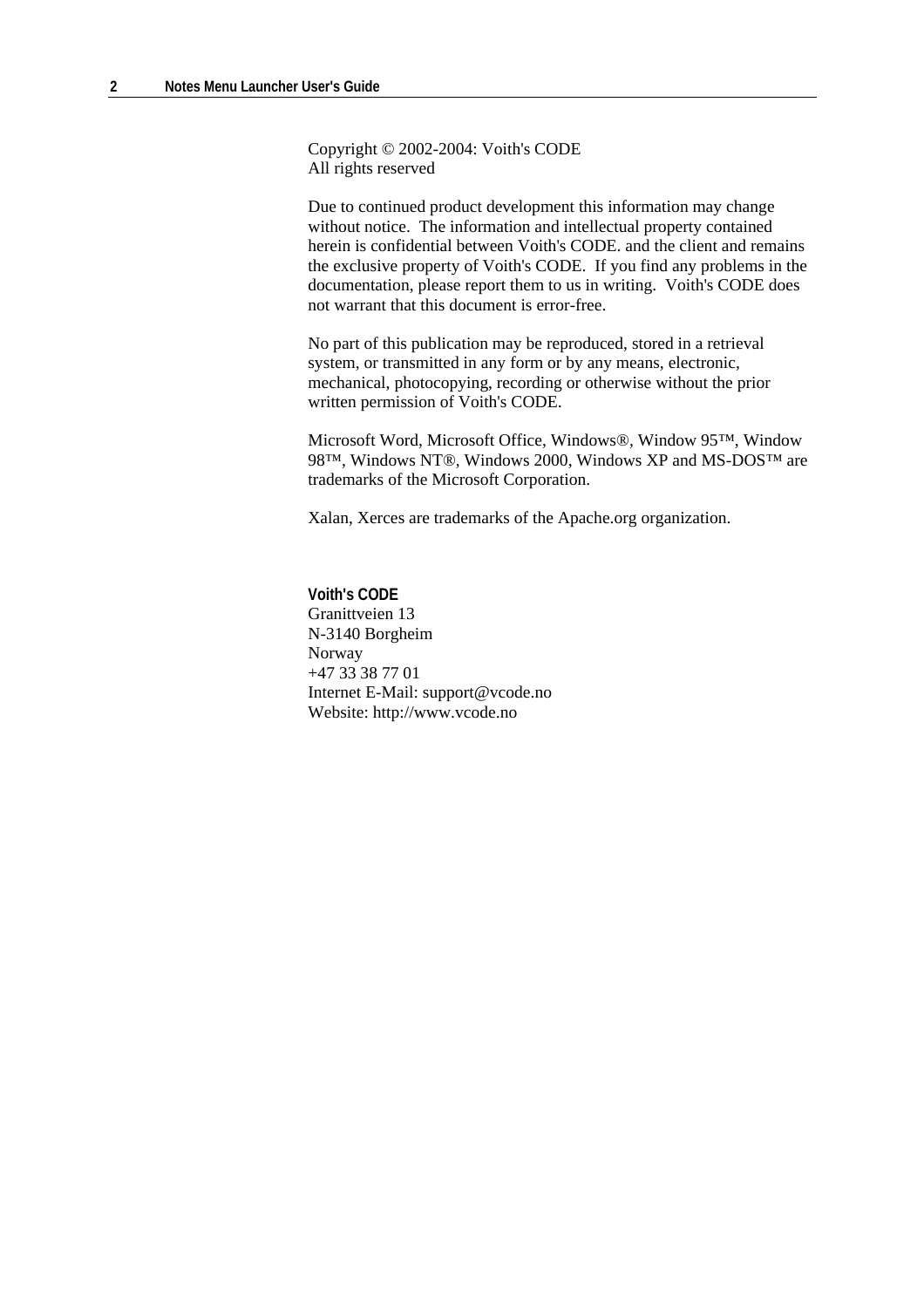# **Contents**

| Welcome to Notes Menu Launcher |   |
|--------------------------------|---|
| Introduction                   | 1 |
|                                |   |
|                                |   |
|                                |   |
|                                |   |
|                                |   |
| <b>Installation</b>            | 7 |
|                                |   |
|                                |   |
|                                |   |
|                                |   |
|                                |   |
|                                |   |
|                                |   |
|                                |   |
|                                |   |
|                                |   |
|                                |   |
|                                |   |
|                                |   |
|                                |   |
|                                |   |
|                                |   |
|                                |   |
|                                |   |
|                                |   |
|                                |   |
|                                |   |
|                                |   |
|                                |   |

#### Operation

39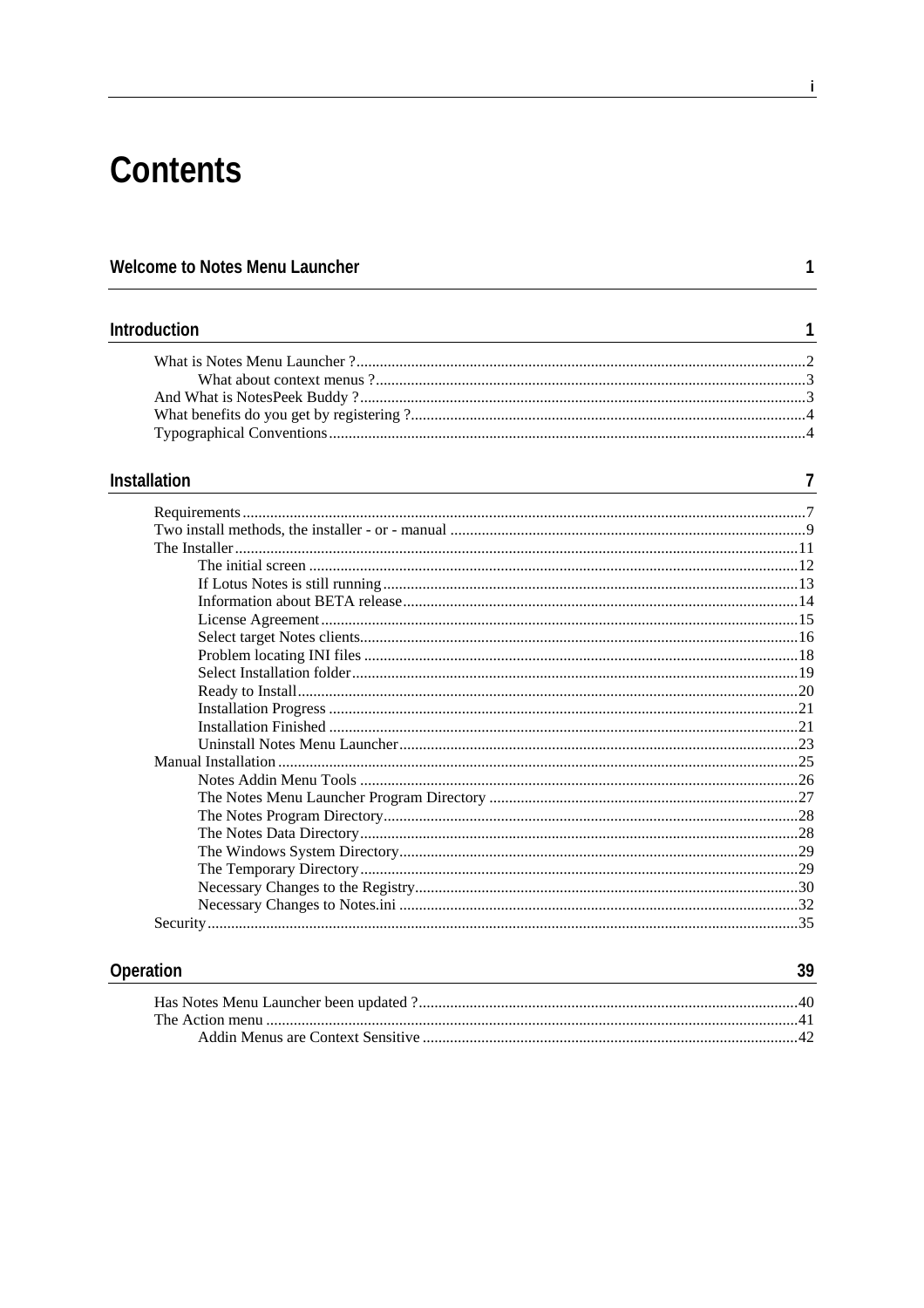# Configuration

### 45

### **Index**

### $63$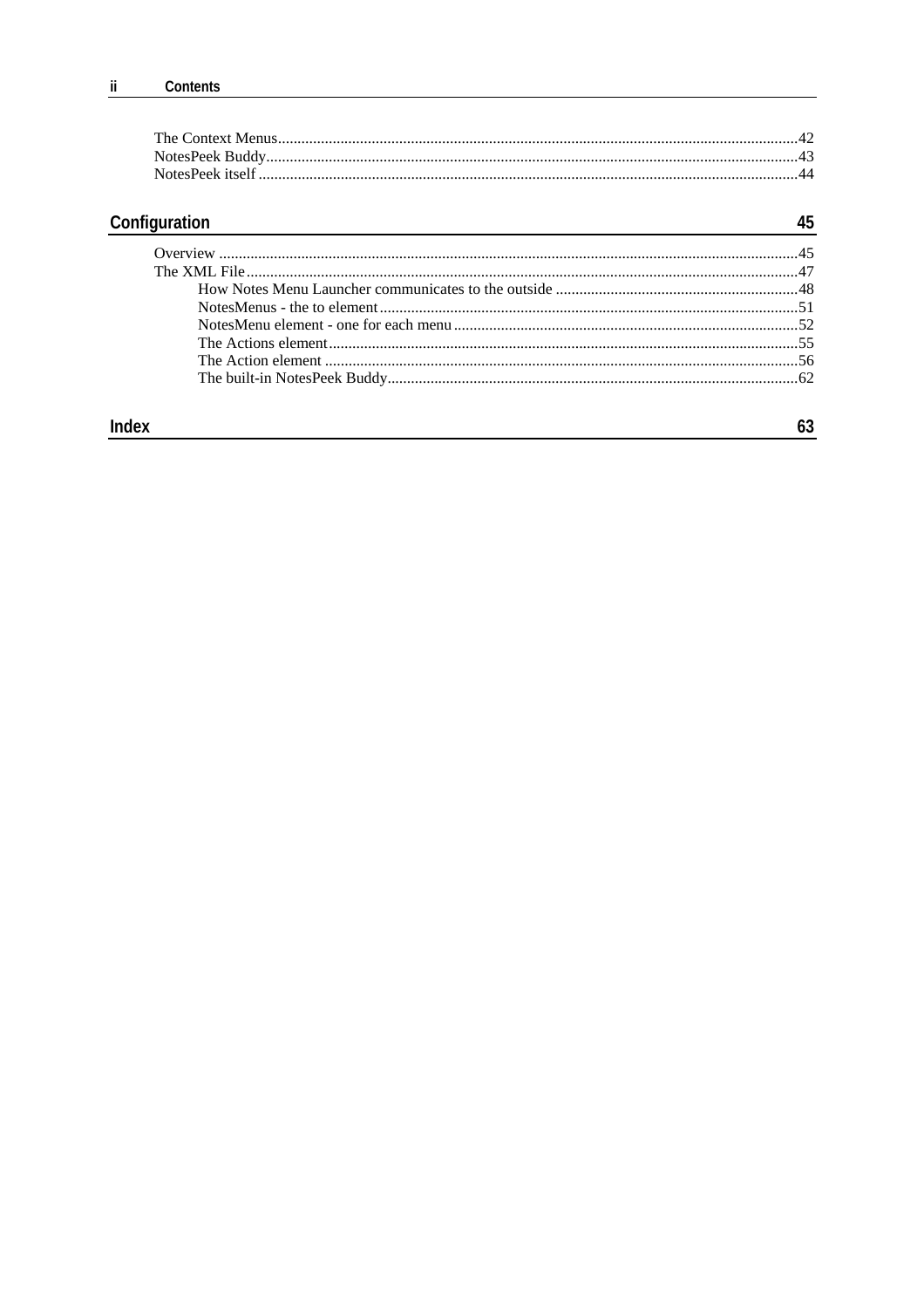# C HAPTER 1 **Introduction**

# **In This Chapter**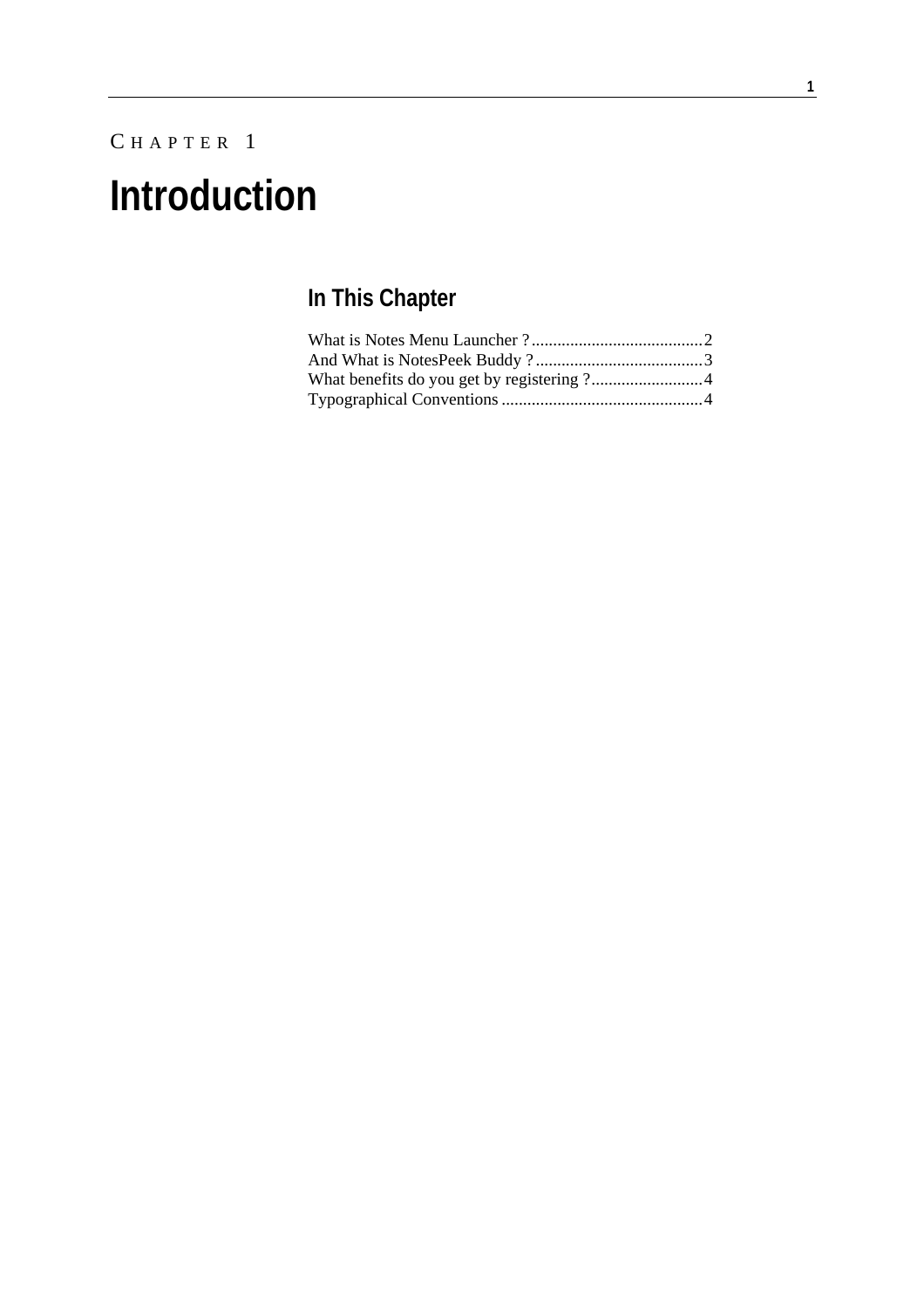# **What is Notes Menu Launcher ?**

**The brief description; A tool to make your own applications, formulas or agents show up in the context menus or Action menu of Lotus Notes.** 

Here is the longer description; If application developers wants to integrate their own applications into the Lotus Notes menus, their options has been very limited. Application developers won't see support for their own context menus until the next major release of Lotus Notes, ND 7.

Traditionally the developer can make a so-called *Notes Addin Menu*, which in essence is a Dynamic Link Library inserting one or more menu lines into the **Action** menu in Notes. The menu addin is specified by adding the path and DLL name in the *AddinMenus*-keyword in the main configuration file for Notes; Notes.ini.

When installed, a Notes Addin Menu application is sensitive to the user operating *context*, meaning that the addin "knows" when the user is working in a view, a document, and whether the document is in read- or write mode. The addin also knows which field- and field type the user are working in.

Below you see a sample of some Notes Addin Menus, being present in the Actions menu:



*Figure 1: Notes Action menu, with several menu addins* 

The menus in the red box in the figure above is Notes Addin Menus. Also note that one of the menu items is *grayed out*, indicating that the menu isn't available in the current context.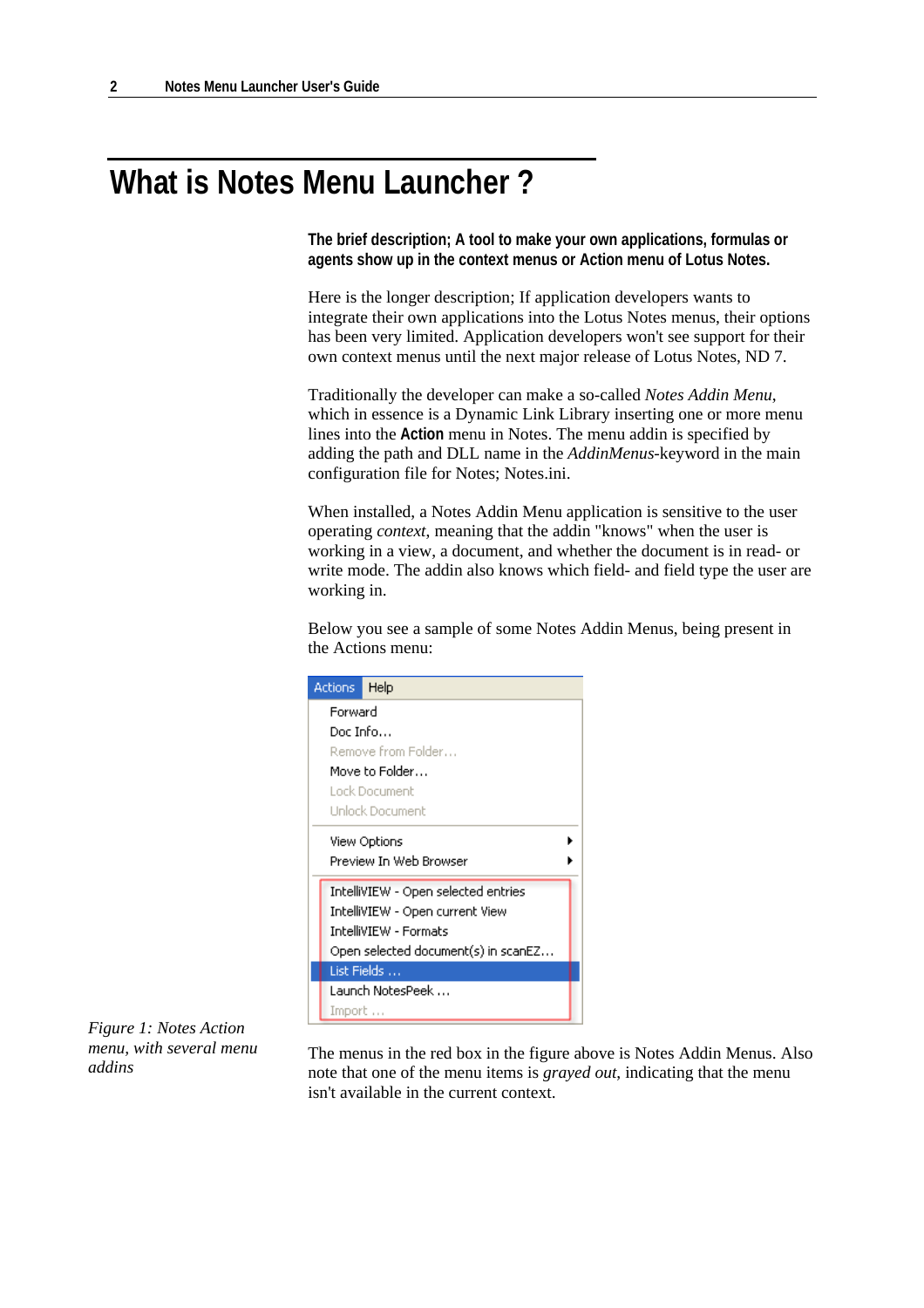### **What about context menus ?**

A context menu is a menu that is sensitive to the user operation context, and which often is activated by clicking on the right mouse button. Context menus are therefore often called *right click menus.* 

Many users regard context menus as a more speedy way to access relevant features to the current operating context.

If the developer want to integrate their solutions into the context menus of Lotus Notes, there hasn't been any known solution to that - until now!

Notes Menu Launcher will let you do just that; insert your own solutions into the Action menu and/or the context menus in Lotus Notes! Below you see a sample on a view-based context menu:

| Lock Document<br><b>Unlock Document</b>                                        |              |                |
|--------------------------------------------------------------------------------|--------------|----------------|
| $\checkmark$ Search This View<br>Find<br>Open In New Window<br>Create Bookmark | $C$ rrl $+F$ |                |
| NotesPeek<br>List Fields                                                       |              |                |
| Development                                                                    |              | MIME Analyzer  |
|                                                                                |              | Formula Tester |

*Figure 2: Notes Context Menu - Example 1* 

In the figure above you see several new menus at the bottom! As you also can see, Notes Menu Launcher even supports cascaded menus!

# **And What is NotesPeek Buddy ?**

In order to show you the immediate power of Notes Menu Launcher, a small handy tool for the poweruser in Notes is bundled with this software; **NotesPeek Buddy**. This is a small tool that will launch NotesPeek on the currently selected document, and you no longer has to navigate through the tree-structure in NotesPeek!

Read more about NotesPeek Buddy *here.* (see "NotesPeek Buddy" on page 43)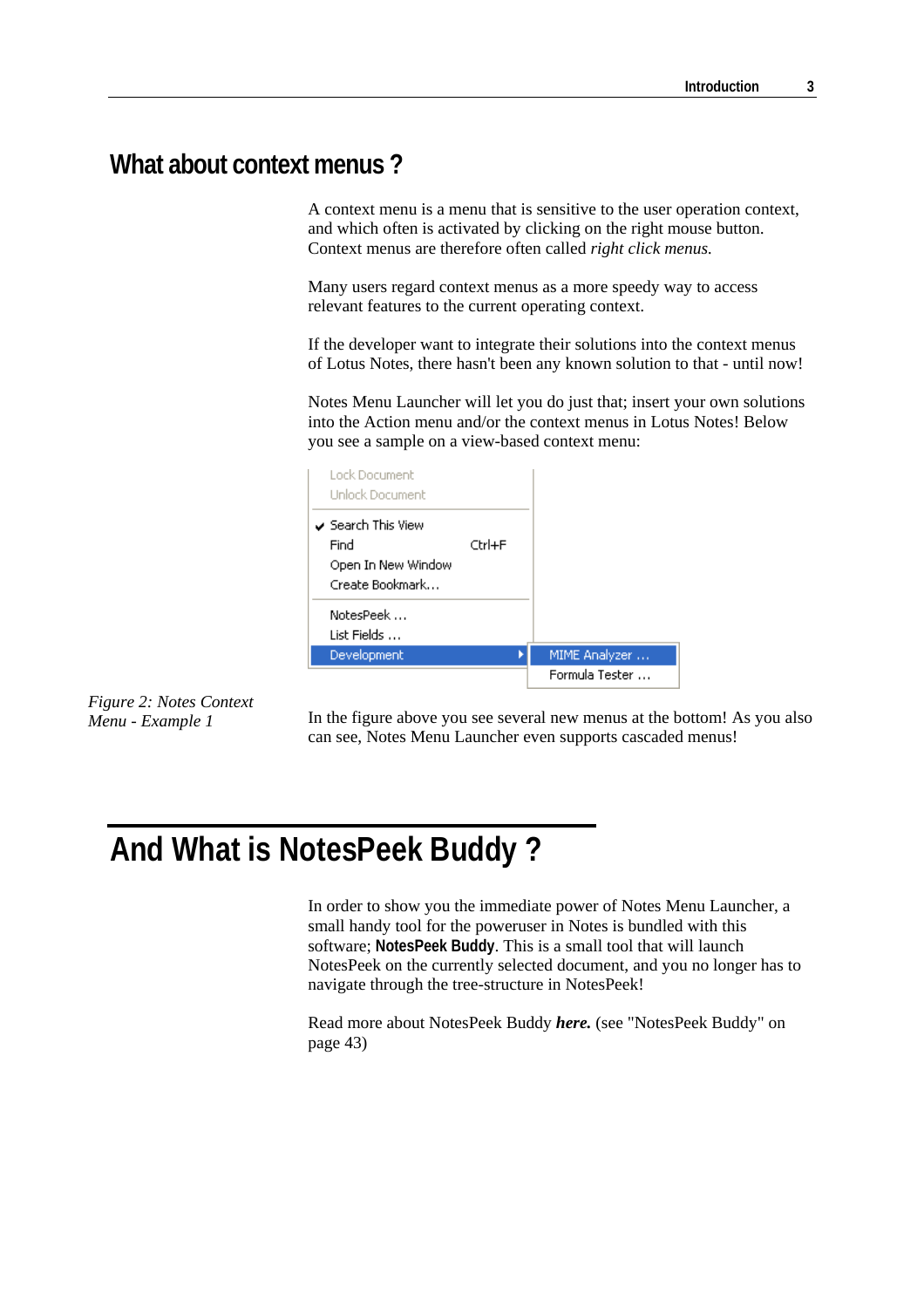# **What benefits do you get by registering ?**

If you configure more than two menus in the *XML Configuration file* (see "The XML File" on page 47), you will see this dialog box when Lotus Notes start up;



*Figure 3: Information About Trial Version* 

If you register, you won't see this message again!

In addition, you can configure and setup as many menus as you like!!!

Finally, you will of course get prioritized support if you have any questions regarding Notes Menu Launcher or any other Voith's CODEproduct.

# **Typographical Conventions**

Before you start using this guide, it is important to understand the terms and typographical conventions used in the documentation.

For more information on specialized terms used in the documentation, see the Glossary at the end of this document.

The following kinds of formatting in the text identify special information.

| Formatting convention                 | Type of Information                           |
|---------------------------------------|-----------------------------------------------|
| Triangular Bullet( $\triangleright$ ) | Step-by-step procedures. You can follow these |
|                                       | instructions to complete a specific task.     |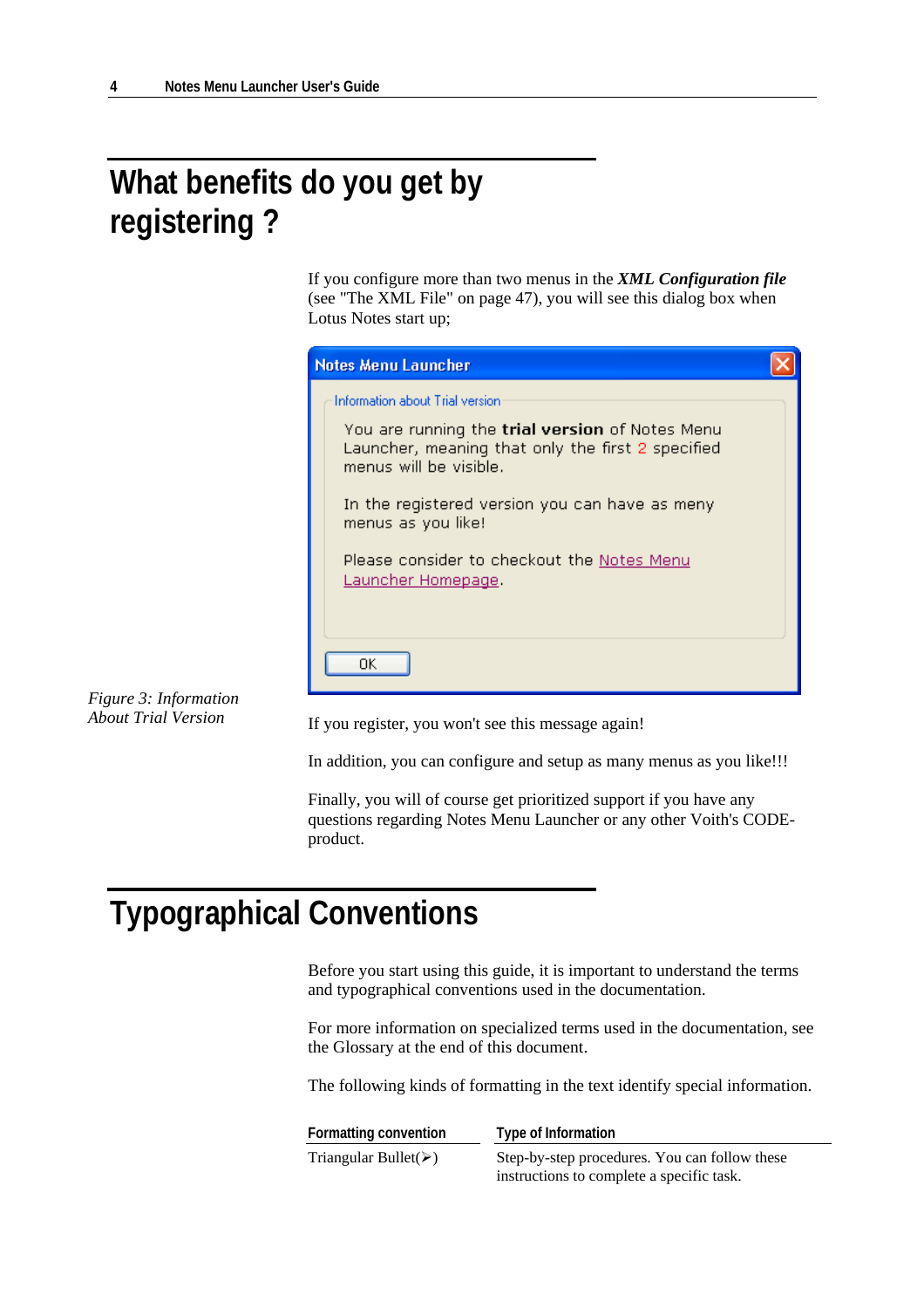| <b>Special Bold</b> | Items you must select, such as menu options,<br>command buttons, or items in a list.                                               |
|---------------------|------------------------------------------------------------------------------------------------------------------------------------|
| Emphasis            | Use to emphasize the importance of a point or for<br>variable expressions such as parameters.                                      |
| <b>CAPITALS</b>     | Names of keys on the keyboard. for example,<br>SHIFT, CTRL, or ALT.                                                                |
| KEY+KEY             | Key combinations for which the user must press and<br>hold down one key and then press another, for<br>example, CTRL+P, or ALT+F4. |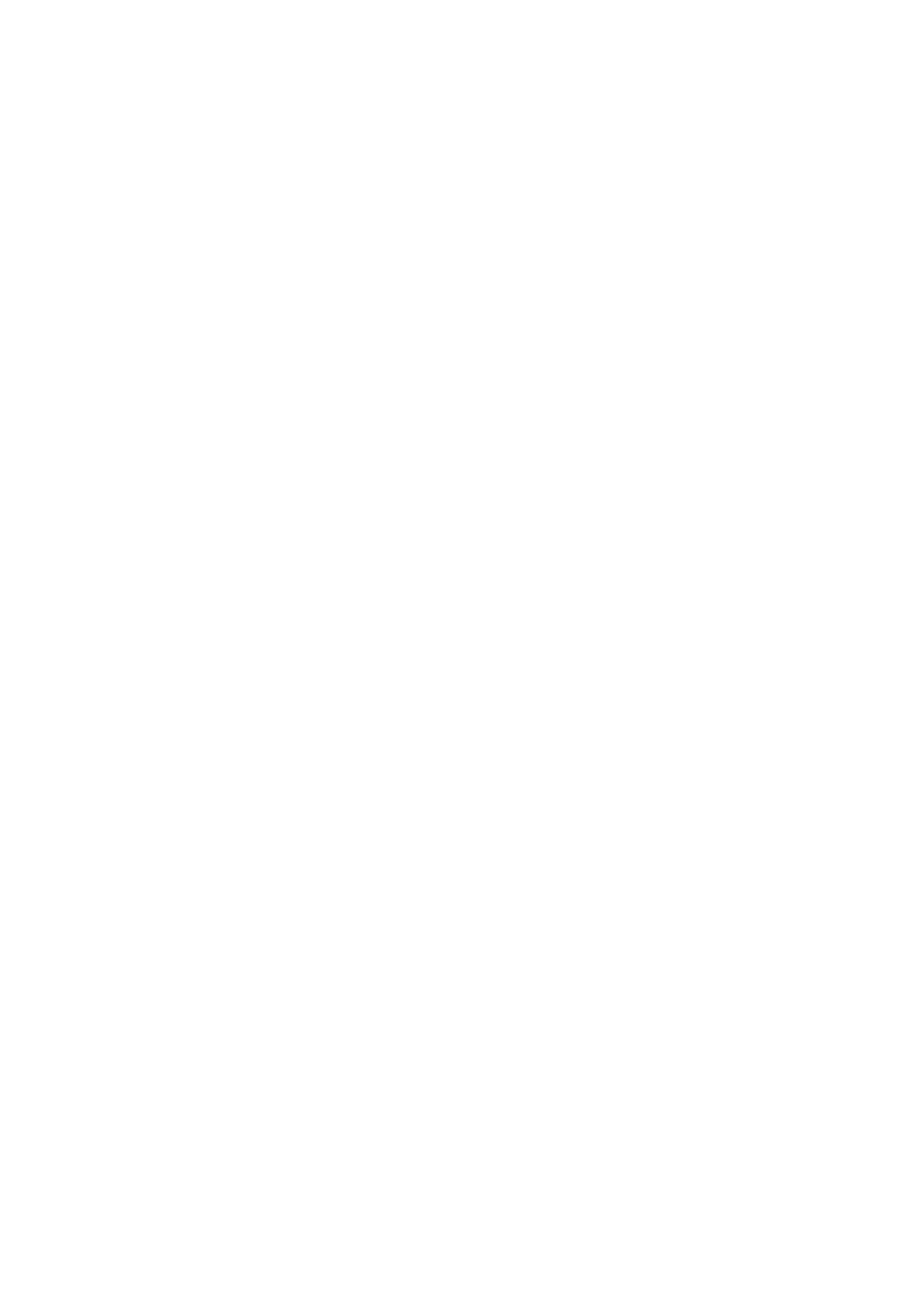# C HAPTER 2 **Installation**

This chapter describes how to install Notes Menu Launcher. You will be guided through the automatic installer application, in addition to getting the nitty-gritty details of which files go where. This will help you install Notes Menu Launcher on multiple Notes Menu Launcher installations on one machine.

### **In This Chapter**

# **Requirements**

Notes Menu Launcher is a Lotus Notes based tool. This implies that Notes Menu Launcher won't run as a standalone windows application, but rather as a *plugin* to Lotus Notes.

When installed, Notes Menu Launcher will reveal itself via the **context menus** and the **Actions**-menu in the Lotus Notes client, and it will act on the selected documents in both view- and document context.

Notes Menu Launcher has these requirements:

- Lotus Notes Release 5.0.3 or newer
	- A Notes configuration file (Notes.ini) must be available in the first 128 bytes of the system PATH environment variable
- **Machine and platform requirements; The same as for the Lotus Notes** Release 5 client, which is:
	- Windows 95, 98 or ME Windows NT 4.x SP3, Windows 2000 or Windows XP
	- Pentium processor
	- RAM: On Windows 9x and Windows NT more than 32 MB. On Windows 2000 more than 64 MB and on Windows XP more than 128 MB.

Diskspace: Notes Menu Launcher occupies approximately 5.5 MB.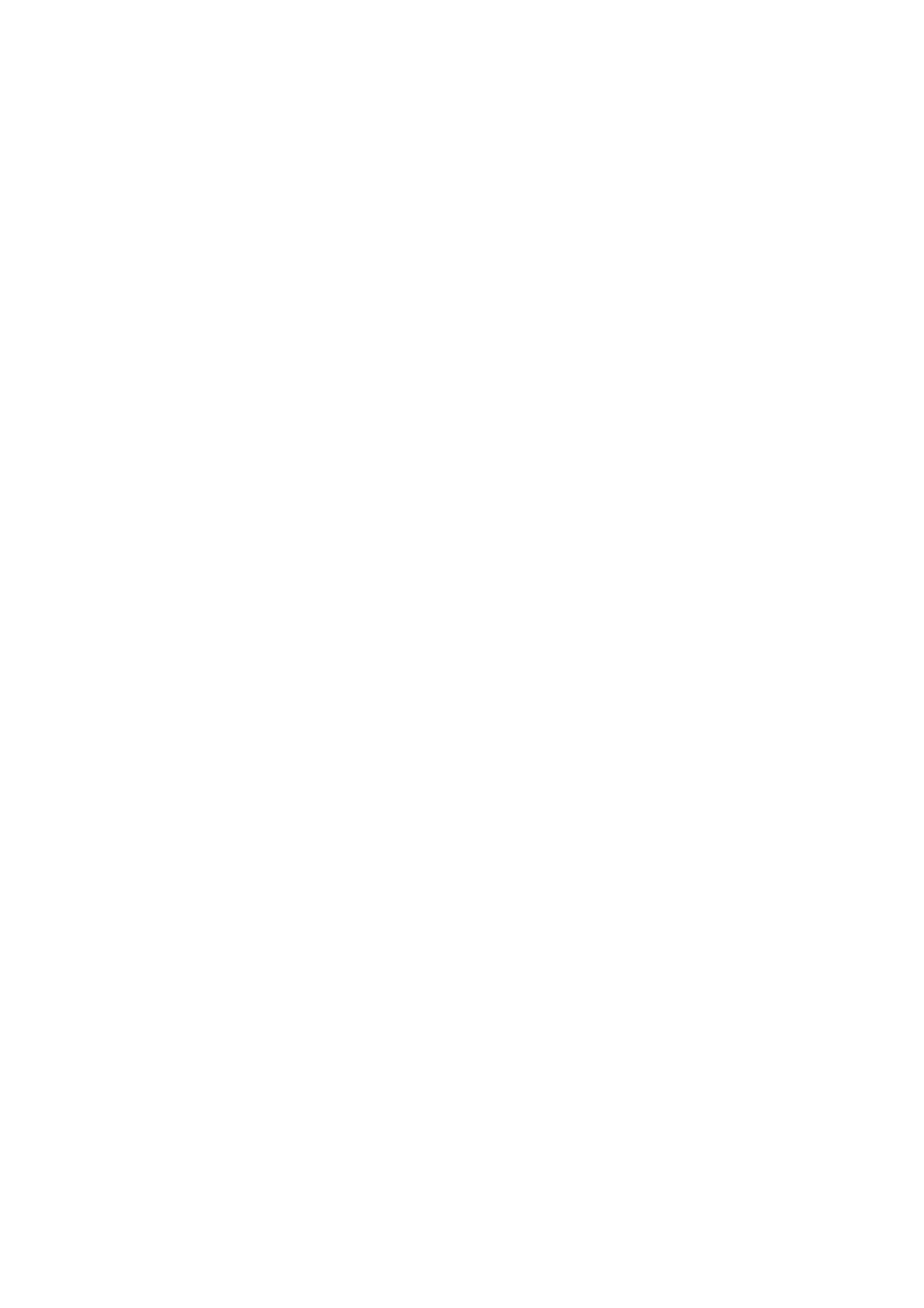# **Two install methods, the installer or - manual**

Use the installer to install Notes Menu Launcher quickly on a standard Lotus Notes installation, or use the manual procedure to install Notes Menu Launcher in a more customized environment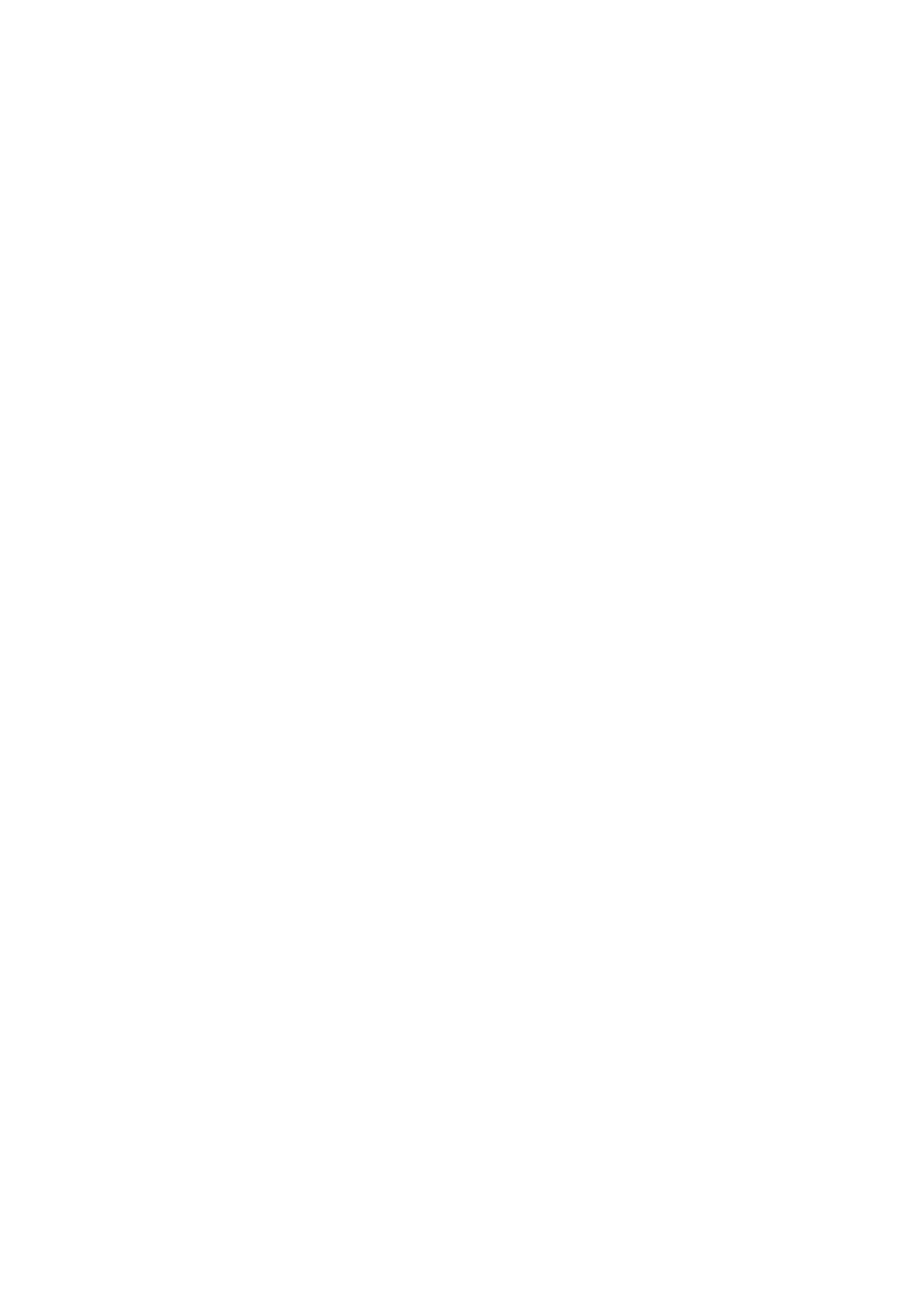# **The Installer**

The Installer is a setup application containing all the necessary files to install Notes Menu Launcher successfully. In addition it will do the necessary modifications to your operating system environment in order to let Notes Menu Launcher run flawlessly.

Note: You operating system must meet the requirements in order to run Notes Menu Launcher. The Installer might report problems such as the example below:

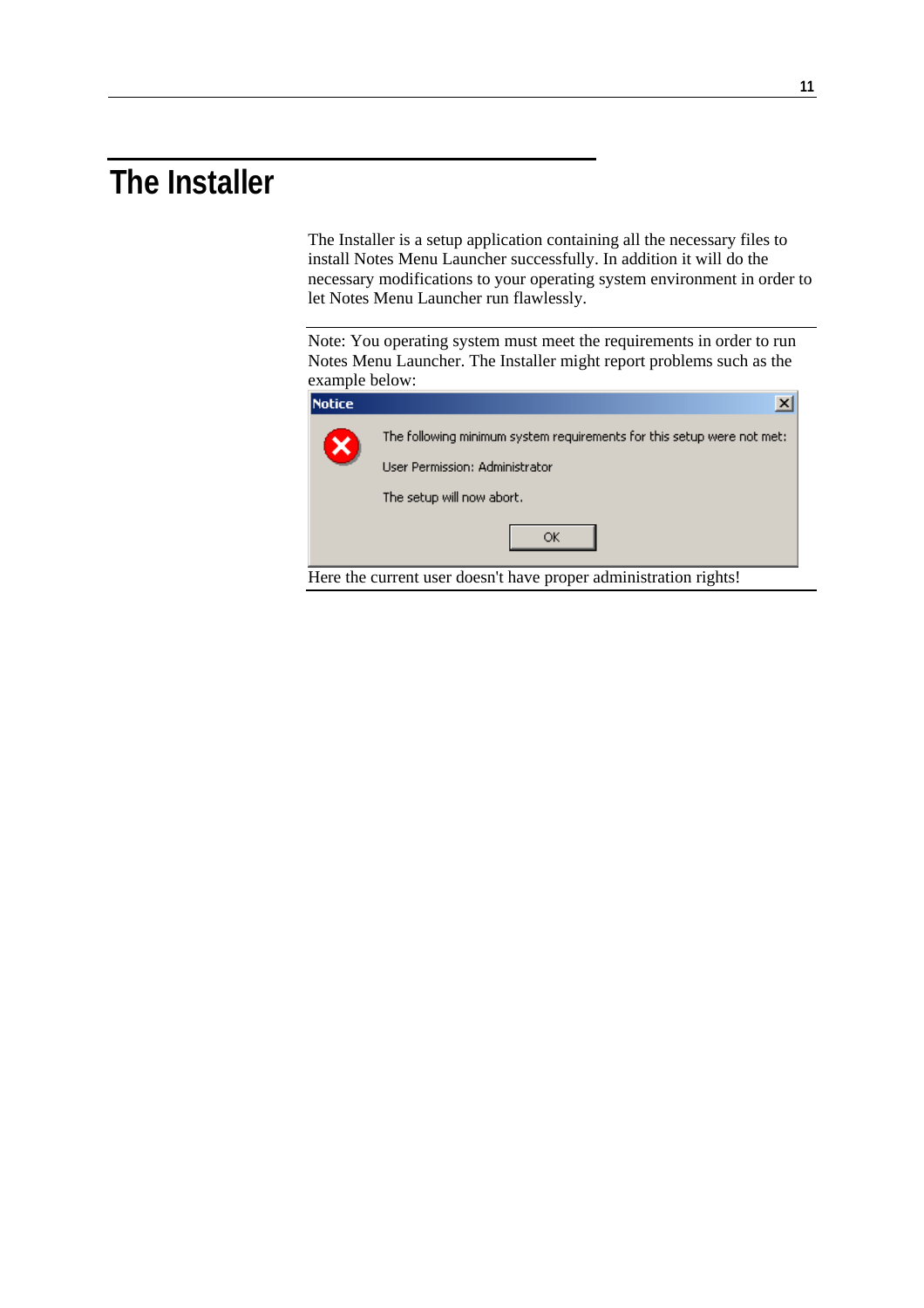# **The initial screen**

A step-by-step guide through the standard installer. Why use the installer ? The main benefit by using the installer, is that it does the lot for you. It analyses the Lotus Notes installation to figure out where you have the Notes program- and data directories, it places all the files and components of Notes Menu Launcher in the correct directories, register common components and finally update your Registry database with the correct settings. Using the installer, should be easy and straight forward. In addition, by using the installer, you will also get an uninstaller, so you can get rid of Notes Menu Launcher.

When you first start the installer, you'll see this screen:



*Figure 4: The initial screen in the installer* 

Note that you will see the current version of Notes Menu Launcher you are about to install.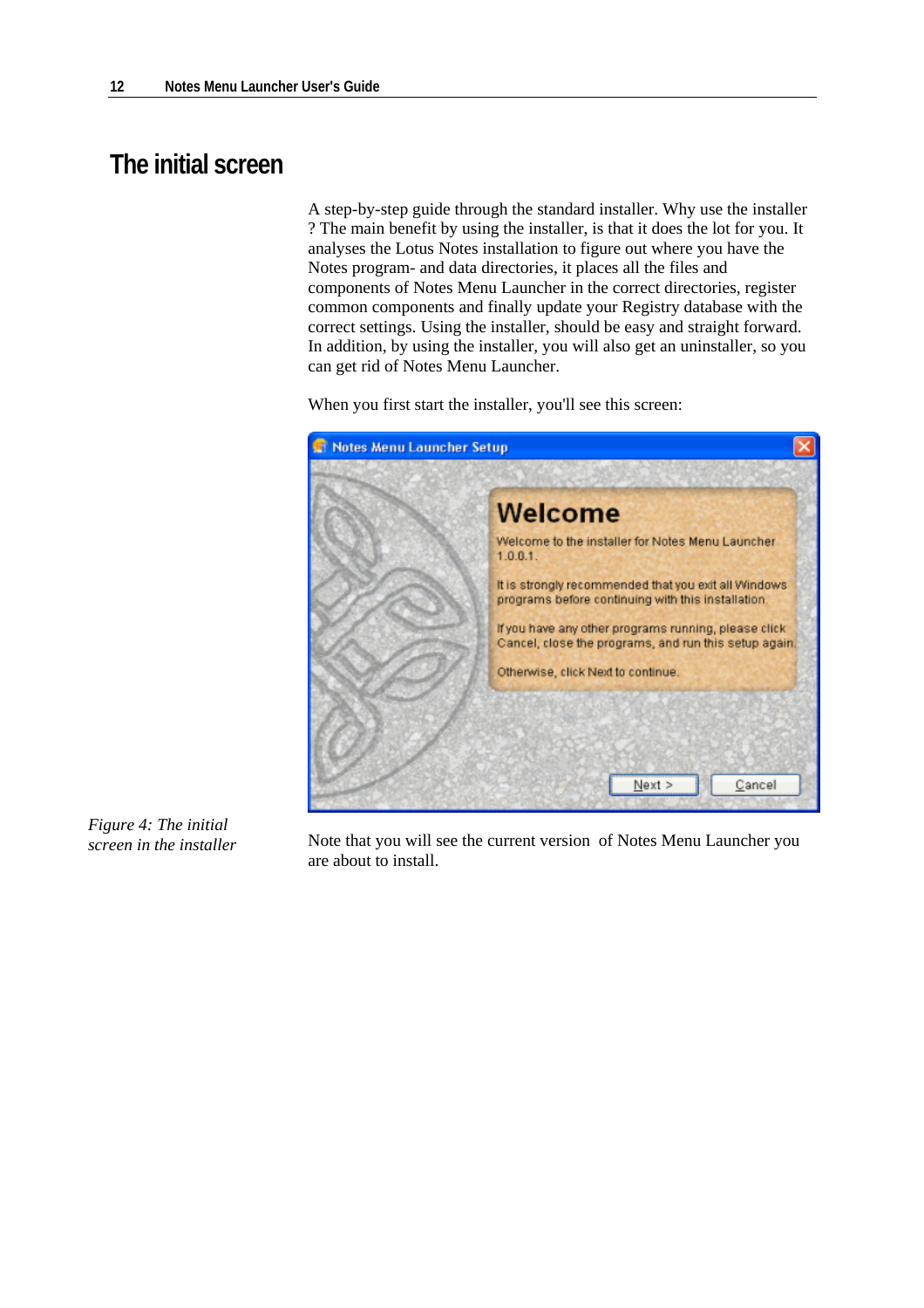# **If Lotus Notes is still running**

If the Installer detect that Lotus Notes is still running at this stage, you will see this dialog box;



*Figure 5: <LN> is still running - warning from the Installer* 

You should either switch to Lotus Notes yourself and terminate any current work in Lotus Notes, or, you can push the **Stop Notes** button to let the Installer gently ask Lotus Notes to quit. Note that Lotus Notes may not quit automatically if you have unsaved work, so you still have to check that Lotus Notes actually did stop.

**Warning:** If you continue without stopping Lotus Notes, you won't see the installed menus before you restart Lotus Notes. In addition, if you have already installed Notes Menu Launcher, and re-install it, several files may be locked by Lotus Notes and Notes Menu Launcher. You might therefore see dialog boxes informing you about locked or held files.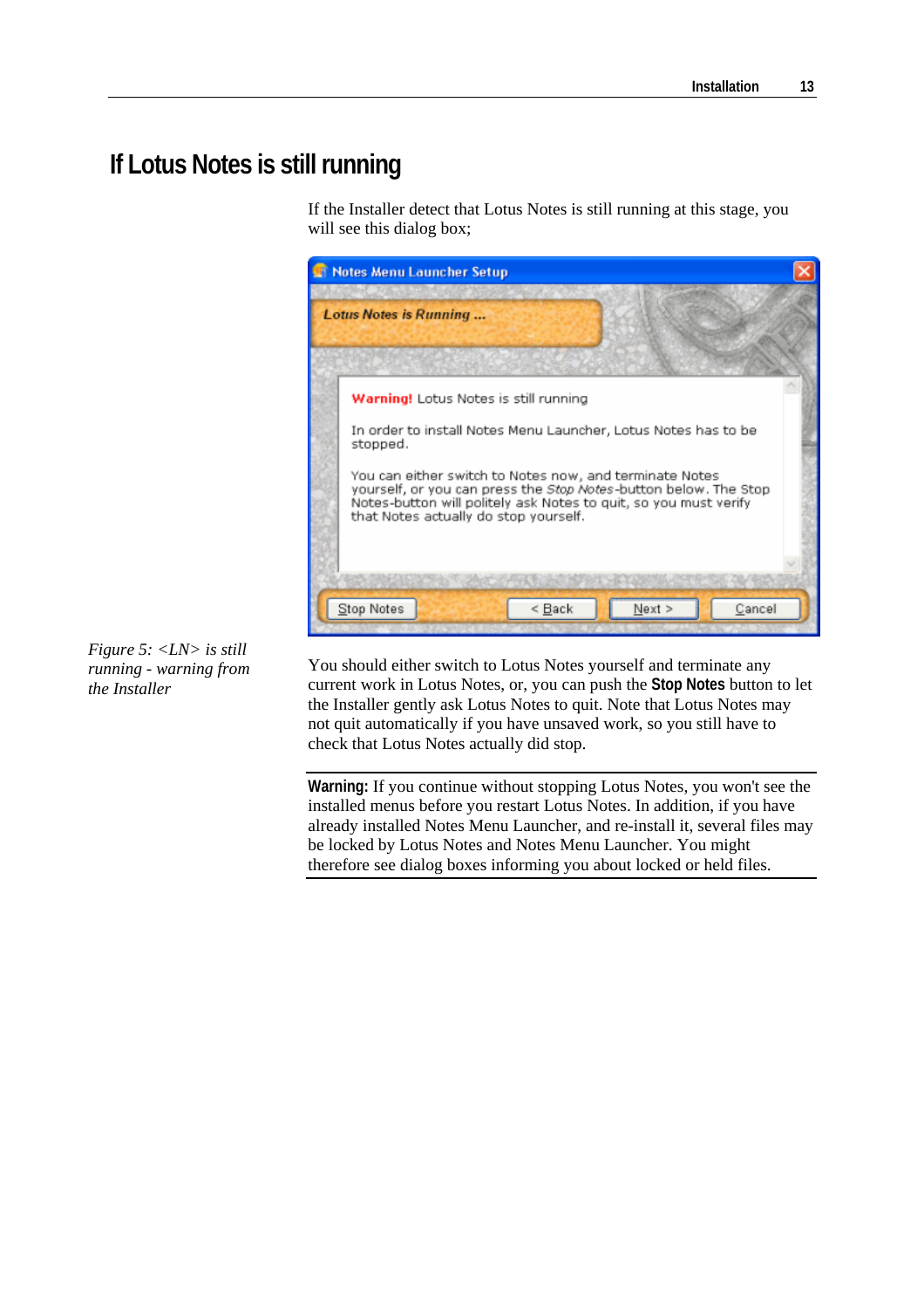### **Information about BETA release**

Software is developed in stages, and Notes Menu Launcher is no exception. When software is first released, or when new updates are coming, software developers often want to test new or changed functionality. One way to do that is to release BETA releases of the software. The advantage for end-users are the ability to see and use the software before general release. The disadvantage is often that the software isn't actually finished, and might not contain all the promised features, or it might even contain bugs at this stage! Below you see the dialog box for Beta information;

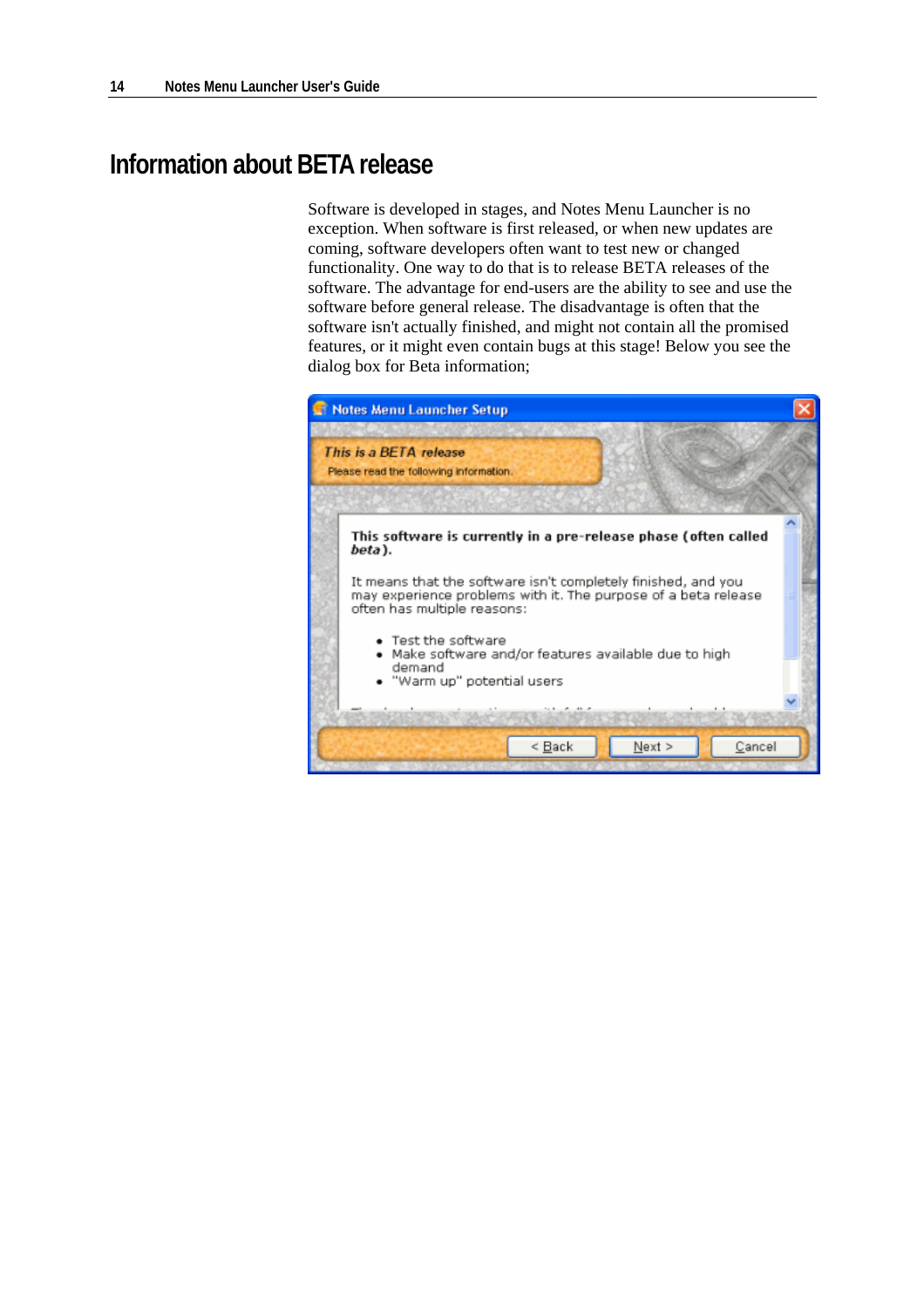# **License Agreement**

As most software, Notes Menu Launcher also contains a legal license you must agree to in order to use the software. Read the licence and either agree to it - or not. If you don't agree to the licence, the installation will abort. You will also have the possibility to read the licence when the installation has finished, since it is installed together with the other files.



*Figure 6: The License Agreement* 

Note: The license contain important information about how the software communicate over the internet!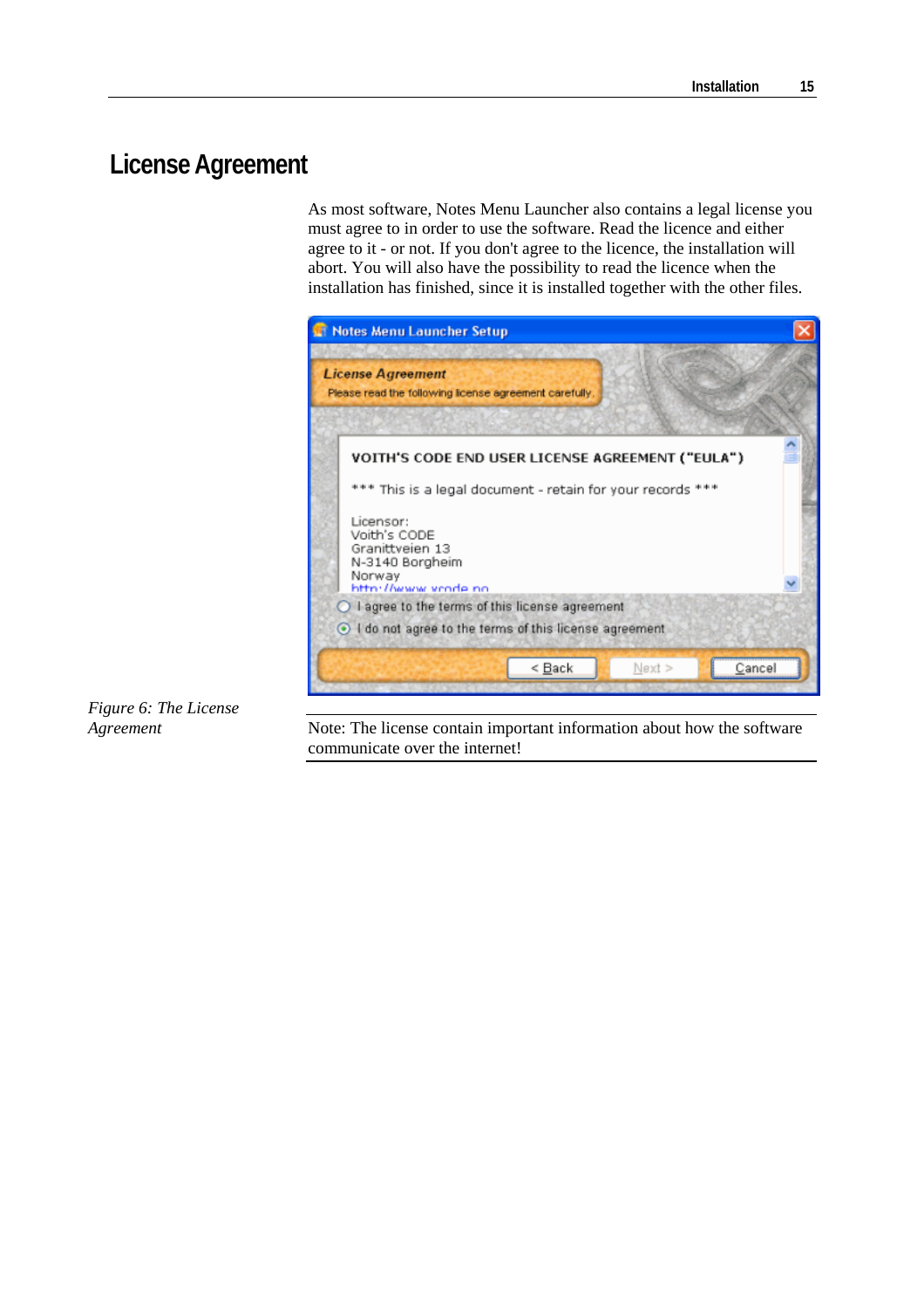# **Select target Notes clients**

Many users have multiple versions of Lotus Notes installed on one machine. Previous versions of Voith's CODE-software installers only supported the most current Lotus Notes-installation, meaning that the software only would install on your last installed Notes client.

Now the Installer will analyze the Registry entries inserted by the different versions of the Lotus Notes-installation program, and the dialog box below will report- and let you select which versions of Lotus Notes you want to install Notes Menu Launcher on.





Below is the same dialog box, with multiple Notes clients detected: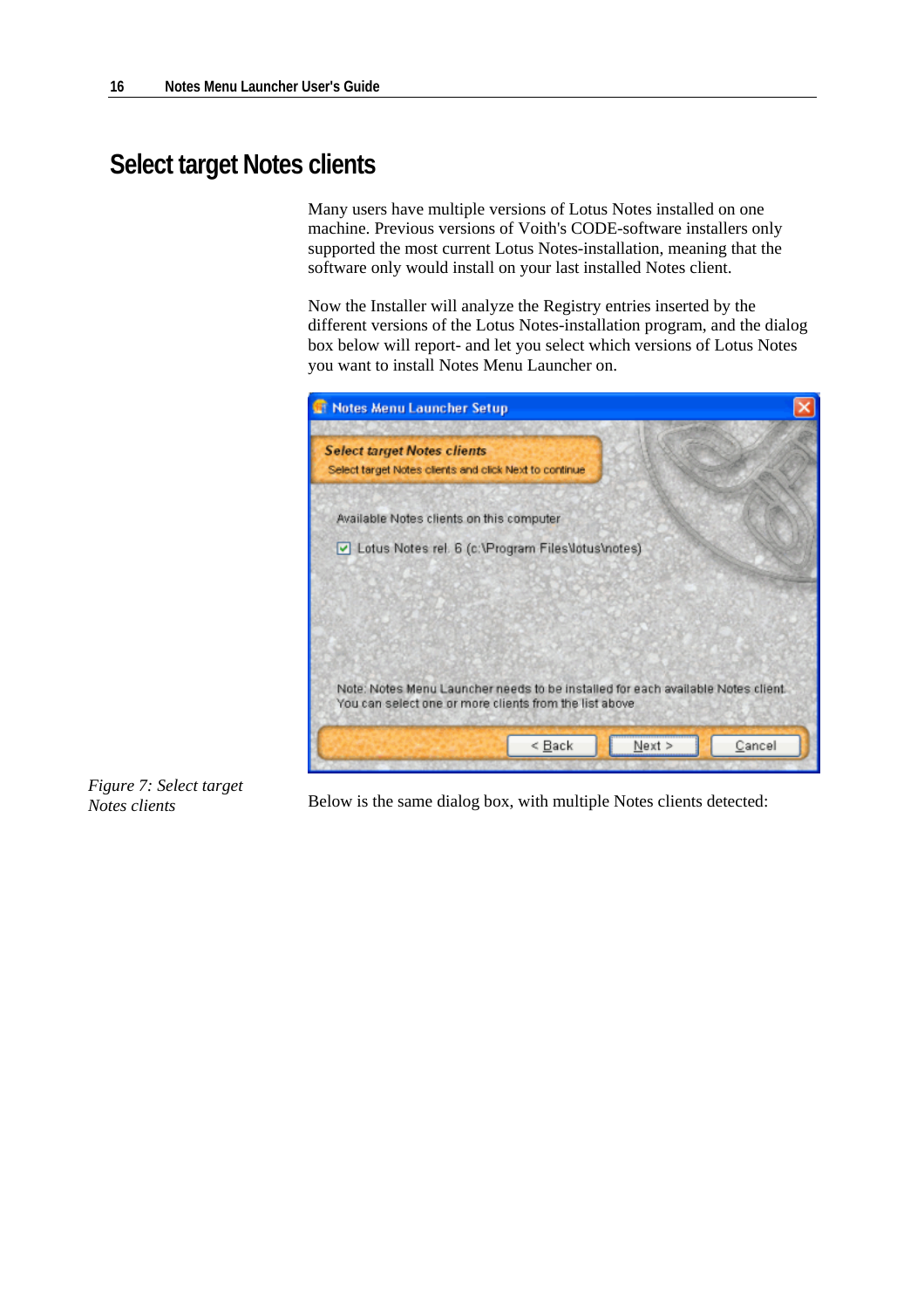

*Figure 8: Multiple Notes clients found* 

Note: If not all your Lotus Notes-client versions show up here, and you want Notes Menu Launcher in one or more of those versions, you must unfortunately resolve to the manual installation procedures later in this chapter.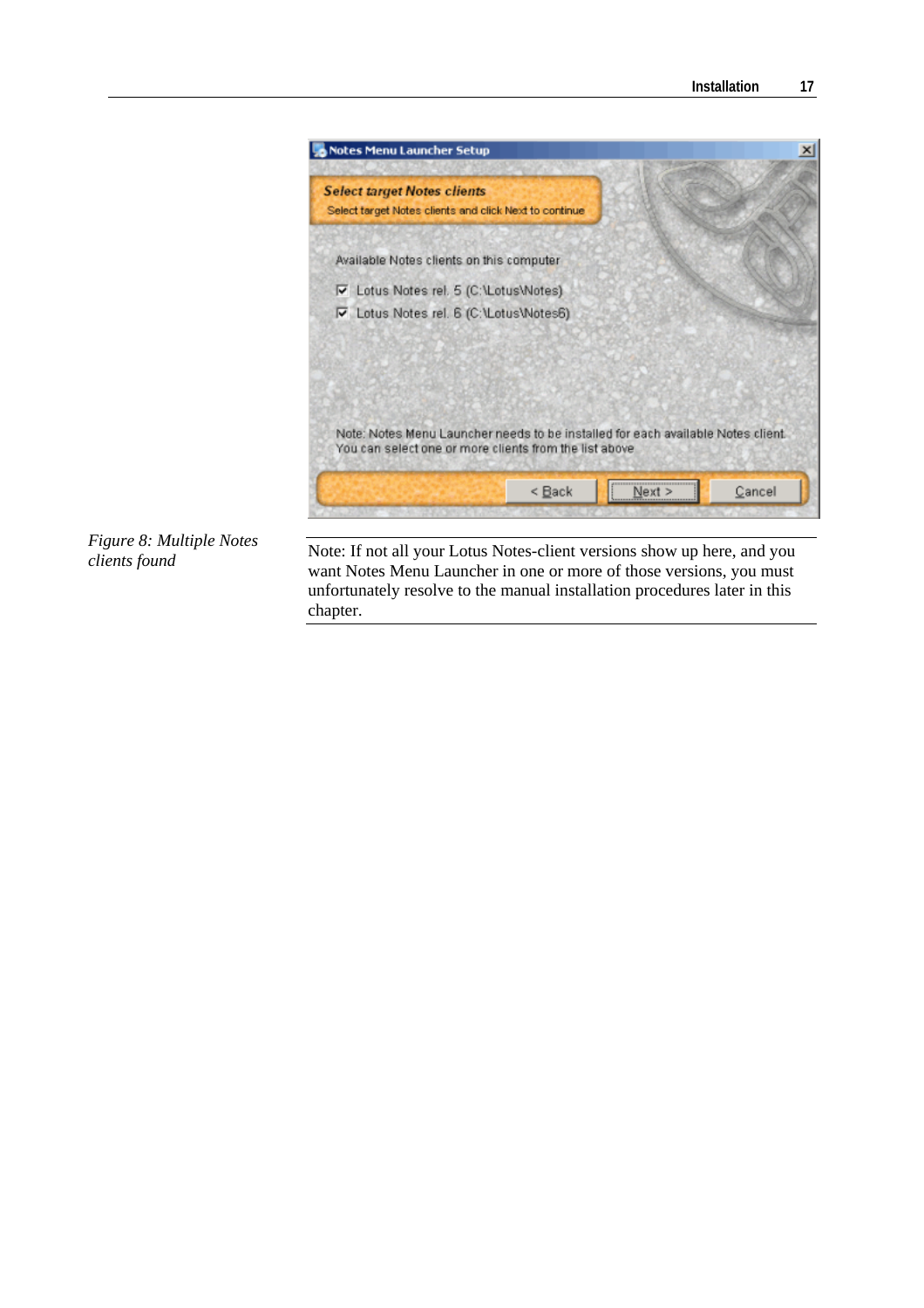# **Problem locating INI files**

This dialog box will only show if the Installer can't locate all the Notes.ini files for the selected Notes clients.



*Figure 9: Problem locating INI file* 

If you scroll down, you will se exactly which Notes.ini files the Installer couldn't locate.

Note: Notes Menu Launcher will not be installed in the Lotus Notesclients reported in this dialog!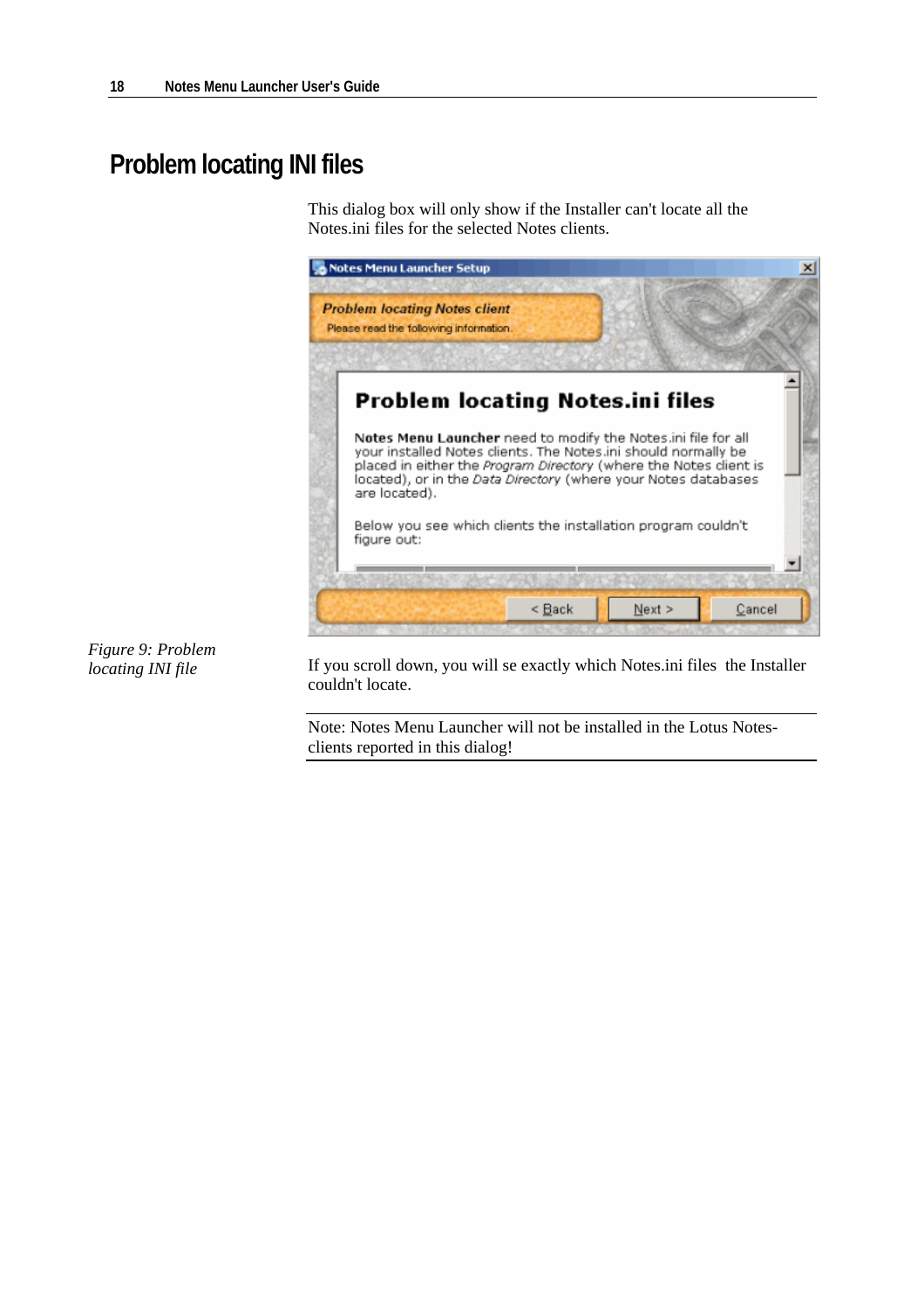# **Select Installation folder**



#### *Figure 10: Select Installation Folder*

The Notes Menu Launcher-installer suggest a traditional directory located in the Program Files directory on your computer. Change this to your own personal standard if you like - such as omitting the company name if you want a directory sorted on the program name.

You can press the **Change** button to change the directory.

Also note the size of the installation, and how much available space you have on your selected harddisk.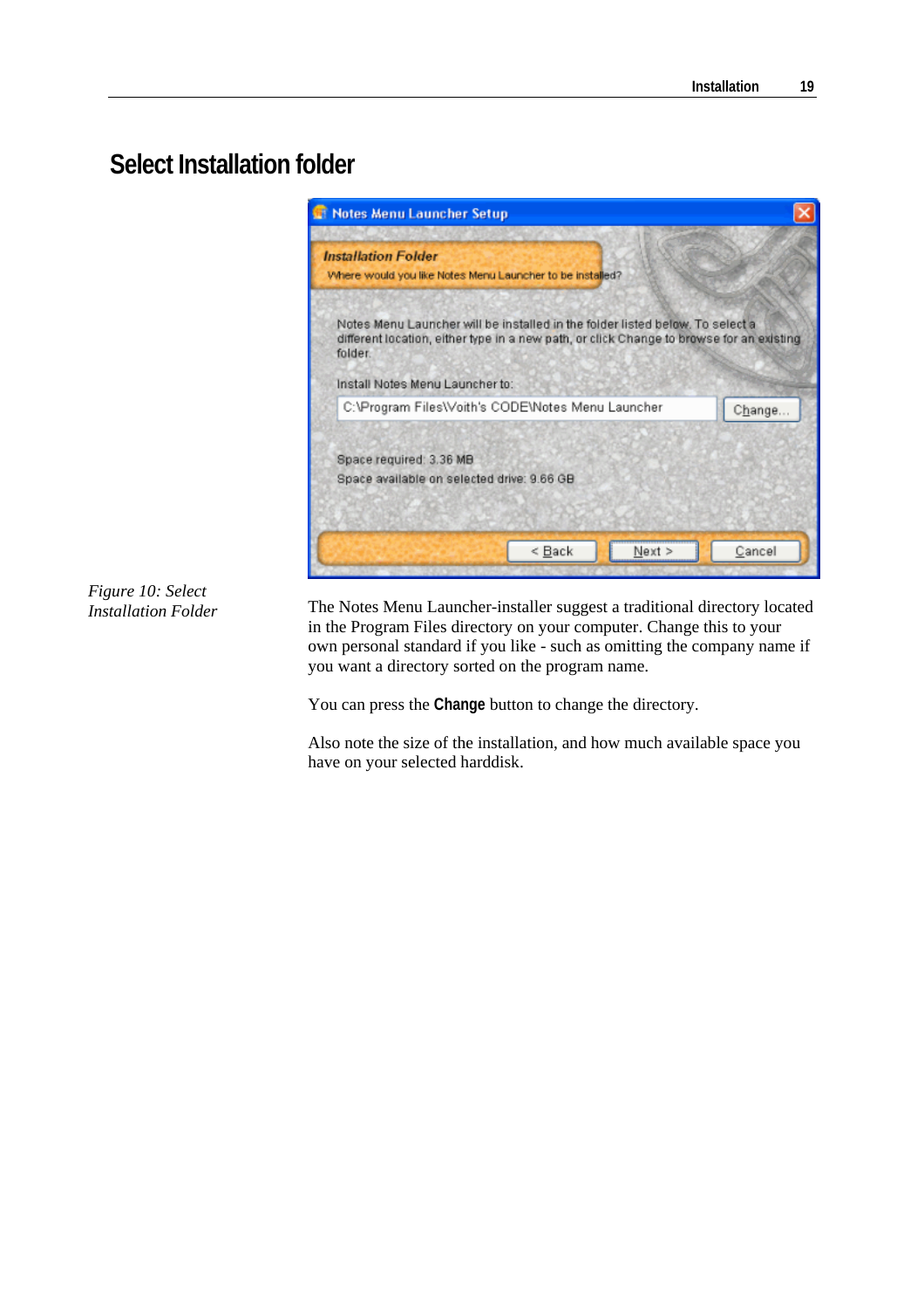# **Ready to Install**

You are now ready to install Notes Menu Launcher. Below you see the last confirmation dialog box before the Installer copy the necessary files and modify the selected Notes.ini files.



*Figure 11: Ready to Install* 

Note: The Installer will also install an Uninstaller, which will remove all the involved files, and restore your Notes.ini files back to normal.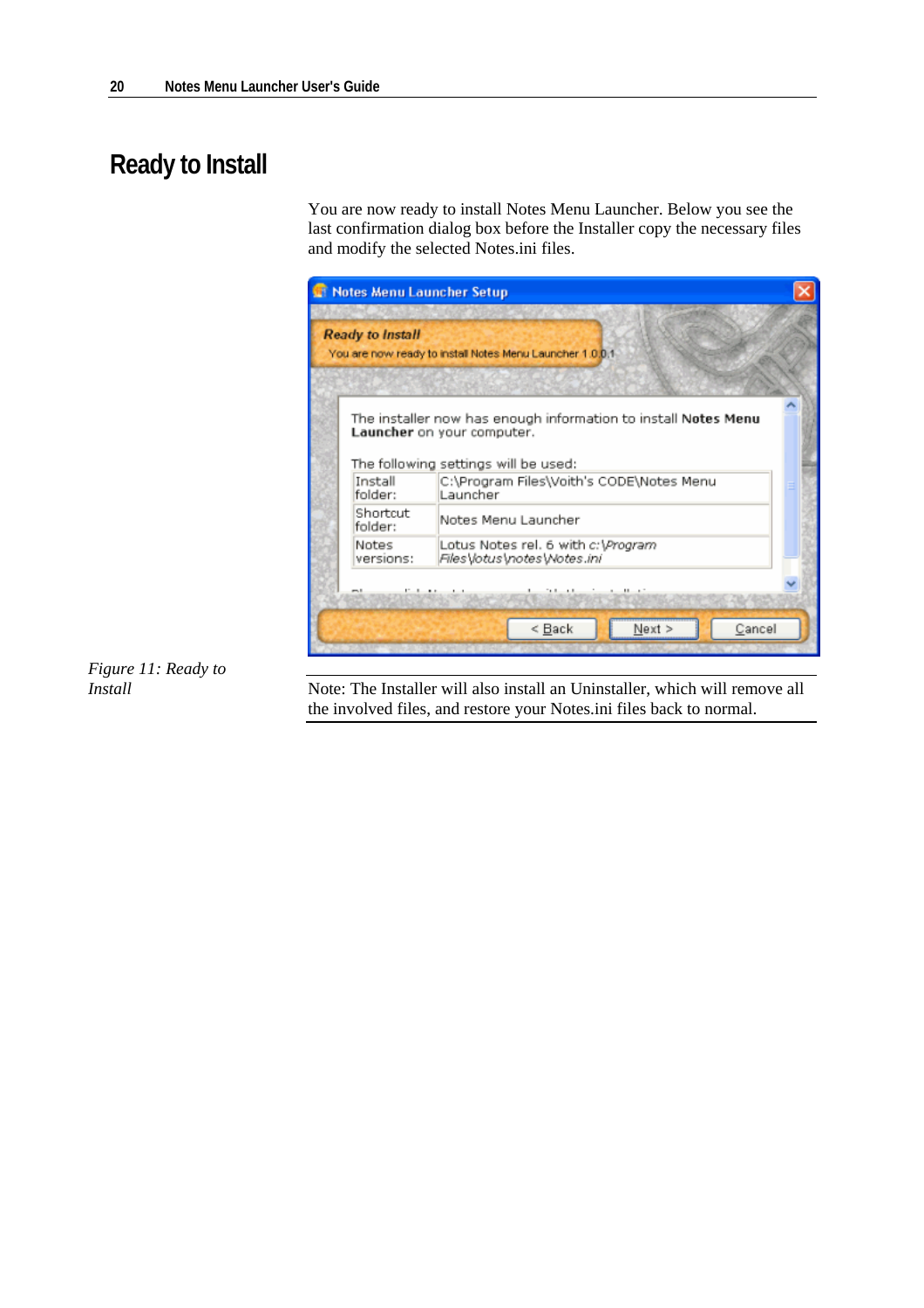# **Installation Progress**

The Installer will then install the necessary files and do the Notes.ini modifications



### **Installation Finished**  *Figure 12: Install*

*Progress* 

If the installation goes without problems, you will see this success dialog box!

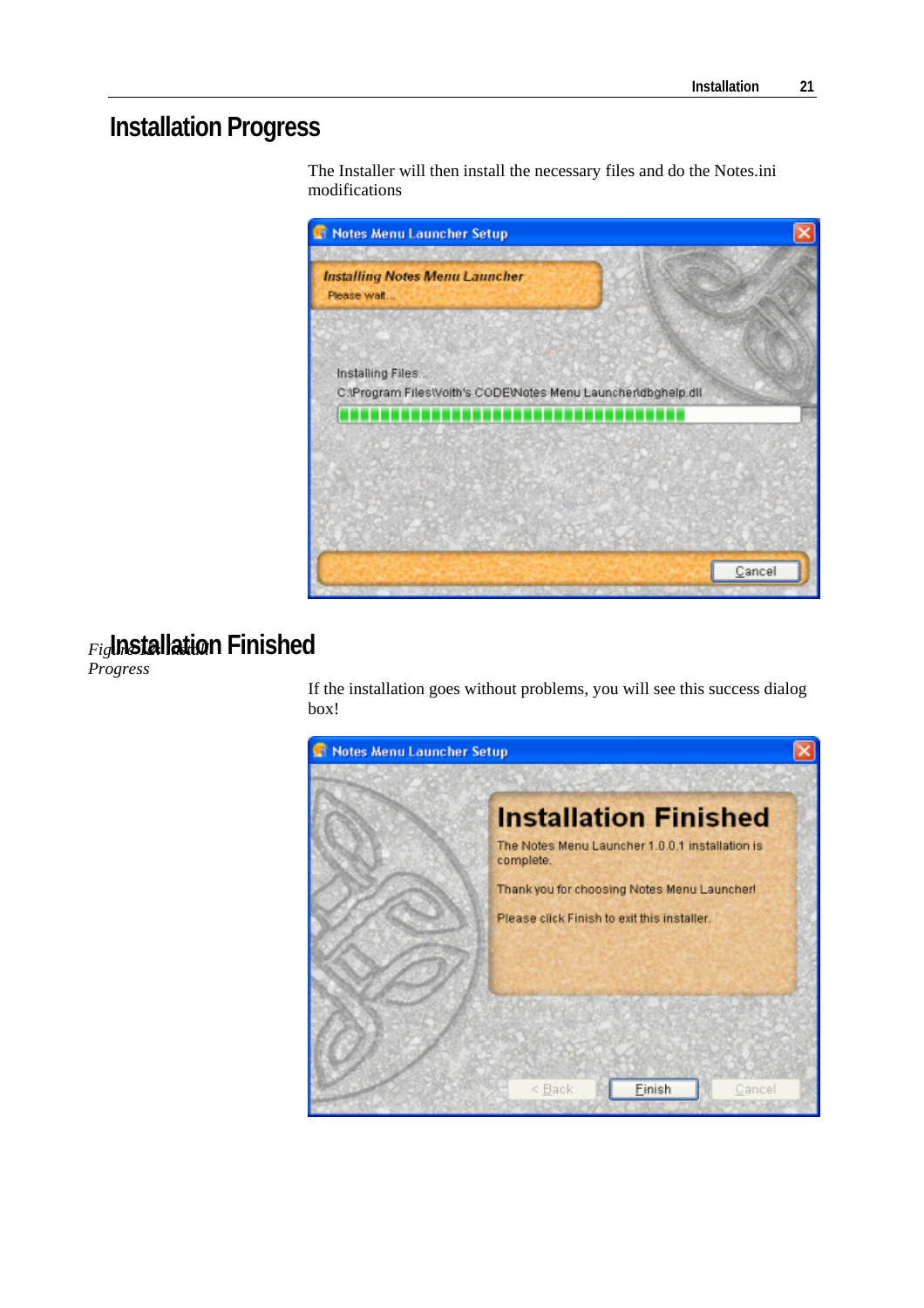*Figure 13: Installation*<br>*Finished* 

**Thank you for installing Notes Menu Launcher !**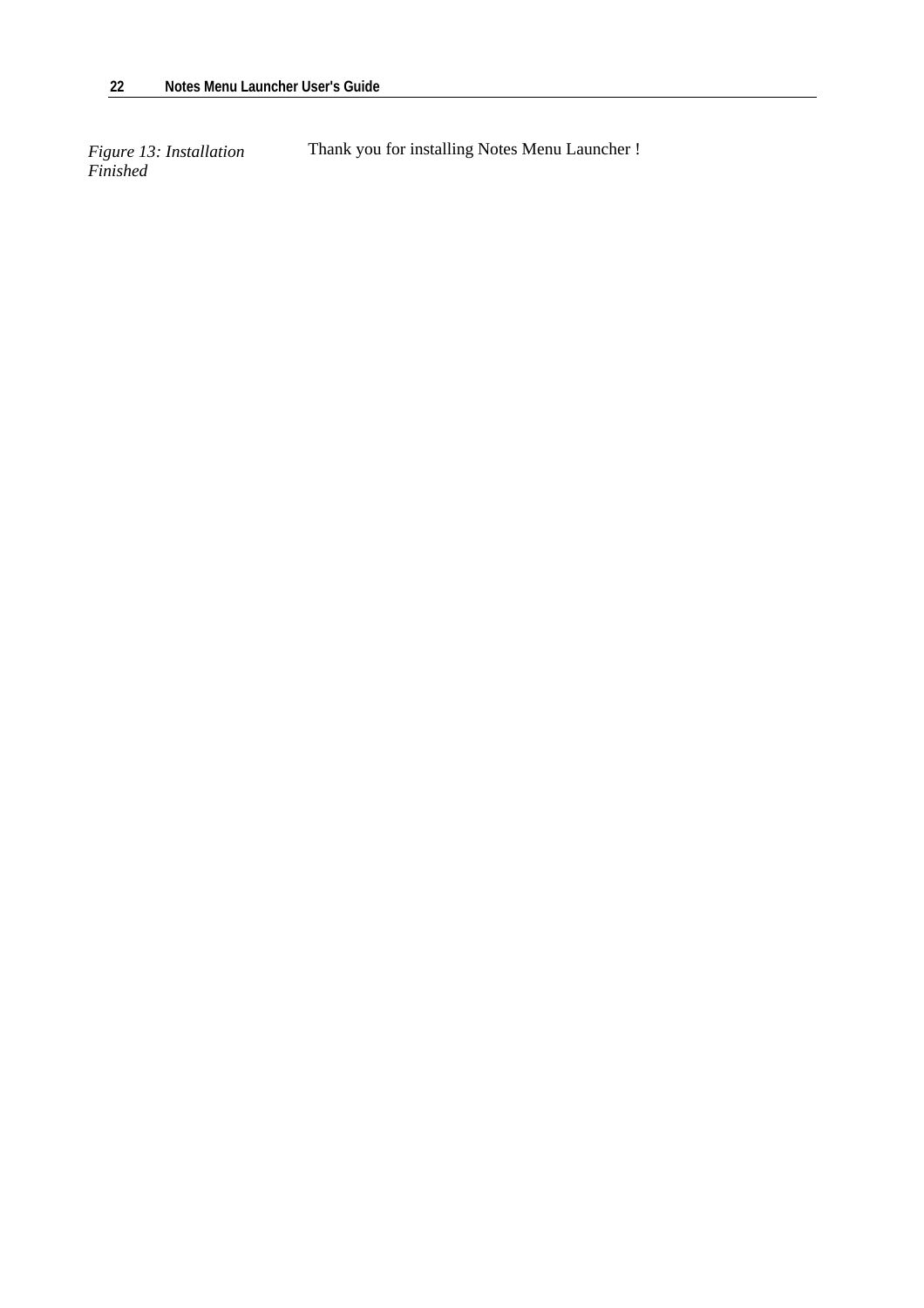### **Uninstall Notes Menu Launcher**

All good things come to an end, and you might end up saying "No, Notes Menu Launcher was not for me".

As a good citizen of the Windows community, Notes Menu Launcher therefore offers an *uninstaller*. An uninstaller is a little program that removes Notes Menu Launcher gracefully from the machine. Remember, the installer copies several files to different directories, and do numerous changes to the registry database, and even if it is fully possible to remove Notes Menu Launcher manually, it's not recommended. The uninstaller does this job for you!

You can start the uninstaller in one of two ways.

Via the Control Panel's *Add or Remove Programs* applet.



*Figure 14: The Control Panel* 

After the Add or Remove Programs applet has started, locate Notes Menu Launcher and press the **Remove** button.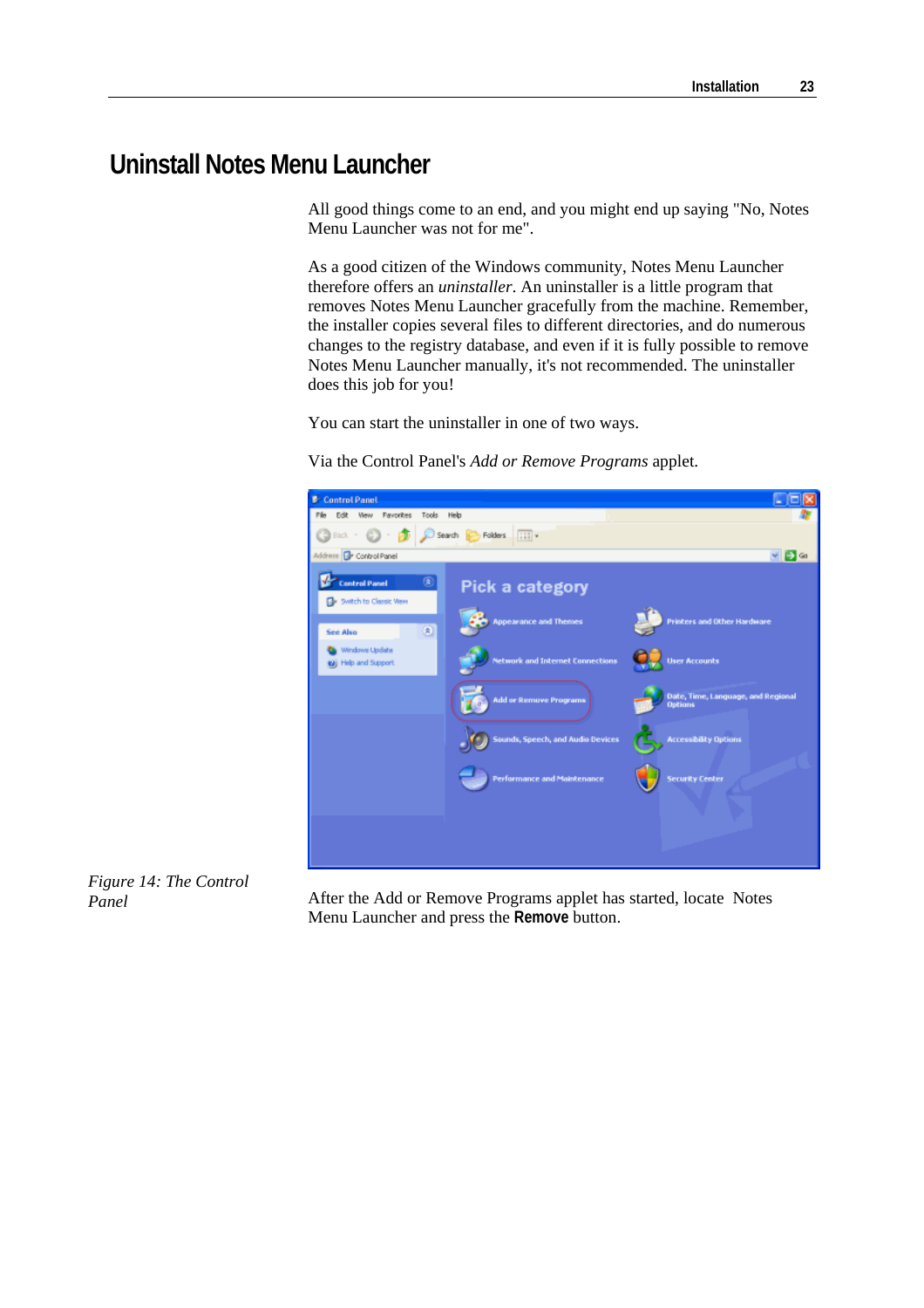

*Figure 15: Add or Remove Programs* 

After this operation, Notes Menu Launcher will be gone. Be sure to restart Lotus Notes to make the menu disappear.

The other way to initialize the uninstaller, is to select the **Uninstall Notes Menu Launcher** from the **Programs->Notes Menu Launcher** menu:

| <b>Read Notes Menu Launcher</b> | $\ \cdot\ $ $\Leftrightarrow$ Check for updates |
|---------------------------------|-------------------------------------------------|
|                                 | <b>Jo</b> Uninstall Notes Menu Launcher         |

*Figure 16: Uninstall Notes Menu Launcher from the menus*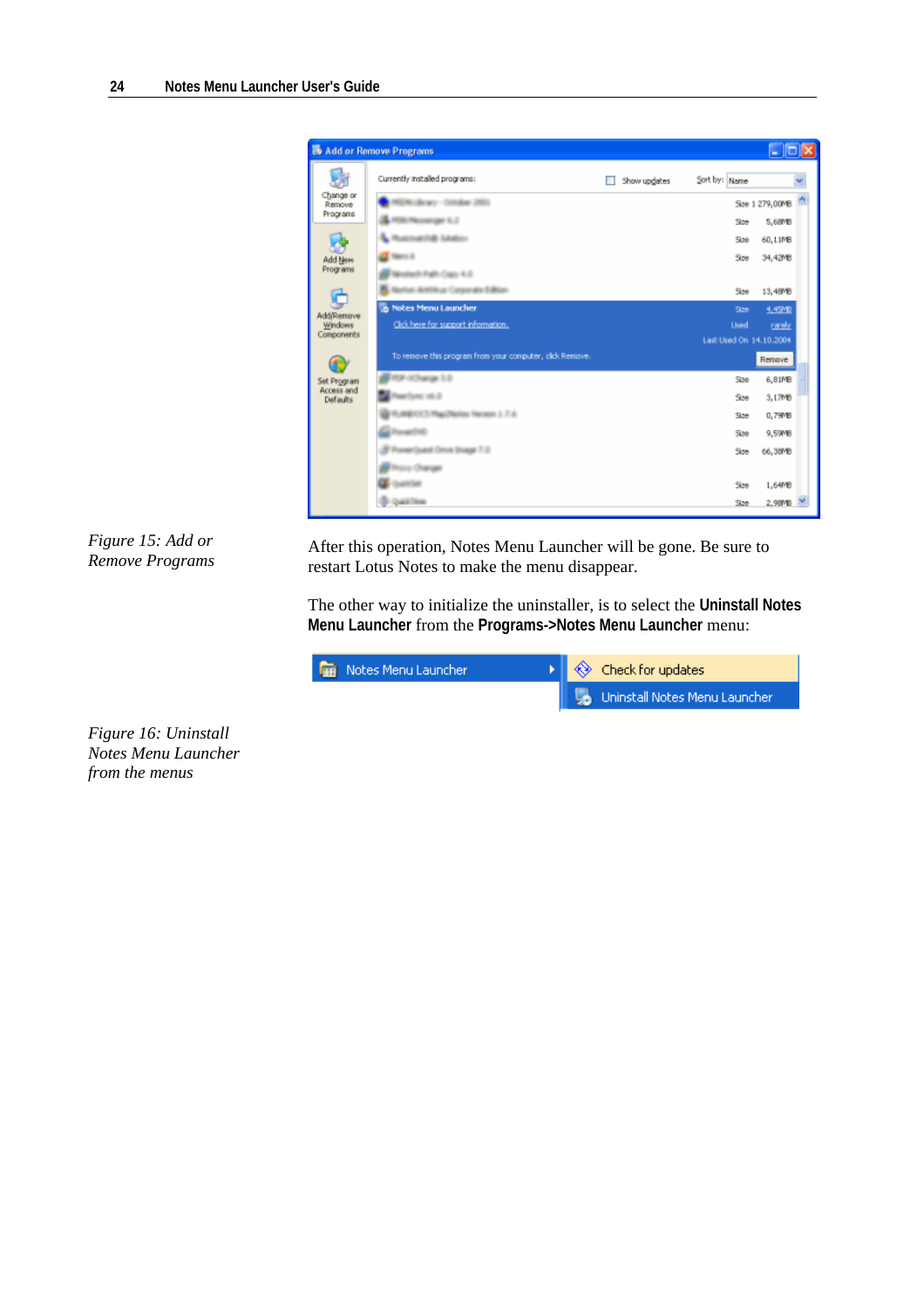# **Manual Installation**

This topic guide you through a manual install of Notes Menu Launcher. This is handy if you have multiple Notes clients installed on the same machine, or if you want to automate the installation of Notes Menu Launcher.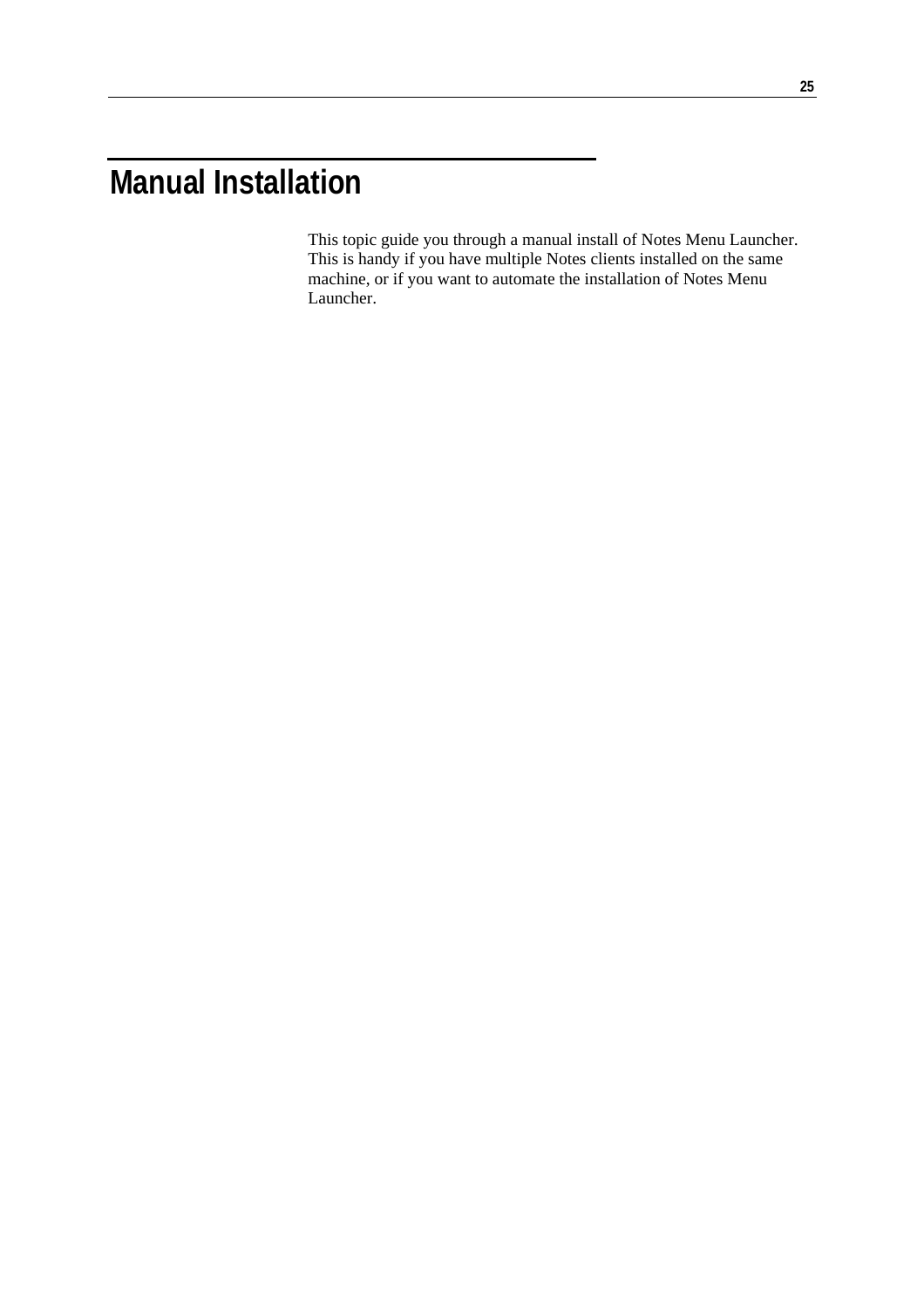# **Notes Addin Menu Tools**

Notes Menu Launcher is a so-called *Notes Addin Menu* tool. This type of application has some general characteristics:

 The application is visible in Lotus Notes's **Actions** menu. An example is shown below

| Actions:              | Help                                |
|-----------------------|-------------------------------------|
| Forward               |                                     |
| Doc Info              |                                     |
|                       | Remove from Folder                  |
|                       | Move to Folder                      |
|                       | Lock Document                       |
|                       | Unlock Document                     |
|                       | View Options                        |
|                       | Preview In Web Browser              |
|                       | IntelliVIEW - Open selected entries |
|                       | IntelliVIEW - Open current View     |
| IntelliVIEW - Formats |                                     |
|                       | Open selected document(s) in scanEZ |
|                       | List Fields                         |
|                       | Launch NotesPeek                    |
| Import                |                                     |

*Figure 17: Notes Action menu, with several menu addins* 

- It can be activated when certain conditions are met, such as; "Only be enabled when document is in edit mode, and that you have placed the cursor in a richtext field", or "Only be enabled when user is in a view". If the conditions aren't met, the menu item is disabled - or *grayed out.*
- The application itself must be a DLL with specific functions. Please see the Notes C API documentation for specific details.
- The DLL must be specified in NOTES.INI. Add the DLL filename to the **AddInMenus** keyword. If you don't place the DLL directly in the Notes Program Directory, you should specify the full path and filename.

**Note: The Notes.ini must be available in the first 128 bytes of the system environment variable PATH.**

The menu addin applications has several limitations, where the lack of document identification mechanism is one of the most severe. To overcome such limitations, Notes menu addin applications uses various techniques.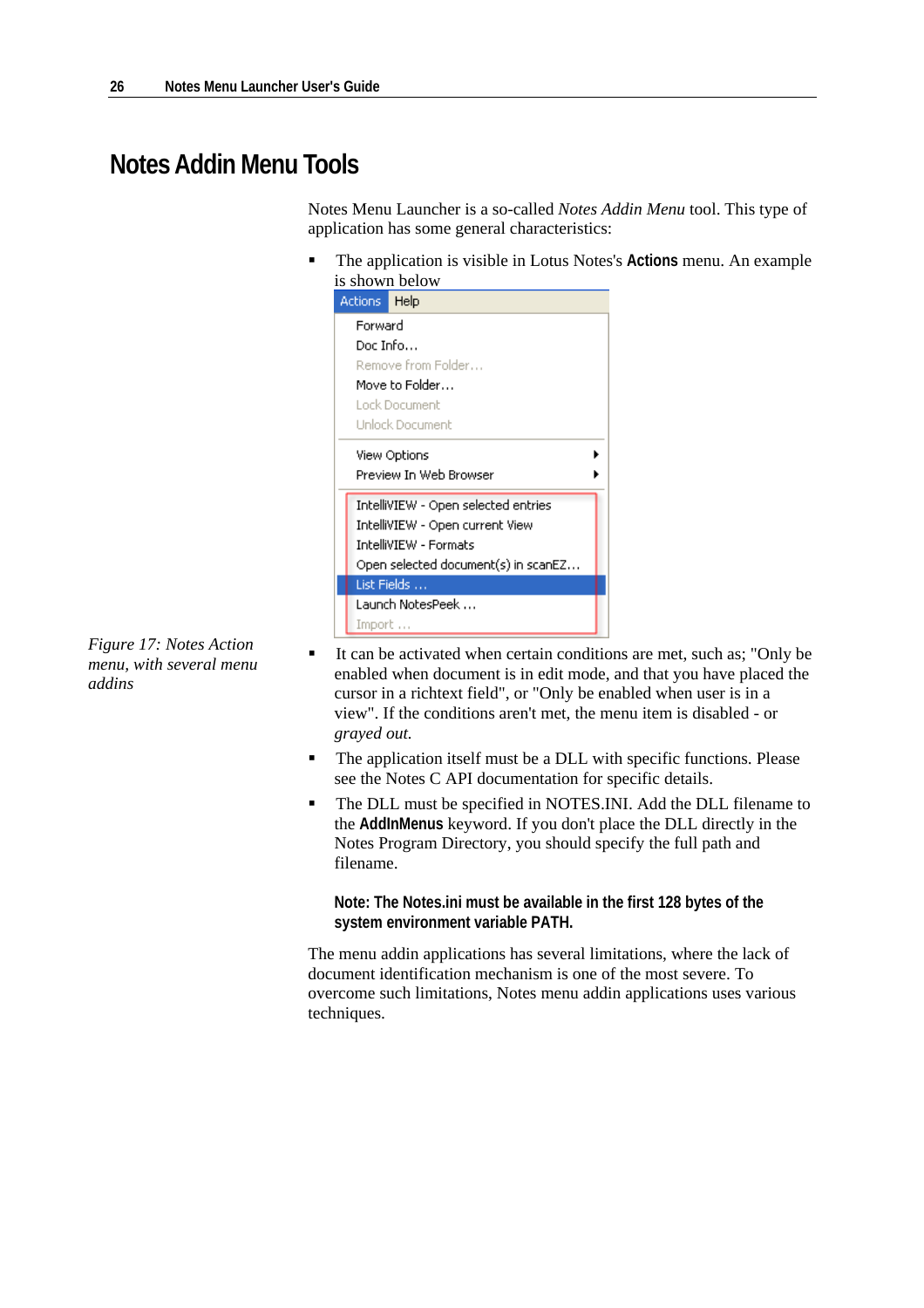# **The Notes Menu Launcher Program Directory**

Notes Menu Launcher installs files in several directories, but the socalled Application Directory is regarded as *home*. Typically this directory is placed somewhere along the Program Files directory structure. If you installed Windows with default directory structure, you'll find a **C:\Program Files** directory. Typically applications create a company subdirectory here, such as **Microsoft**, **Adobe** or **Macromedia**.The installer will try with a default company name of **Voith's CODE** for Notes Menu Launcher. In the company subdirectory C:\Program Files\<Name of any company> applications typically create an application directory. In our case the full application directory will be **C:\Program Files\Voith's CODE\Notes Menu Launcher**.

The following files are placed here:

| <b>Filename</b>                         | <b>Description</b>                                                                                                  | <b>Filesize</b> |
|-----------------------------------------|---------------------------------------------------------------------------------------------------------------------|-----------------|
| VCNMLM10.DLL                            | The Notes Addin Menu module                                                                                         | $\sim$ 360 kB   |
| VCNMLCT10.DLL                           | The Context Menu enabler                                                                                            | $\sim$ 300 kB   |
| VCNMLD10.EXE                            | The Dispatcher                                                                                                      | $\sim$ 460 kB   |
| <b>UPDATE.EXE</b>                       | Notes Menu Launcher contains a feature to<br>download updates via Internet, and this program file<br>does that job. | 700 kB          |
| <b>UPDATE.ICO</b>                       | Icon file for the Updater                                                                                           | 29 kB           |
| <b>UPDATE.CLI</b>                       | Data file for the Updater                                                                                           | 23 KB           |
| DBGHELP.DLL                             | DLL to aid enumeration of windows, classes and<br>modules.                                                          | $\sim$ 750 kB   |
| VCNPB100.EXE                            | The NotesPeek Buddy module                                                                                          | $\sim$ 700 kB   |
| Notes Menu Launcher<br>User's Guide.chm | The HTML Help version of the User's Guide                                                                           | $\sim$ 1.1 MB   |
| Samples folder                          | A folder containing several XML configuration<br>samples                                                            |                 |

In addition you will also find an Uninstall directory containing the files necessary to *uninstall* (see "Uninstall Notes Menu Launcher" on page 23) the application.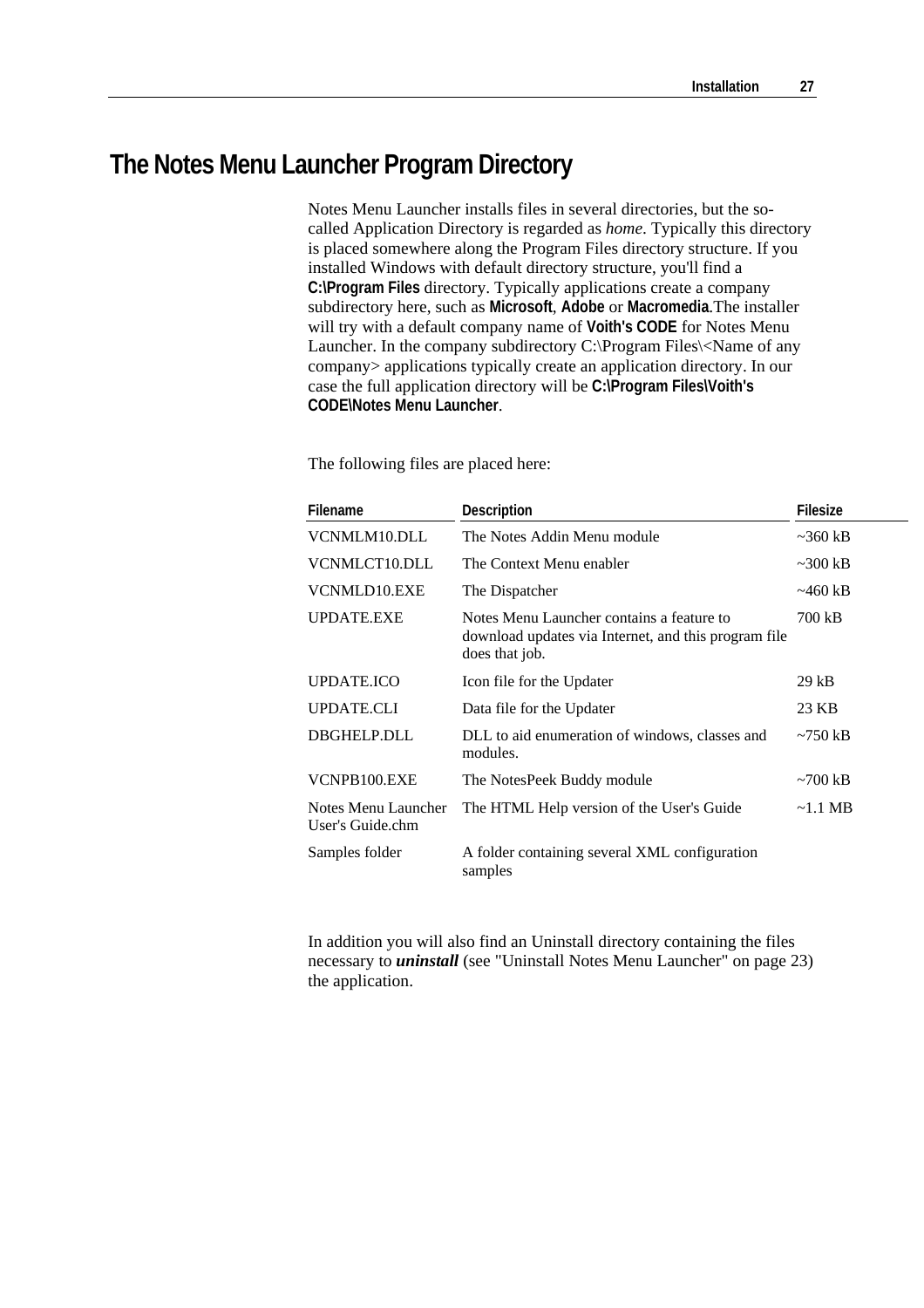### **The Notes Program Directory**

This is the directory where the main Notes files are placed. Search for **NLNOTES.EXE** and you are on the spot! You can also look in the Registry for the value of following key: **HKEY\_LOCAL\_MACHINE\SOFTWARE\Lotus\Notes\Path.** 

Please note that each version of Lotus Notes has it's own subkey in the Registry. The subkey above points to the most recent installation!

If you install Notes R5 in the default directories, the Notes Program Directory will be **C:\Lotus\Notes**. If you do the same with Notes 6, the default program directory will be **C:\Program Files\Lotus\Notes**.

The following files are placed here:

| Filename     | Description                                                                                                                                                                   | Filesize |
|--------------|-------------------------------------------------------------------------------------------------------------------------------------------------------------------------------|----------|
| NDBVCNML.DLL | A Notes Database Driver used to among other things 57 kB<br>identify current context. This is called directly by<br>Lotus Notes and Notes won't look in other<br>directories! |          |

**Very important:** In order to have Notes C/C++ API based applications run correctly, these applications must know where to find the core Notes program files. The C and C++ API libraries use functions in all the DLLs! This is done by specifying the Notes Program Directory in the PATH environment variable. In Windows 95, 98 and ME, this is set in the **AUTOEXEC.BAT** file with the command

SET PATH=%PATH%;<full path to the Notes Program Directory>

In Windows NT, 2000 and XP the PATH environment variable is set from the **System** applet in the **Control Panel**. Be sure to have Administrators Rights in order to change this variable's content.

### **The Notes Data Directory**

The Notes Data Directory the directory where Lotus Notes place it's database files (all the **NSF** and **NTF** files among others).

In its current version, Notes Menu Launcher does not install any files in this directory.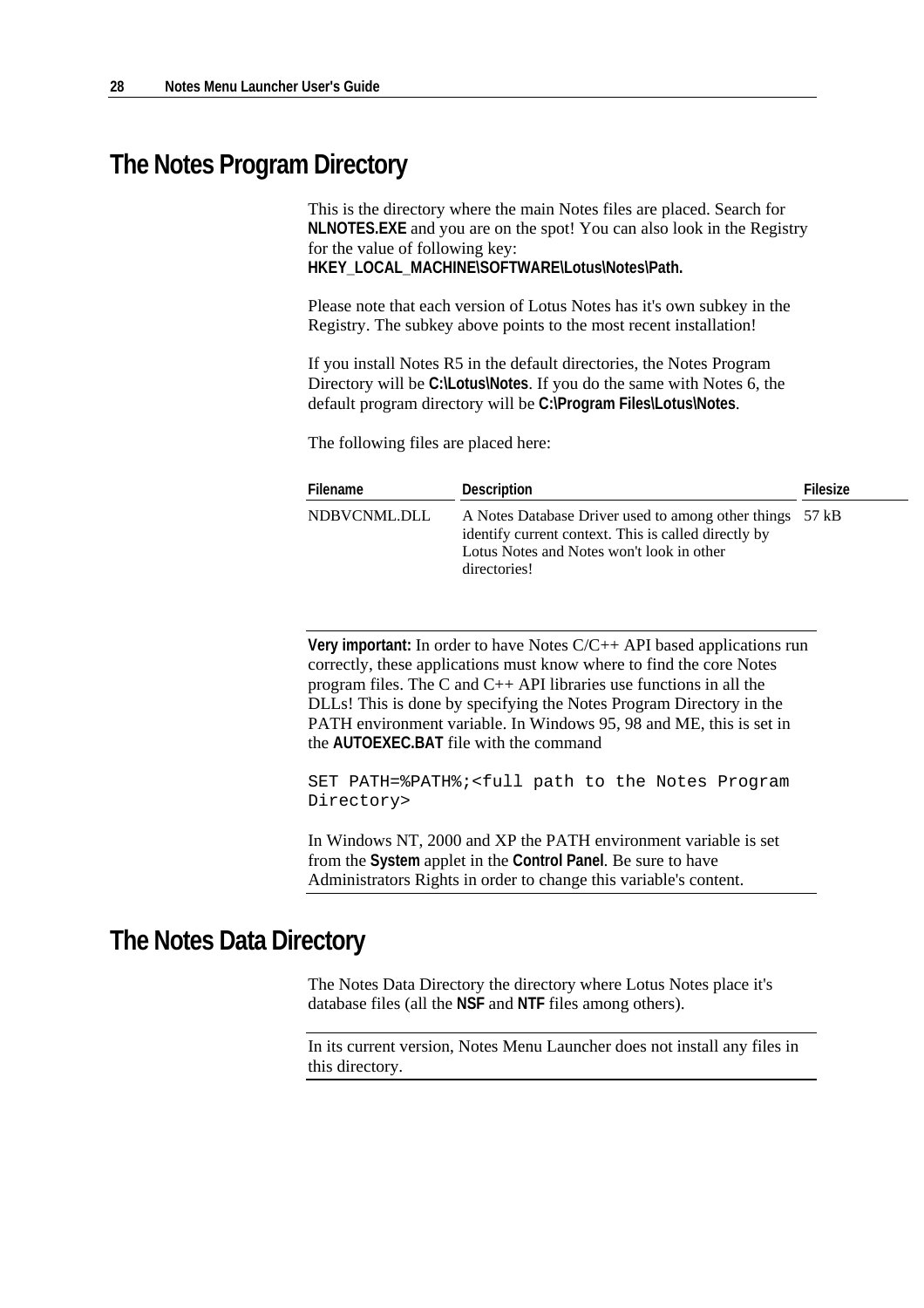# **The Windows System Directory**

The so-called **System** directory is where applications may place "system components" . In the previous years, this directory was heavily used by many applications, and you typically find thousands of files in this directory. However, in more recent years, Microsoft has recommended application developers not to use this directory, unless the component is meant for sharing between several applications. Typically the exact path to the system directory is **C:\Window\System32** or **C:\WINNT\System32** if you have installed Windows in it's standard directories. If you are uncertain what your system directory is, take a look at the **PATH** statement definition. The System directory is very often specified there, since this directory contains many many common and shared component files.

In its current version, Notes Menu Launcher does not install any files in this directory.

# **The Temporary Directory**

Notes Menu Launcher creates several files during operation, and it will remove the files after normal operation. In the unfortunate situation of a application crash, or other malfunction, the temporary files won't be automatically removed. No important information is ever stored here, so you can safely remove all temporary files!

**Tip:** Look for files with the prefix VC.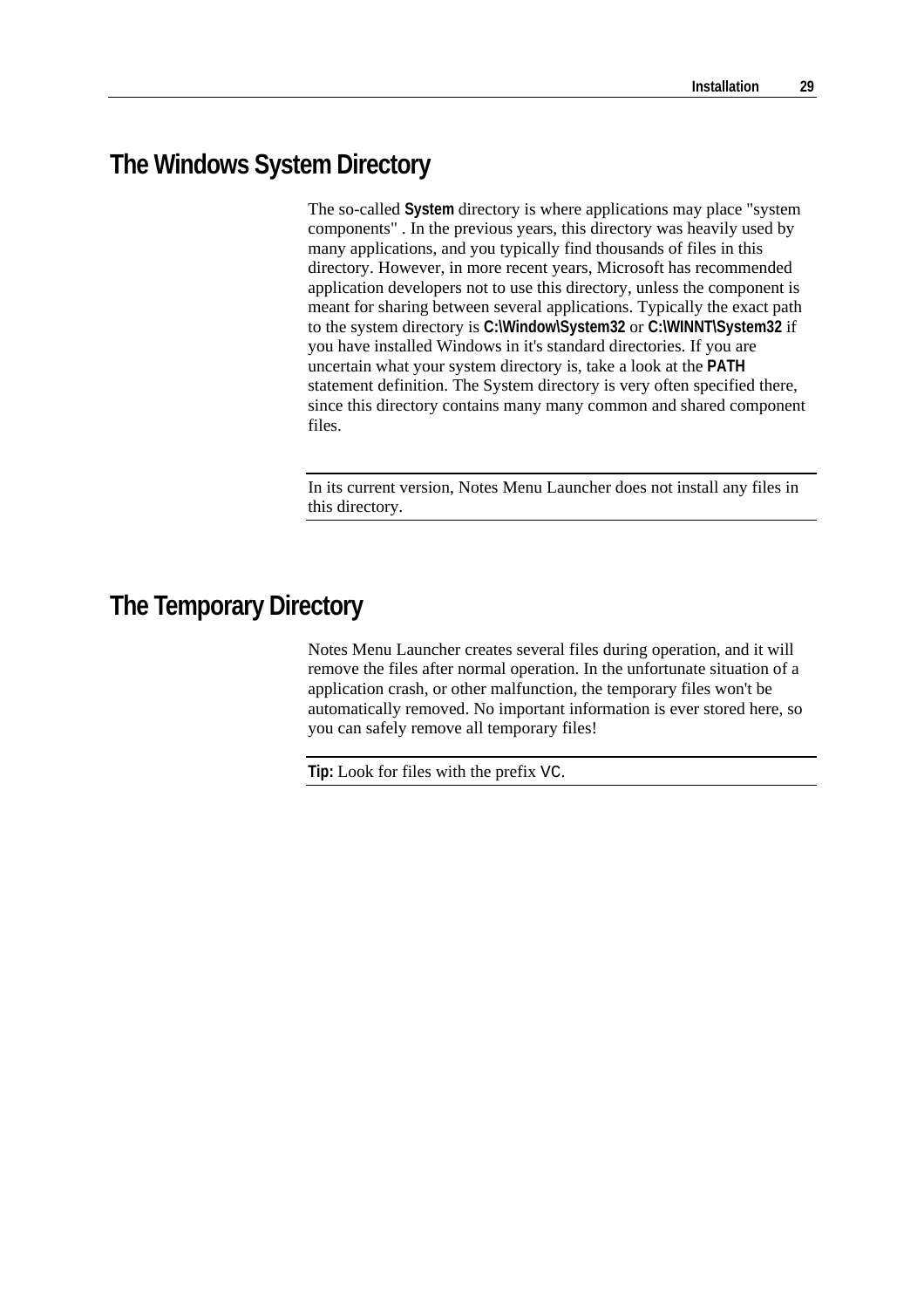# **Necessary Changes to the Registry**

Notes Menu Launcher makes several modifications to the registry.

Note: Some of the settings are obfuscated, to keep your registration information a little bit more secure for prying eyes. This information is at the present time not possible to recreate in a manual matter.

Another thing to note; If you select to install Notes Menu Launcher for all users, the following keys and values below should be placed in the **HKEY\_LOCAL\_MACHINE\Software** hierarchy. If you just want to install for the current user, place keys and values in the **HKEY\_CURRENT\_USER\Software** hierarchy. Read much more about that here.

Below you see an image of the registry content:



*Figure 18: The HKEY\_LOCAL\_MACHI NE hive* 

The Options and Data keys are obfuscated. Below is a table which identifies each key and it's value

| Key                       | Value                                                                                                                                                                                               |
|---------------------------|-----------------------------------------------------------------------------------------------------------------------------------------------------------------------------------------------------|
| Install\Data              | Obfuscated                                                                                                                                                                                          |
| Install\NotesINIFiles     | Used by the installer to keep track of which<br>NOTES. INI files it has modified with the necessary<br>NOTES. INI changes. Note that this subkey contains<br>a separate line for each Notes version |
| Install\NotesProgramPaths | Also used to keep control overwhich versions that<br>have been modified. Note that this subkey contains<br>a separate line for each Notes version                                                   |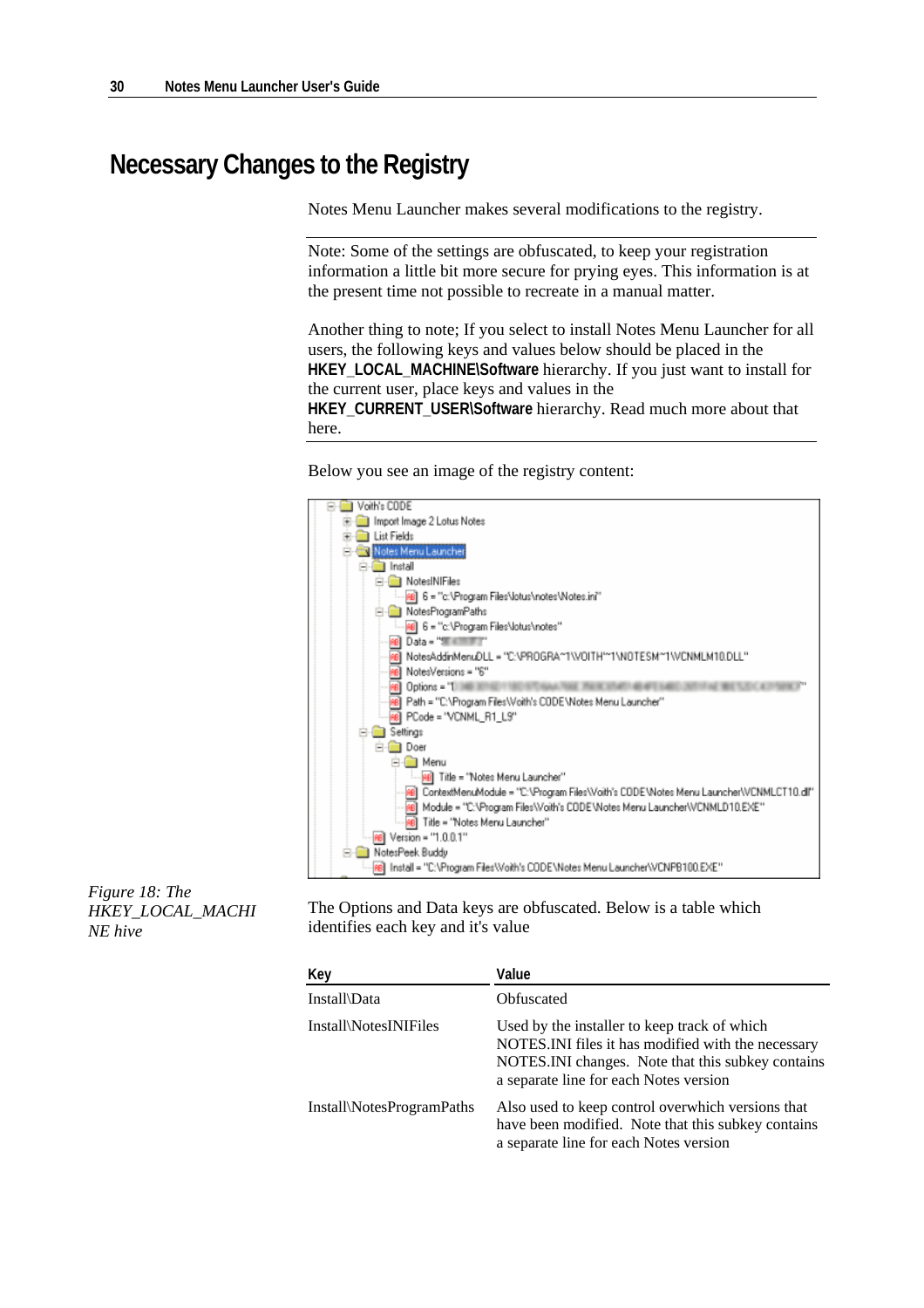| Install\NotesVersions               | Which Notes versions has been modified? The<br>numbers seen here relate directly to the Notes<br>versions that have been modified. You should find a<br>value with this number in both Install\NotesINIFiles<br>and Install\NotesProgramPaths                                                                                                                |
|-------------------------------------|--------------------------------------------------------------------------------------------------------------------------------------------------------------------------------------------------------------------------------------------------------------------------------------------------------------------------------------------------------------|
| <b>Install</b> \Options             | Obfuscated                                                                                                                                                                                                                                                                                                                                                   |
| Install\Path                        | The full path to where the main application file<br>specified in the key Settings\Doer\Module, see<br>below                                                                                                                                                                                                                                                  |
| Install\PCode                       | Product Code. This is used if you want to upgrade<br>the software via Internet. The PCode has the<br>following meaning:<br>VCNML_R <release number="">_L<language<br>number&gt;. Currently we are on release 1, and the only<br/>available language is 9 meaning English.<br/>VCNML=Voith's CODE Notes Menu Launcher by<br/>the way!</language<br></release> |
| Settings\Doer\Module                | The full path and file name of the Dispatcher<br>application file, the so-called "doer". The default<br>value is VCNMLD10.EXE.                                                                                                                                                                                                                               |
| Settings\Doer\ContextMenu<br>Module | The fill path and file name of the Context Menu<br>module. The default value is <b>VCNMLCT10.DLL</b>                                                                                                                                                                                                                                                         |
| Settings\Doer\Title                 | The title of the application                                                                                                                                                                                                                                                                                                                                 |
| Settings\Doer\Menu\<br>Messages     | Several messages used by the Notes Menu Addin<br>DLL to inform user about potential problems.                                                                                                                                                                                                                                                                |
| Settings\Doer\Menu\Title            | The menu item title as it will be shown in the<br>Actions menu in Lotus Notes. If you use an<br>ampersand $(\&)$ this will be the keyboard accelerator<br>in the menu.                                                                                                                                                                                       |
| Settings\Version                    | The current build-version of Notes Menu Launcher.<br>Note that you might stay on release 1.0 for a long<br>time, but the build numbers increase as bug fixes etc.<br>are implemented.                                                                                                                                                                        |

Also note that NotesPeek Buddy has got its own subkey at **HKEY\_LOCAL\_MACHINE\Software\Voith's CODE\NotesPeek Buddy**. The only value present is **Install**, which holds the full path and filename to the NotesPeek Buddy module. The default value is **VCNPB100.EXE**.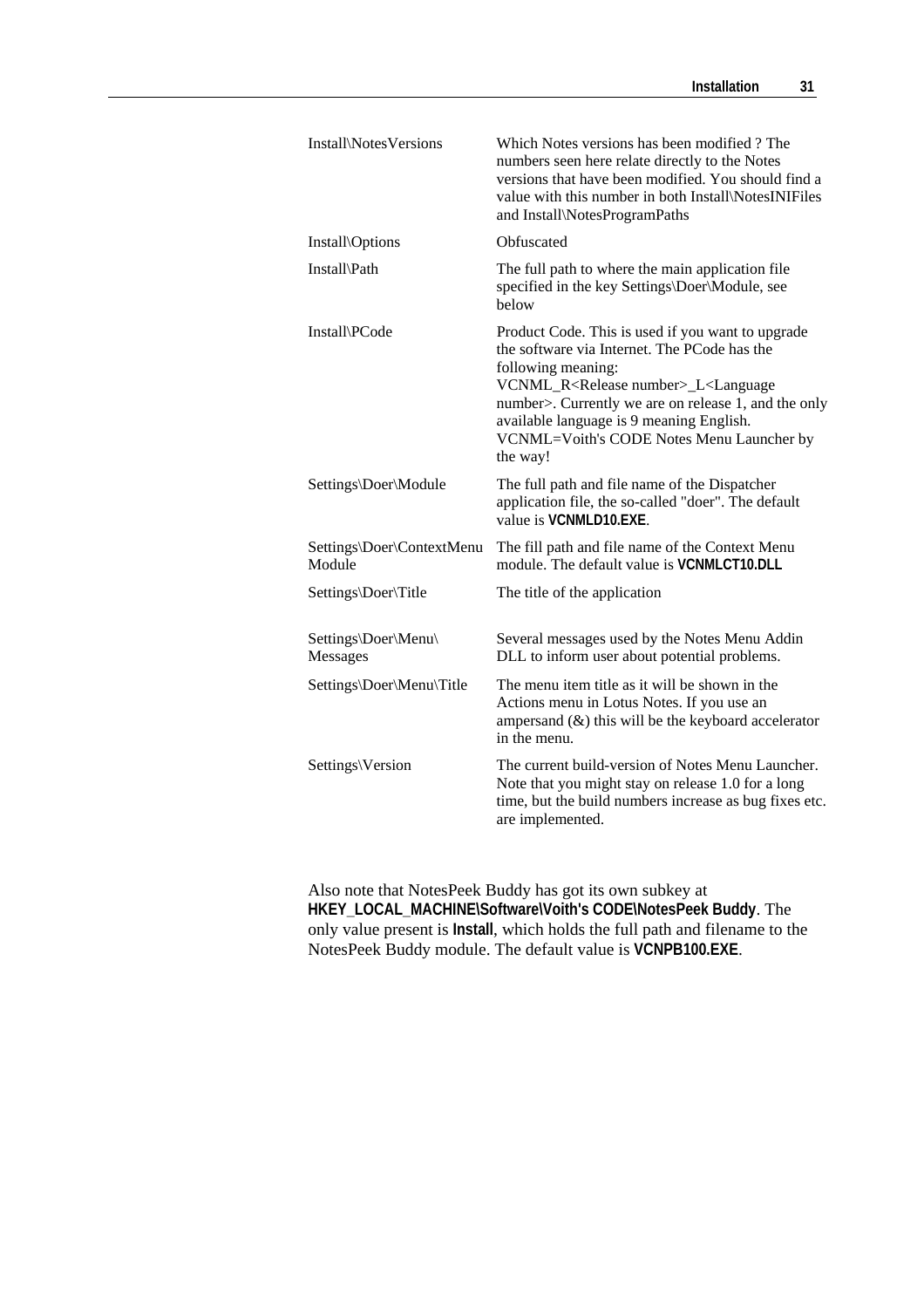### **Necessary Changes to Notes.ini**

In order to run Notes Menu Launcher, it must be registered as a *Notes Addin Menu* (see "Notes Addin Menu Tools" on page 26) tool. This is primarily done with the **AddInMenus** keyword in the configuration file **NOTES.INI.** 

**Note:** Different versions of Lotus Notes have over the time placed NOTES.INI in several directories. The best tip is to use the Windows **Search for files** tool and locate your NOTES.INI. This will at the same time reveal if you have multiple NOTES.INIs on your machine.If so, it's very important to modify the correct one. If you for example have Notes R5 and Notes 6 installed simultaneously, you must know which version you installed latest, since all Registry modifications done by the Notes installer always point to the latest installation.

If you want to use an earlier Notes version, you must also ensure that the PATH environment variable also point to the *old* installation, and not the current installation.

The trick is to get Notes Menu Launcher to use the Notes DLL files of the version you plan to use Notes Menu Launcher in. Notes Menu Launcher probably can't operate in two different Notes versions simultaneously, .

Below you see a snippet from a NOTES.INI file with only Notes Menu Launcher's Addin menu DLL, and no other previous Notes Menu Addin tools registered:

[Notes] ... AddinMenus=VCNMLM10.DLL ...

This could also have been specified like this:

[Notes] ... AddinMenus=C:\Progra~1\Lotus\Notes\VCNMLM10.DLL ...

And finally you see how the AddInMenus look like when it has more than one Addin Menu. The comma is used as separator between the DLL's

[Notes] ... AddinMenus=VCNMLM10.DLL,TANSA2.DLL,NSFINFO.DLL ...

The sequence of the DLLs determine the order of the menu items in the **Actions** menu.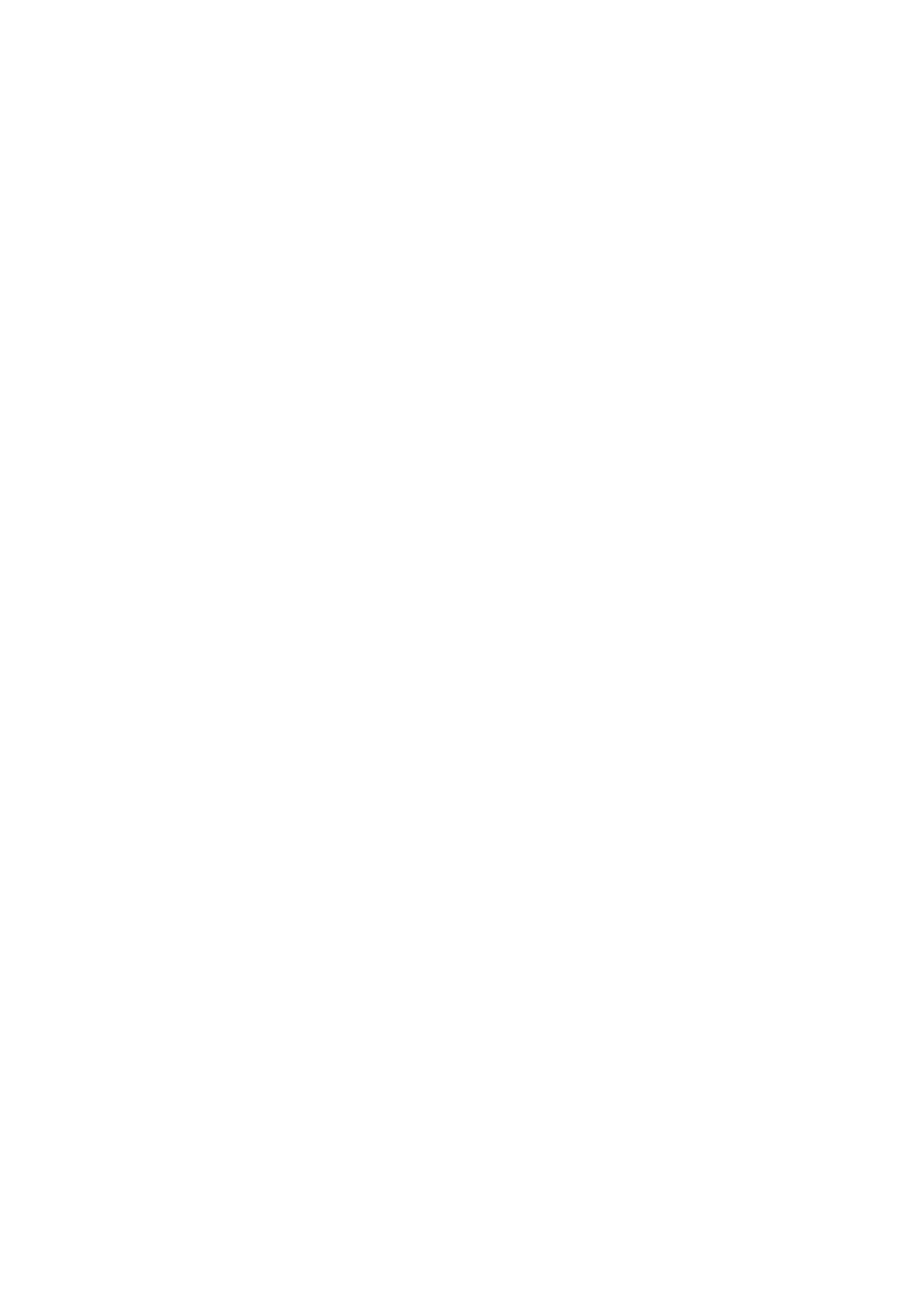# **Security**

Lotus Notes has always been a very secure place to store data. Nothing repeat - *nothing,* can access Notes data without having a valid user ID file. We say we operate in the context of a specific user ID. This implies that Notes Menu Launcher will have the same rights as the currently used ID file, and you cannot access data you're not authorized to access.

Lotus Notes normally asks for a password during startup (this feature can be turned off, if you have enabled automatic synchronization between your Windows user id and Notes. Refer to the installation of Lotus Notes for further details). When entered and accepted, Lotus Notes let you access all the data that you have access to.

When you run additional so-called *Notes based applications* - such as Notes Menu Launcher, you will also normally be prompted for a password. It may look something similar to this dialog box:

| <b>Lotus Notes</b>                                                                                                            |              |
|-------------------------------------------------------------------------------------------------------------------------------|--------------|
| A password is required to access ID file<br>D:\\/oith's CODE\IDs and Signatures\Lotus<br>Enter the password (case sensitive): | OΚ<br>Cancel |

#### *Figure 19: Lotus Notes API Asks for Password*

This will happen *every* time you start the Notes based application.

Why is it like this ? It has all to do with security of your data. Nothing that you don't explicitly allow to access your data, should be able to do so behind the scenes. Imagine how trojan- and virus like applications could install silently and access your data without you knowing it - that would be considered a severe security breach!

#### **How to make Lotus Notes stop asking for a password all the time ?**

Unfortunately the standard Notes security makes your legal Notes based applications cry for password every time they access Notes data. Lotus has a feature which allows you to *trust* all Notes based applications at large.

This feature is controlled within the dialog box of your Notes user ID file, and is thus protected by the heavy Notes user ID protection logic of Lotus Notes. The procedure to allow Notes based applications access, differs a little bit between Lotus Notes Release 5 and Notes 6.

**How to allow Notes based applications access to Notes data in Lotus Notes Release 5**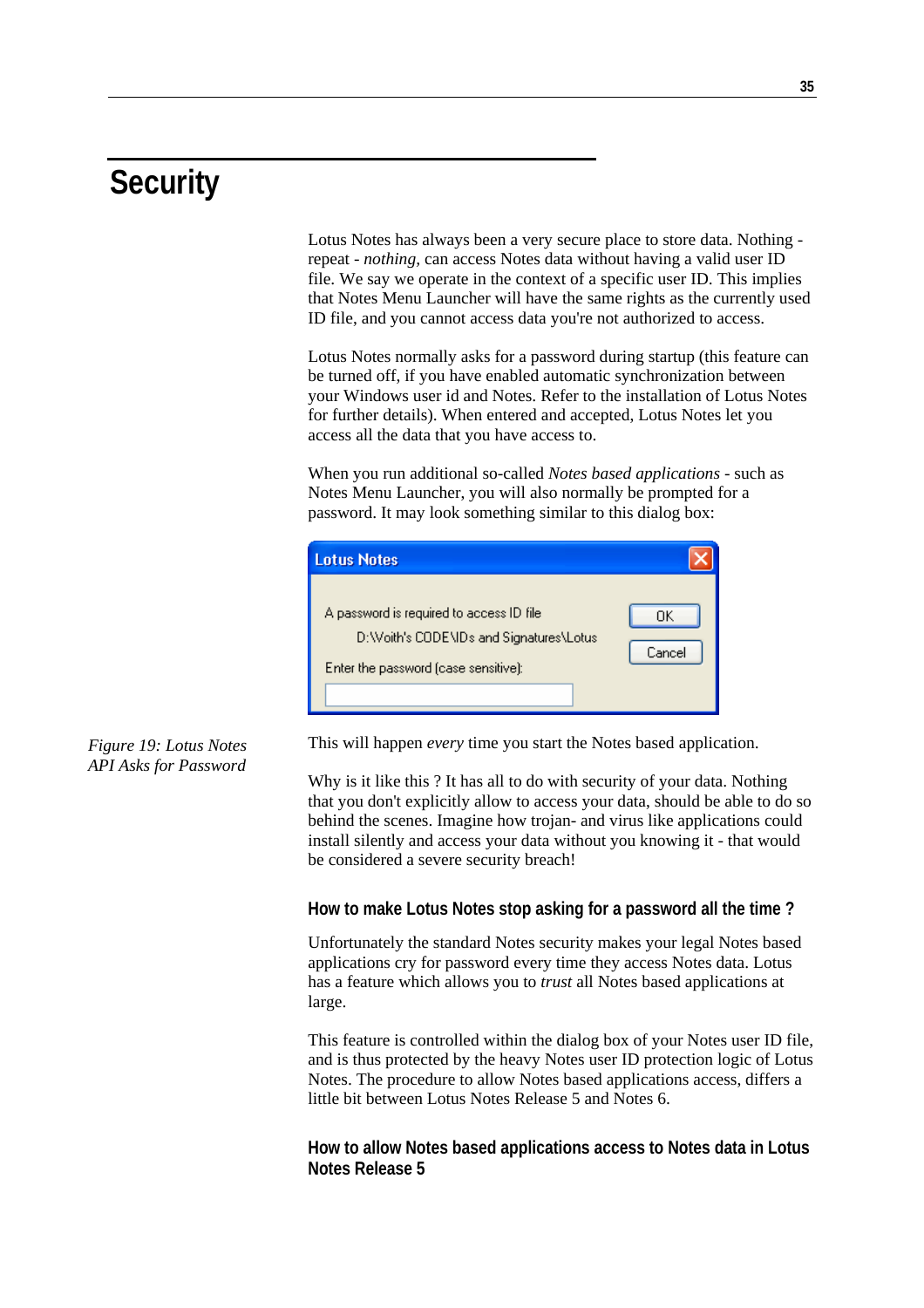Access your user ID dialog box via the menu **File -> Tools -> User ID**. You may have to enter your Notes password. In this dialog box you will see the following field on the *Basics* tab.

| <b>CARDED FOR CONSIDERINGS.</b>                                                                                                                               |
|---------------------------------------------------------------------------------------------------------------------------------------------------------------|
| a 1-84 is away 1-9.2 market woman call<br>an ethanian musiciti.<br><b>March 6400 Services</b><br><b>COMMERCIAL</b><br><b>ANTIBALISTICS</b>                    |
| User ID password settings                                                                                                                                     |
| Clear Password<br>Set Password<br>□<br>Don't prompt for a password from other Notes-based programs.<br>(Share this user ID password with these Notes add-ins) |

*Figure 20: User Security in Notes 5* 

When you select *Don't prompt for a password from other Notes-based programs*, you will not be asked for a password.

#### **How to allow Notes based applications access to Notes data in Lotus Notes Release 6**

Access your user ID dialog box via the menu **File -> Security -> User Security**. You may have to enter your Notes password. In this dialog box you will see the following field on the *Security Basics* tab.

| <b>Harry Team and Part</b>     |                                                                                                                                                                                                                                                                                        |                              |
|--------------------------------|----------------------------------------------------------------------------------------------------------------------------------------------------------------------------------------------------------------------------------------------------------------------------------------|------------------------------|
| ada Rosso<br><b>BOL TENNIS</b> | <b><i>RAWLINGTON - ENER</i></b><br>Your Login and Password Settings<br>To change your password, click here                                                                                                                                                                             | Travello.<br>Change Password |
|                                | If you think someone knows your Notes password, click here<br>Don't let administrator set Domino web/Internet password to match Notes password<br>Oon't prompt for a password from other Notes-based programs (reduces security)<br>U Login to Notes using your operating system login | Compromised Password         |
|                                | gavirisation Hotel Busini II on Neveri confidencial                                                                                                                                                                                                                                    |                              |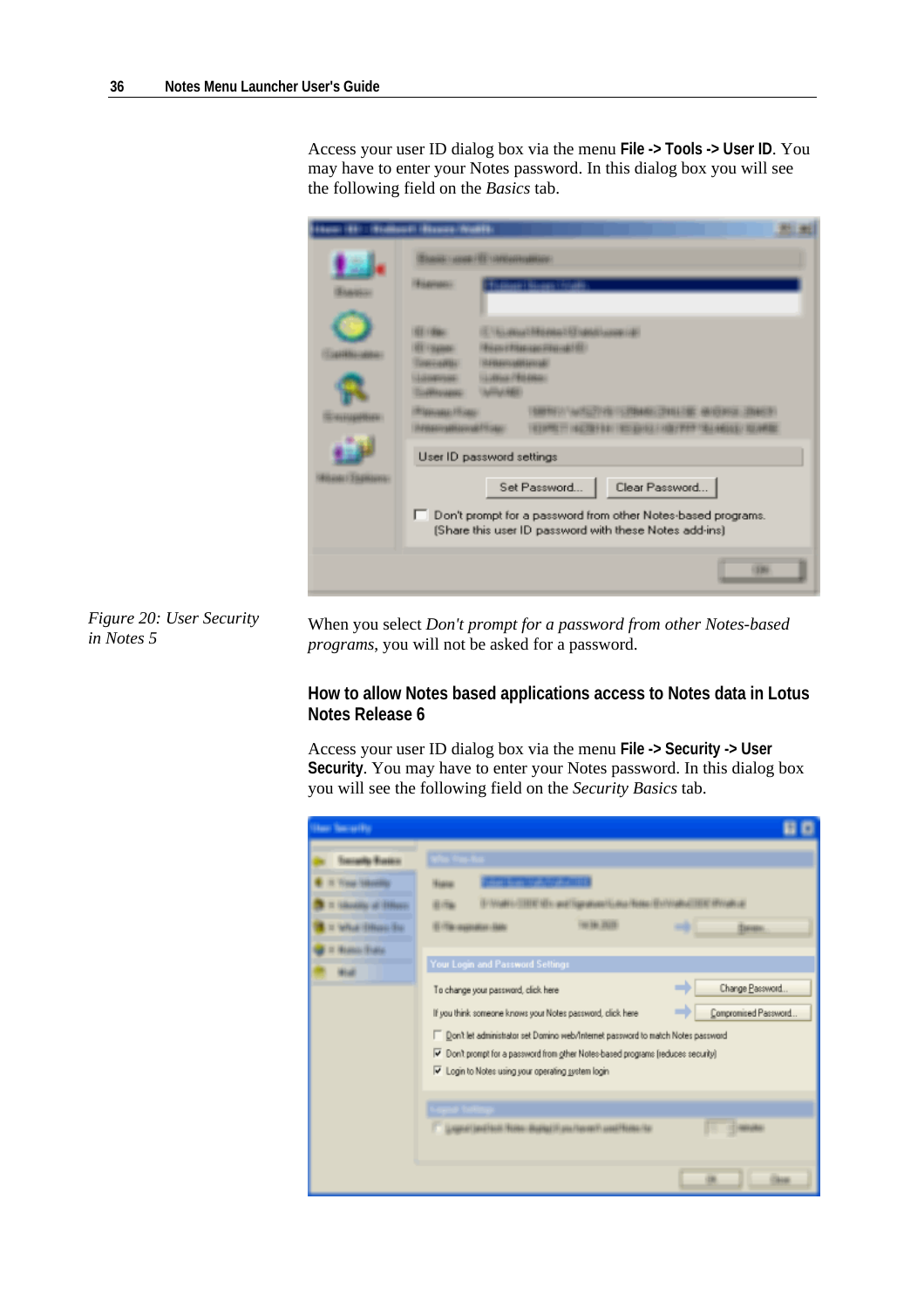*Figure 21: User Security in Notes 6* 

When you select *Don't prompt for a password from other Notes-based programs (reduces security)*, you will not be asked for a password.

**Things to think about when you do this** 

Selecting to trust Notes based applications like shown above will trust all Notes based applications at large. Either you trust none, or you trust all! You cannot select which applications to trust and which you don't trust.

This has some security aspects, since it expose your system for potentially malicious code. After you select this feature, Notes based applications *can* access your Notes data without you knowing it.

So what to do ? A software vendor (like Voith's CODE...) tells you to install a tool (such as Notes Menu Launcher...) and that you must enable the *don't prompt for password*-feature above in order to avoid password popups. Make an assessment of the vendor. Is the vendor trustworthy ? Then make an assessment of the application. Should the application be trusted ? If answers to both questions are yes, then enable *don't prompt for password*, otherwise don't.

But what's more important: You must pay attention to any following Notes based applications you may install later. These applications now have direct access, since the *don't prompt for password*-feature already has been turned on.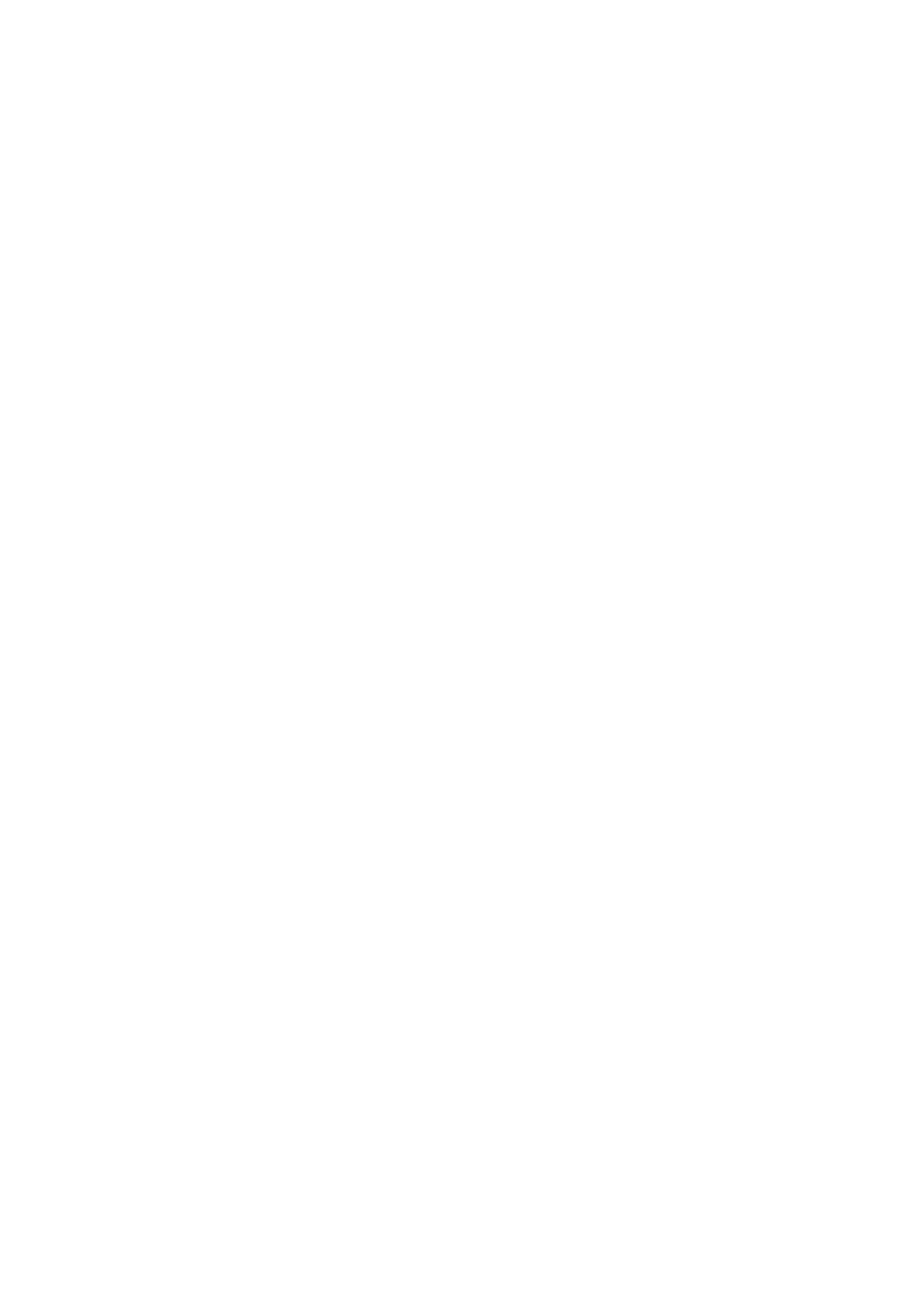### C HAPTER 3

# **Operation**

Notes Menu Launcher will typically not make too much noise of itself. It is after all just an enabler to put your own applications, formulas or agents in the menus of Lotus Notes.

This chapter will guide you through normal operation of Lotus Notes with Notes Menu Launcher installed

### **In This Chapter**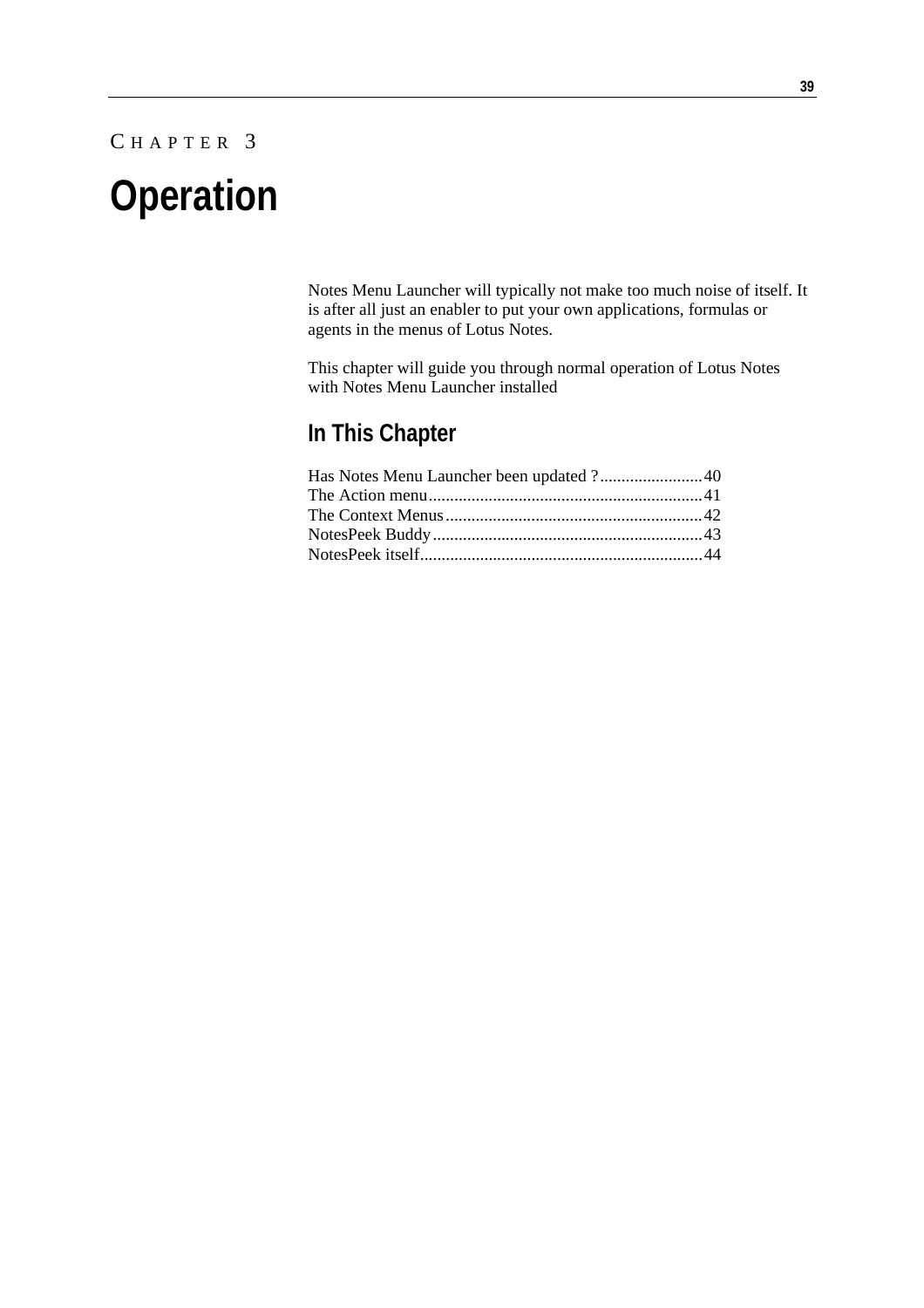# **Has Notes Menu Launcher been updated ?**

Notes Menu Launcher is equipped with an *updater tool*. An Updater is a small application that will check- and potentially retrieve, any new versions of Notes Menu Launcher for you. You launch the Updater by clicking the **Check for Update** menu:

| <b>Read Notes Menu Launcher</b> | <b>A</b> Check for updates                |
|---------------------------------|-------------------------------------------|
|                                 | <b>E.</b> , Uninstall Notes Menu Launcher |

*Figure 22: The Check for updates menu* 

> When you select this menu you will see the Updater application dialog box:



*Figure 23: The Updater - Welcome* 

Press **Next** to continue or **Configure** to set information such as network Proxy etc. If you press Next, the Updater will check with the central Voith's CODE-server to see if any updates has been posted. If so, you will be guided through the update process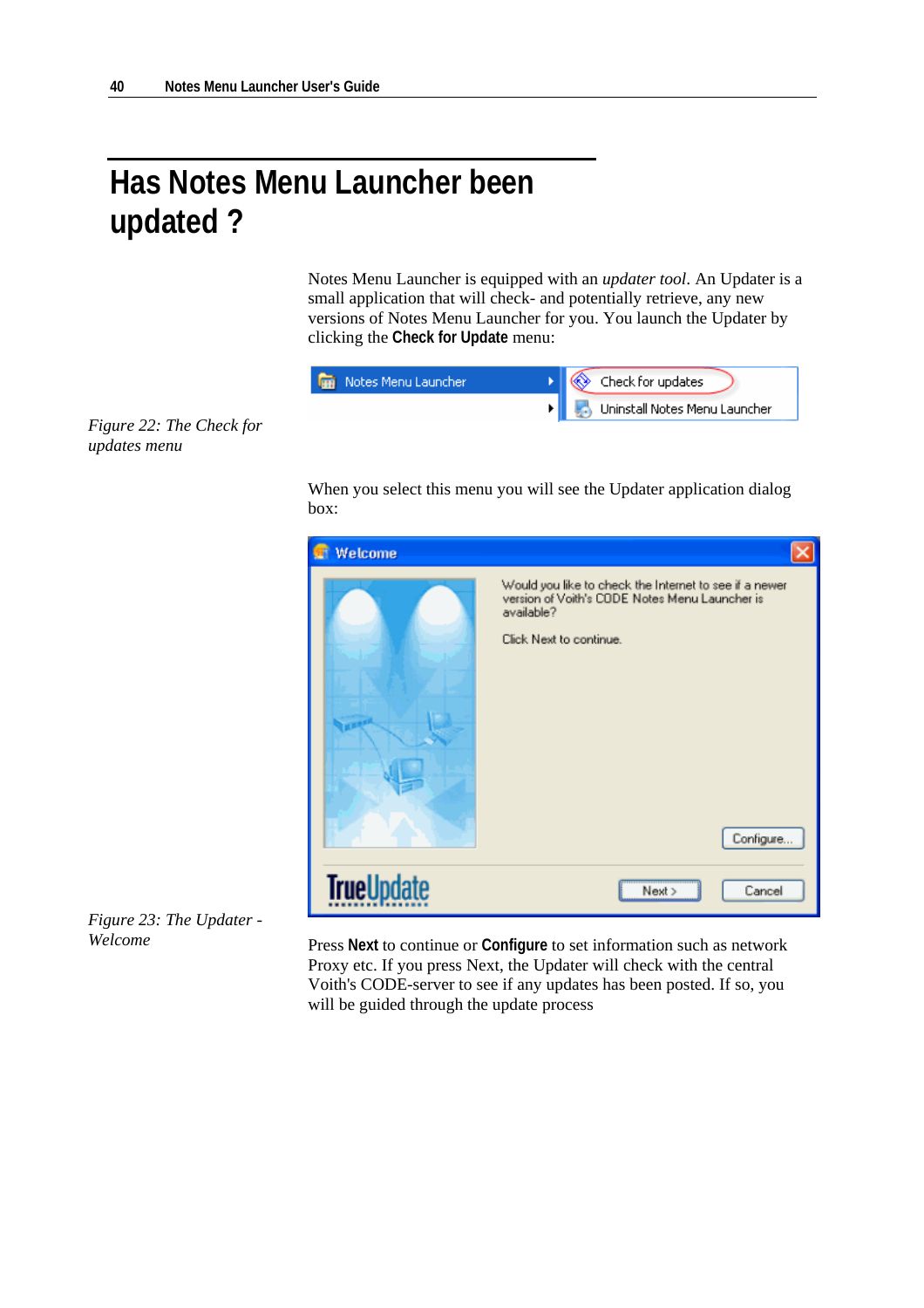# **The Action menu**

Notes Menu Launcher can install menus in the **Action** menu in Lotus Notes. These menus is visible when you select the Action menu. They are always positioned at the bottom of the menu. You will not see cascaded menus here. Below is a sample of an Action menu;



*Figure 24: Notes Action menu, with several menu addins* 

All the menus in the red box are Notes Addin menus.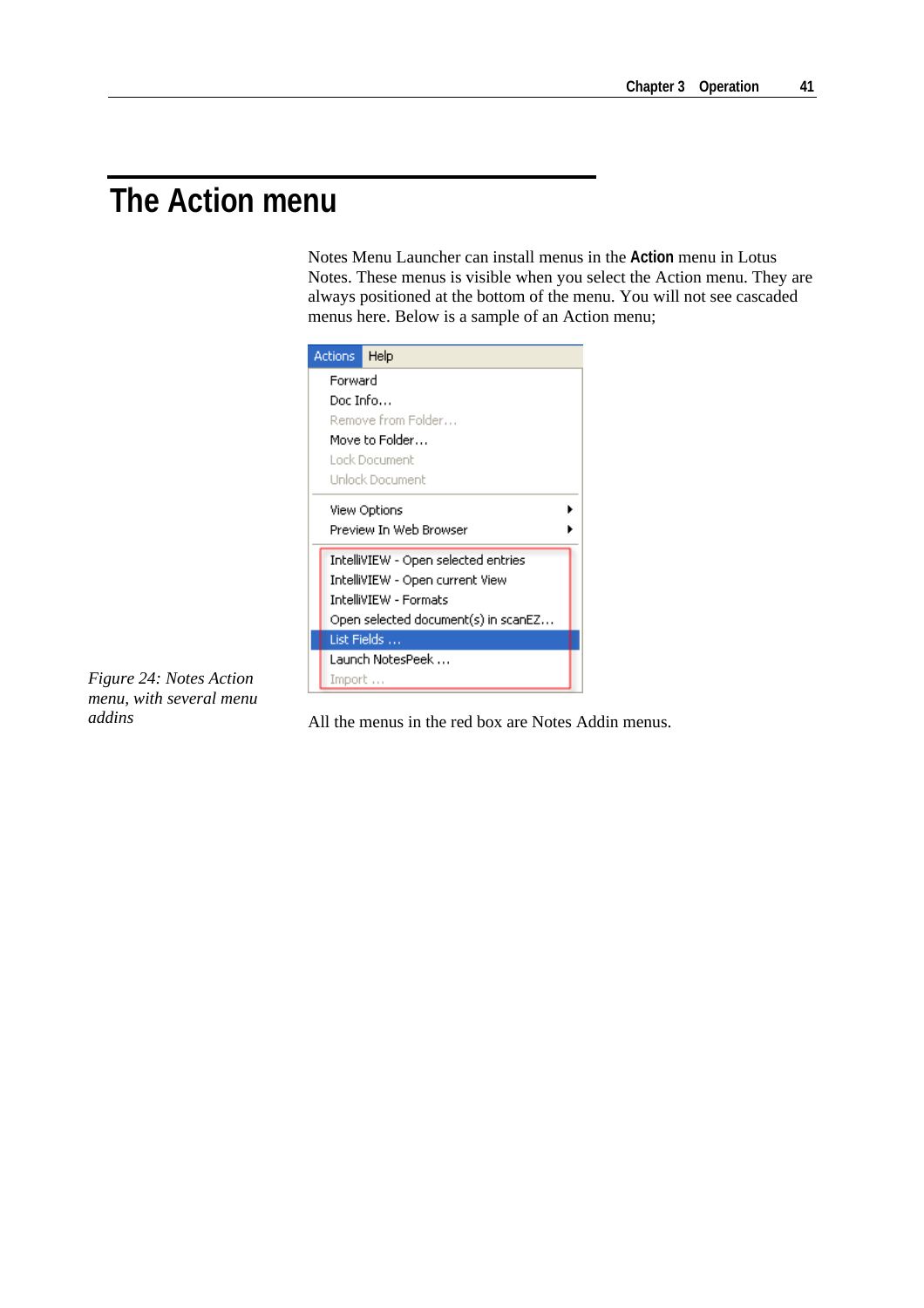### **Addin Menus are Context Sensitive**

When you work in Notes, you work with workspace, databases, views, documents and fields. Sometimes the documents are in read mode, and sometimes they are in write-mode.

A Notes Addin Menu knows exactly where you work, and what editmode you are in. In addition addin menus knows what field you are in when you are editing a document.

If you are working in a view, a addin menu also knows something about your current document selection. Have you selected multiple documents, or are you just working on one document ?

Note: Notes Addin Menus have always had some problems identifying multiple document selections if you are working in a view through a frameset. In short; frameset-solutions may have problems with Notes Addin Menus!

# **The Context Menus**

Context Menus in Lotus Notes are, just as Notes Addin Menus, context sensitive. If you right click on a view entry, you will see the view context menu, and if you right click on a document in write-mode you will get another context menu.

Notes Menu Launcher has some limitations regarding context menus

- In its current state, Notes Menu Launcher only support two context menus, the view- and the document context menus. Notes Menu Launcher can't determine if the document is in read- or write mode when it displays the menus. As soon as the menu is selected, Notes Menu Launcher *is* able to tell the difference, so your own applications, formulas or agents can act accordingly.
- Notes Menu Launcher can't identify multiple document selections. In other words, Notes Menu Launcher can only work on the currently selected document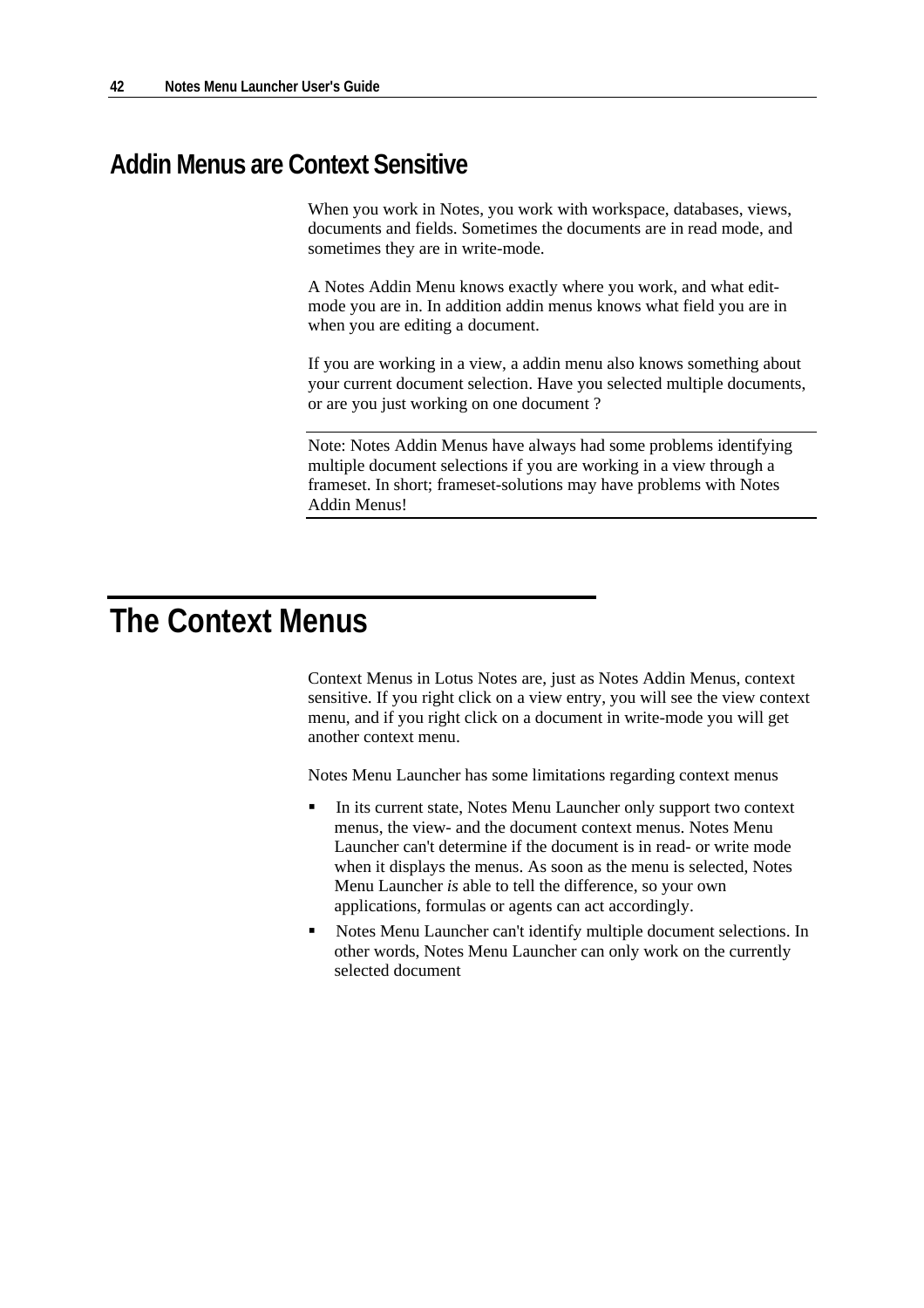# **NotesPeek Buddy**

To demonstrate Notes Menu Launcher, it comes with a built-in support for *NotesPeek Buddy*. This is a small NotesPeek-enabler, which will launch NotesPeek for you and automatically navigate to the currently selected document. In other words, a much quicker way to launch NotesPeek directly on the selected document!

Note: Notes Menu Launcher does not include NotesPeek software itself. NotesPeek can be downloaded from this *article* http://www-10.lotus.com/ldd/today.nsf/0db661345413ad1d852567ba006bb090/23d24 ec8a4c568e9852566320058521d?OpenDocument at IBM, an in addition you can find the new ND6 version of NotesPeek at *The NotesPeek ND 6 homepage* http://www-

1.ibm.com/support/docview.wss?rs=474&uid=swg24005686.

When you launch NotesPeek via Notes Menu Launcher for the first time, you will see the following dialog box;

| <b>Launch NotesPeek</b>                                                                                                                                                                                                                                                                               |          |
|-------------------------------------------------------------------------------------------------------------------------------------------------------------------------------------------------------------------------------------------------------------------------------------------------------|----------|
| Short description of NotesPeek                                                                                                                                                                                                                                                                        |          |
| NotesPeek is a neat little tool made by Ned Batchelder (former Lotus)<br>employee) for the developer or administrator seeking ultimate information<br>about the internal structure of a document.                                                                                                     |          |
| List Fields has the ability to launch NotesPeek and open the currently open<br>Notes database and document for you. But to do this, List Fields needs to<br>know where NotesPeek is installed on your machine. Use the <i>Browse for</i><br>Nates/Peekbutton below to locate your NotesPeek exe file. |          |
| If you don't have NotesPeek installed, Voith's CODE recommend you to<br>take a look at it on this Lotus Developer Domain article.                                                                                                                                                                     |          |
| <b>Browse For NotesPeek</b>                                                                                                                                                                                                                                                                           |          |
|                                                                                                                                                                                                                                                                                                       | $\cdots$ |
| OΚ<br>Cancel                                                                                                                                                                                                                                                                                          |          |

#### *Figure 25: NotesPeek Buddy*

From this dialog box you select where you have installed NotesPeek on your machine. Notes Menu Launcher will store your path to NotesPeek in the Registry. If you move or change the path of NotesPeek, Notes Menu Launcher will ask you again.

The path to NotesPeek is stored in the following registry subkey:

**HKEY\_CURRENT\_USER\Software\Voith's CODE\NotesPeek Budd**y and value **NotesPeekPath**.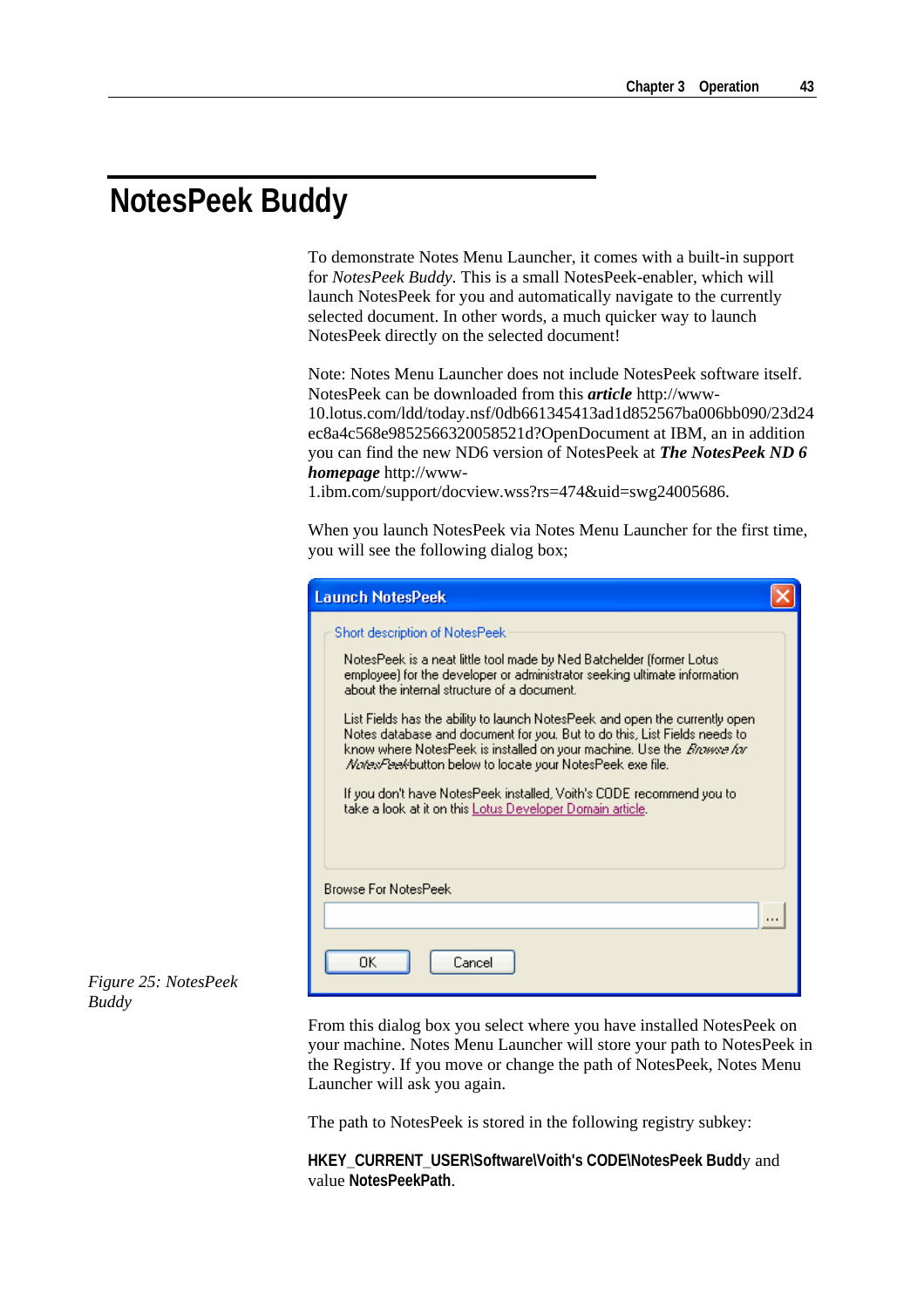# **NotesPeek itself**

For years, NotesPeek has been the de facto standard application to dive into the inner details of Notes databases. The name with the suffix "peek" reminiscence the old days when programmers frequently had to read content at memory locations by "peeking", and writing to memory locations with "poking". In addition the icon x-raying the "Notes-folks" identify the purpose of NotesPeek quite good:

 NotesPeek was written by Ned Batchelder, a former Lotus employee. The user interface is clean and intuitive using the treelist to navigate in databases, documents and fields. The content is shown in the main area to the right. Below you see a screenshot of NotesPeek.



#### *Figure 26: NotesPeek*

You will find all sort of information here, and as you see from the screenshot above, you can really dive into richtext to see how the CD records are sequenced and what they contain.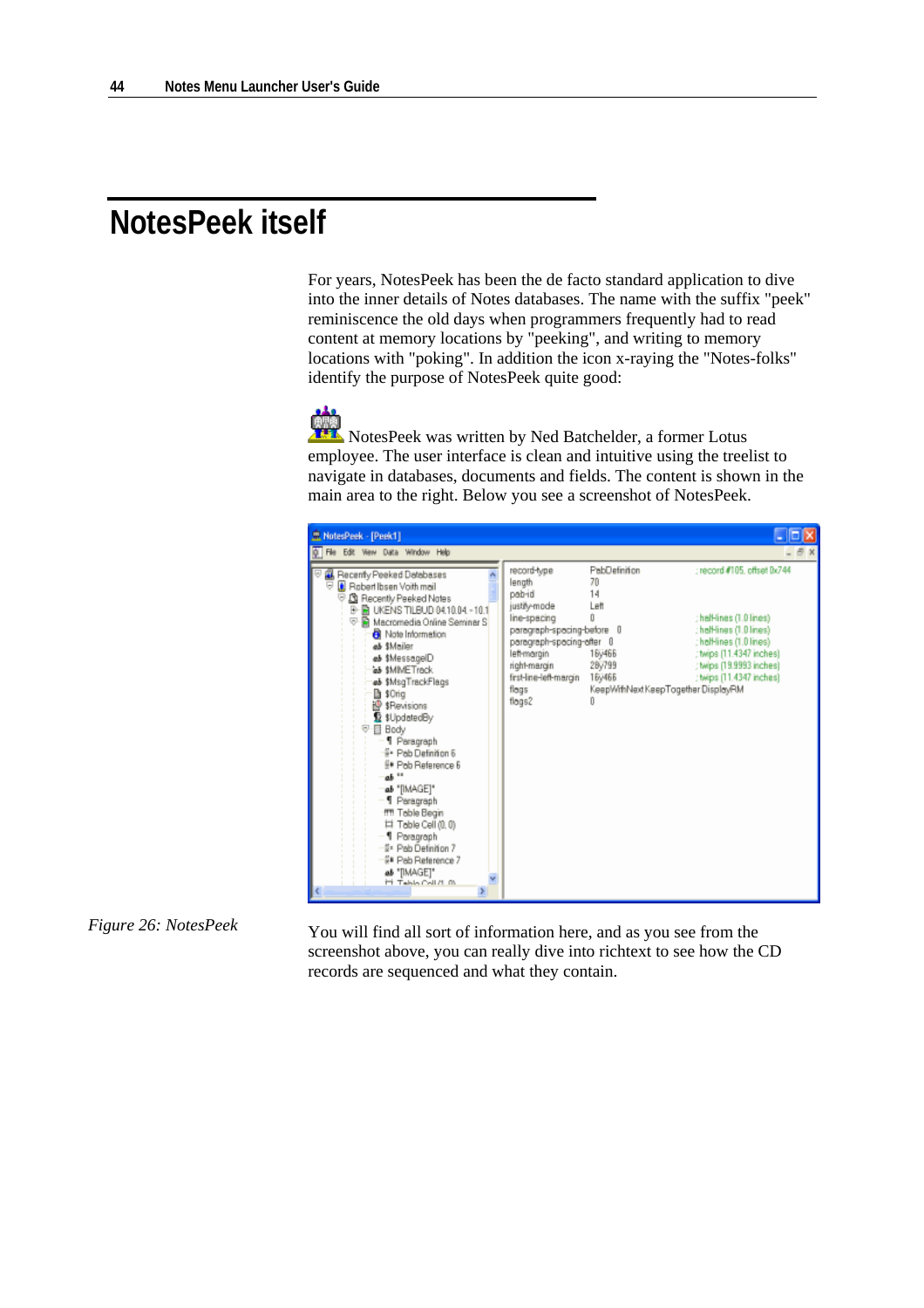# C HAPTER 4 **Configuration**

### **In This Chapter**

# **Overview**

Notes Menu Launcher is configured with a XML file. The following steps are performed at startup of Lotus Notes

- **1** When Lotus Notes starts, Notes Menu Launcher is activated since it contains a Notes Addin Menu DLL.
- **2** Looks in the Registry to see where the XML file is located.
- **3** Read and process the XML file
- **4** Insert any potential Action menus
- **5** Prepare context menus for display.

The next steps are performed when the user selects one of "our" menus:

- **6** Accept menu selections in Lotus Notes
- **7** Replace any runtime variables
- **8** Relay menu ID to dispatcher module in Notes Menu Launcher
- **9** Execute specified actions in the XML file for the selected menu

Since all Notes Menu Launcher-operation is controlled by the XML file, most of this chapter will look into XML details.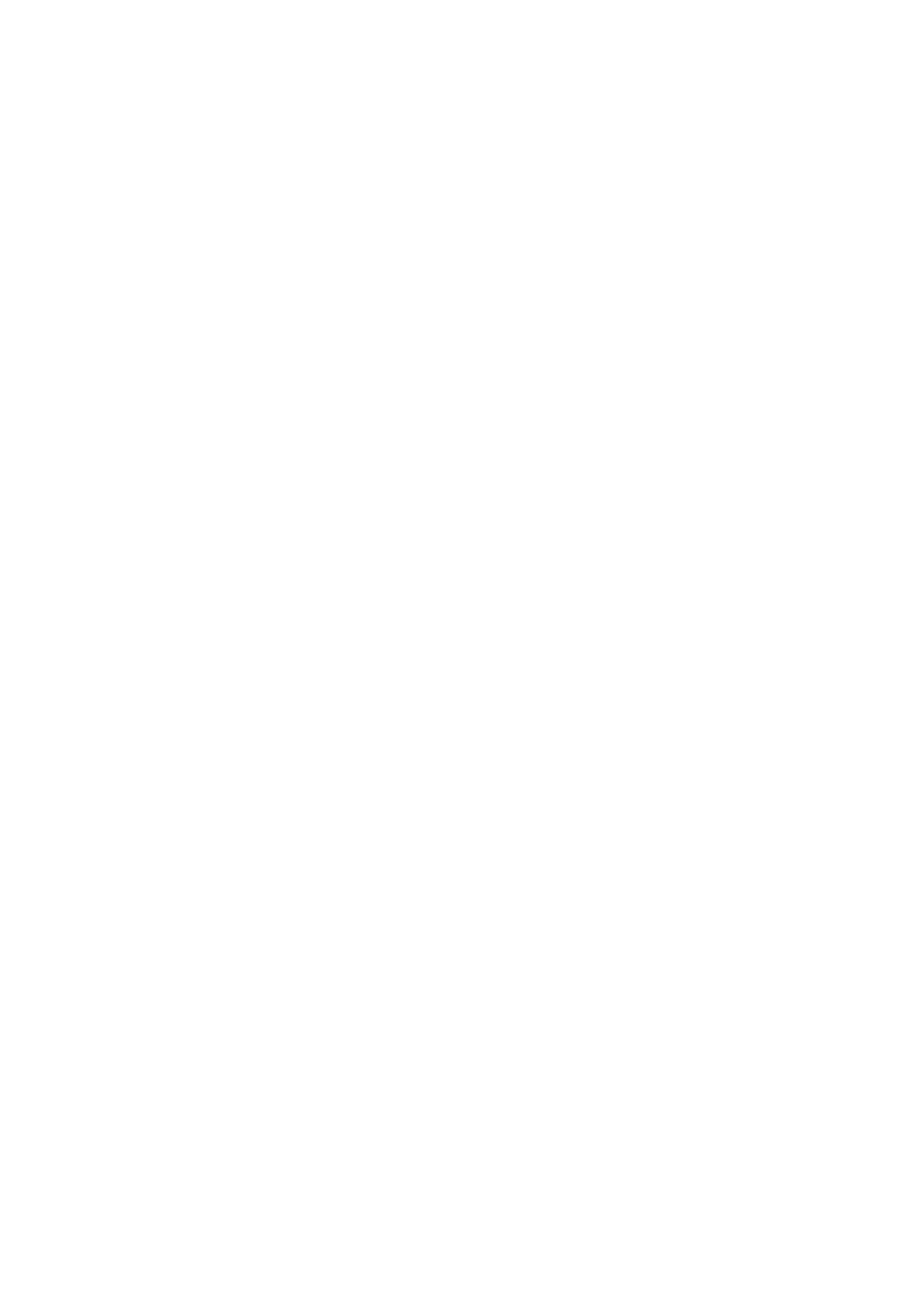# **The XML File**

The configuration of Notes Menu Launcher is based upon a XML file. Notes Menu Launcher can load the XML file from several sources. This is all controlled by a flag in the Registry. The Registry subkey is;

**HKEY\_LOCAL\_MACHINE\Software\Voith's CODE\Notes Menu Launcher\Install** with the value **Config** and it's string value (REG\_SZ).

If the Config-value doesn't exist (which is the case for a freshly installed version of Notes Menu Launcher), a default XML configuration file will be loaded, enabling *NotesPeek Buddy* (on page 43) to launch on the currently selected document.

If the Config-value contains a string of the value **"1"**, the XML configuration file will be loaded from the filesystem. The appurtenant value **ConfigFilename** specify the full path and filename of the XML file.

Below you see the general structure of the XML file. The subsequent topics will dive into the details:

```
<NotesMenus> 
      <NotesMenu> 
            <Actions> 
                  <Action>...</Action> 
                  <Action>...</Action> 
 ... 
            </Actions> 
            ... 
      </NotesMenu> 
      <NotesMenu> 
            <Actions> 
                  <Action>...</Action> 
                  <Action>...</Action> 
 ... 
            </Actions> 
            ... 
      </NotesMenu> 
</NotesMenus>
```
The main elements in the XML file are:

- **NotesMenus** This top element defines the whereabouts for Notes Menu Launcher in the Registry. In addition it holds one or more NotesMenu (note, singular!) elements.
- **NotesMenu** The is the element registering one menu item! It contains another collection element, the Actions-element
- **Actions**  W wrapper element for one or more Action-items.
- **Action**  The Action element is the beef of the specification, telling Notes Menu Launcher what to do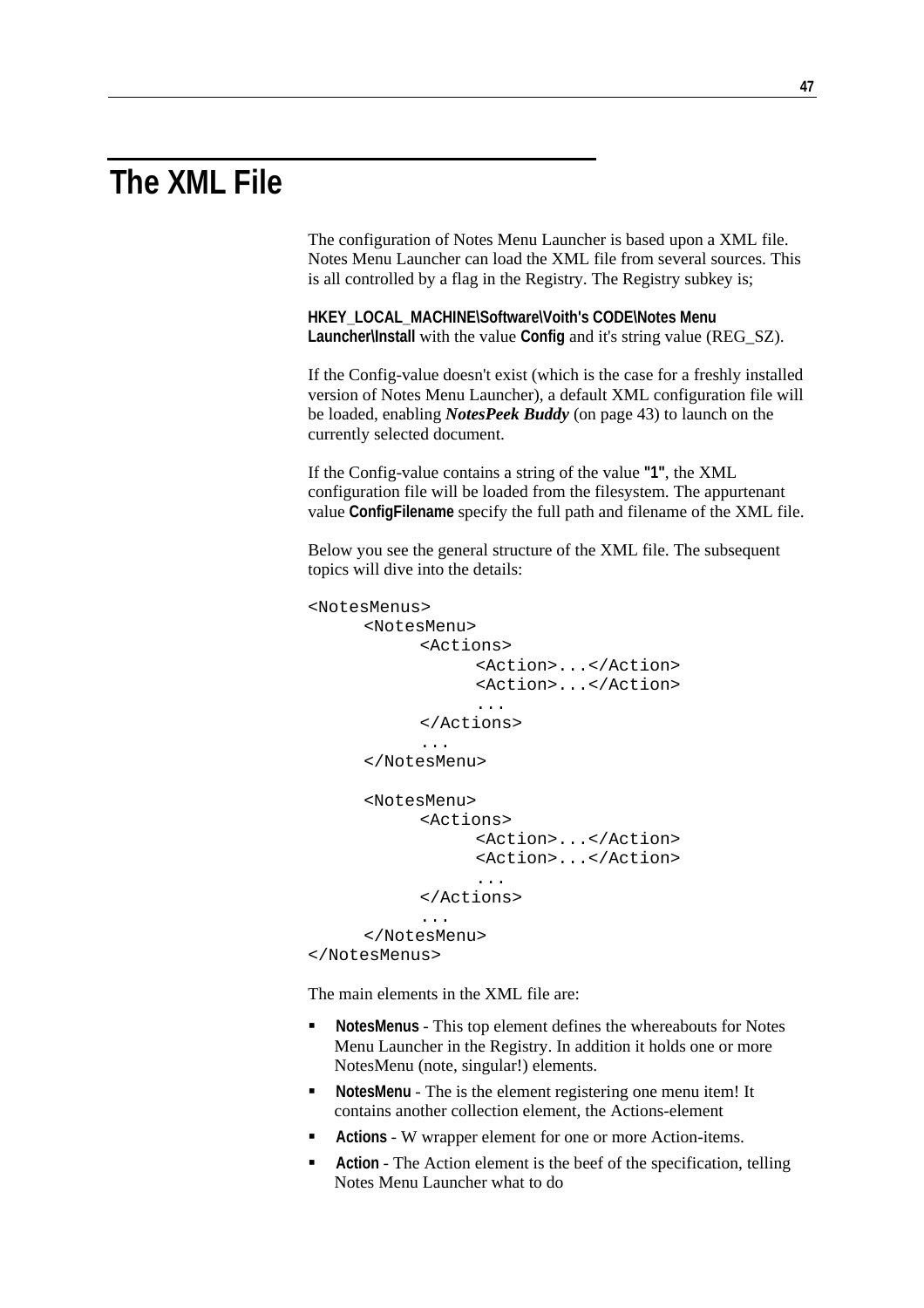### **How Notes Menu Launcher communicates to the outside**

One of the key features of Notes Menu Launcher is the ability to launch other applications, agents or formulas. How can those other applications know what database and documents the user just have selected ?

### **Via the Registry**

All information is placed in a volatile key in the Registry, at the so-called **LastRun** subkey of Notes Menu Launcher. Every time the user select one or more documents in a view or document, and then invoke one of "our" menus, the LastRun-subkey will be updated.

In addition, when the menu execute either a *NotesAgent* (on page 59) or *NotesFormula,* (see "NotesFormula" on page 59) several entries will be written to the Notes.ini.

The exact placement of the LastRun-subkey is determined by parameter 2 in the XML configuration file. This will be discussed in detailed later in this chapter. For example the complete subkey can be;

HKEY CURRENT USER\Software\Voith's CODE\Notes Menu Launcher\LastRun

Note that the hive is the CURRENT USER!

The values stored in the LastRun-subkey are as follows (note, all values are of type string REG\_SZ);

| Value    | Description                                                                                                                                                                                                                                                   |
|----------|---------------------------------------------------------------------------------------------------------------------------------------------------------------------------------------------------------------------------------------------------------------|
| Config   | The full path and filename of the XML configuration file.<br>Note that this value can also be the path and filename to<br>the default, built-in XML configuration file.                                                                                       |
| SID      | The ID of the current menu selection. This is the ID value<br>directly in the <i>NotesMenu-element</i> (see "NotesMenu"<br>element - one for each menu" on page 52). Please ensure<br>that you use only unique IDs when you configure Notes<br>Menu Launcher! |
| Server   | The Domino server name of the selected database. It can<br>also be blank or not specified at all, and then the database<br>in question is located on the local client.                                                                                        |
| Database | The relative Notes database filename of the selected<br>database. You can also use a replica ID here if you prefer.<br>If you do, be sure to specify the replica id on the format<br>similar to the sample below;                                             |
|          | C1256981:0043BC90                                                                                                                                                                                                                                             |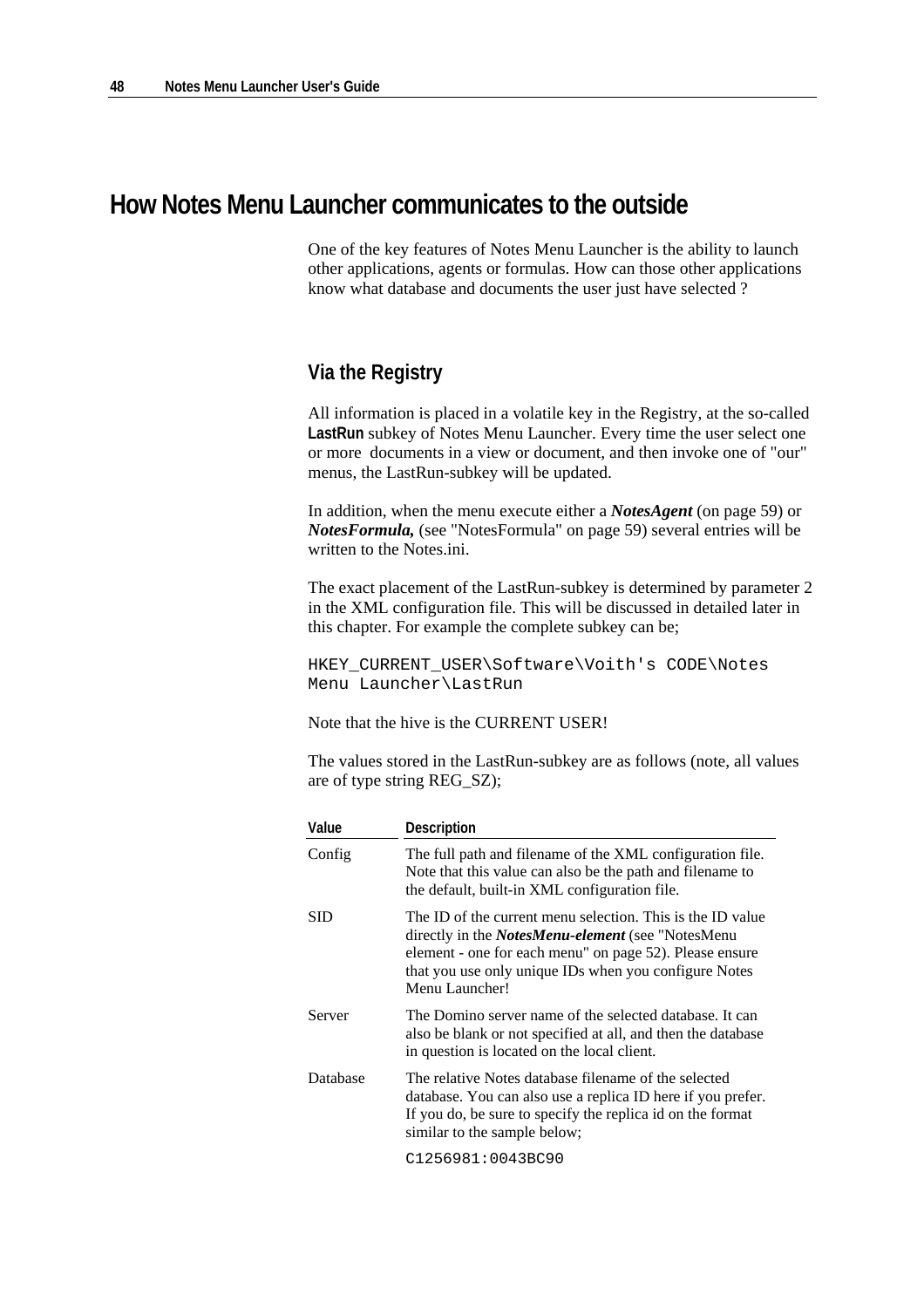| Context       | A value indicating the user operating context. The values<br>are:                        |
|---------------|------------------------------------------------------------------------------------------|
|               | $103 =$ In a document, in read mode                                                      |
|               | $104 =$ In a document, in edit mode                                                      |
|               | $200 = At$ the workplace                                                                 |
|               | 201 or $0 = \text{In a Notes view}$                                                      |
| <b>NoteID</b> | One or more comma separated Notel Ds. Note that all<br>Notel Ds are in the decimal form. |

By querying these values in your own applications you can work out what document(s) to work on.

#### **Via Notes.ini**

If you have an action type of *NotesAgent* (see "SendKeys" on page 57) or *NotesFormula,* (see "NotesFormula" on page 59) certain variables are updated in Notes.ini

The list of variables is a bit special due to the length-constraint of values in Notes.ini. The maximum length of any value is 256 character. Therefore Notes Menu Launcher has to keep track of the value-length!

Also remember that the values are valid for the current selection only.

The keywords and their values are;

| Keyword                            | Value                                                                                                                                                                                 |
|------------------------------------|---------------------------------------------------------------------------------------------------------------------------------------------------------------------------------------|
| \$NMLVAR_NumberOfLists             | How many variable name lists do we<br>have?                                                                                                                                           |
| \$NMLVAR_List_0<br>\$NMLVAR_List_n | You find a variable name list starting<br>on 0 and incrementing up to the<br>number in<br>\$NMLVAR_NumberOfLists.                                                                     |
|                                    | The values are semi-colon separated,<br>and look like this;                                                                                                                           |
|                                    | NOTES SERVER; NOTES DATABA<br>SE RELATIVEPATH; NOTES DAT<br>ABASE FILENAME                                                                                                            |
|                                    | For each value you will find an<br>individual keyword prefixed with<br>"\$NMLVAR_". For example, you will<br>find a \$NMLVAR_NOTES_SERVER.                                            |
|                                    | If the value isn't present in Notes.ini,<br>the value is empty, and for the<br>example with the Notes server above,<br>it means that the selected database is<br>on the local client. |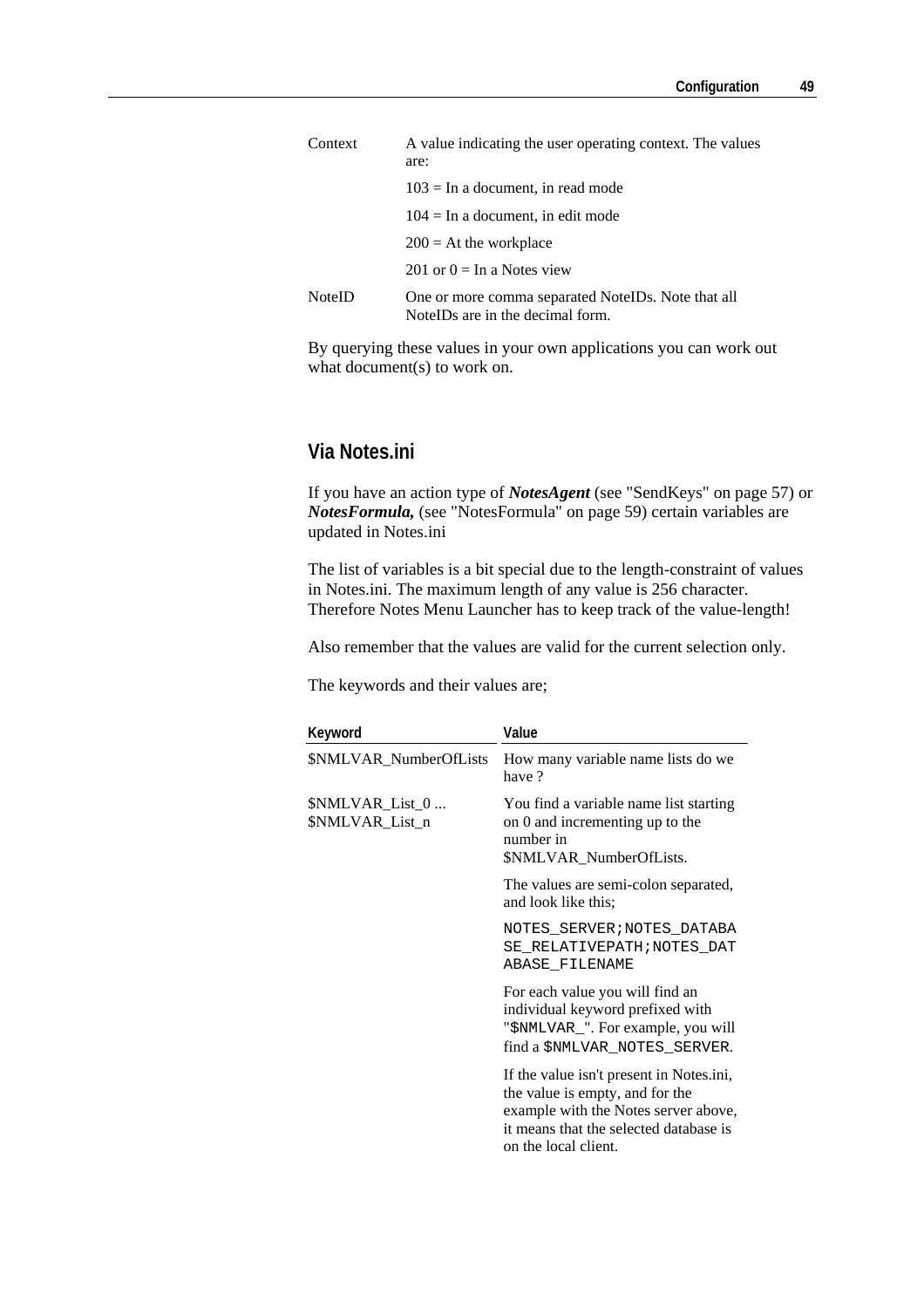\$NML\_Variable\_Count How many variable names has been written to the variable name lists above.

You can easily use these values in your @Formulas or LotusScript agents.

### **Via parameters**

When a menu is selected, certain variables are available at run time. It makes it easy to transfer information to your application as parameters. The list of variables are:

| Variable                          | Description                                                                                                                                                                                             |
|-----------------------------------|---------------------------------------------------------------------------------------------------------------------------------------------------------------------------------------------------------|
| (NOTES_SERVER)                    | The Domino server of the selected<br>database                                                                                                                                                           |
| (NOTES_DATABASE_REL<br>ATIVEPATH) | The relative path and file name of the<br>selected database                                                                                                                                             |
| (NOTES_DATABASE_FILE<br>NAME)     | The filename only of the selected<br>database                                                                                                                                                           |
| (NOTES_USERNAME)                  | The annotated user name on the form<br>CN=UserName/O=Organisation                                                                                                                                       |
| (NOTES_NOTEID)                    | A semi-colon separated list of the<br>selected NoteIDs. The format is<br>decimal number.                                                                                                                |
| (NOTES_HEXNOTEID)                 | A semi-colon separated list of the<br>selected NoteIDs. The format is a hex<br>number.                                                                                                                  |
| (NOTES_DATABASE_REP<br>LICAID)    | The replica id of the selected database.<br>The format is like:                                                                                                                                         |
|                                   | C1256981:0043BC90                                                                                                                                                                                       |
| (NOTES_DATABASE_ID)               | The database id of the selected<br>database. Note, this id is often the<br>same as the replica id, and change<br>only if the database is repaired or<br>compacted. The format of the database<br>id is: |
|                                   | C1256981:0043BC90                                                                                                                                                                                       |
| (NOTES_DATABASE_TIT<br>LE)        | The title of the selected database                                                                                                                                                                      |
| (NOTES_CATEGORIES)                | The categories of the selected database                                                                                                                                                                 |
| (NOTES_TEMPLATE_NA<br>ME)         | The template name in the selected<br>database.                                                                                                                                                          |
| (NOTES_TEMPLATE_FILE<br>NAME)     | The template filename of the selected<br>database                                                                                                                                                       |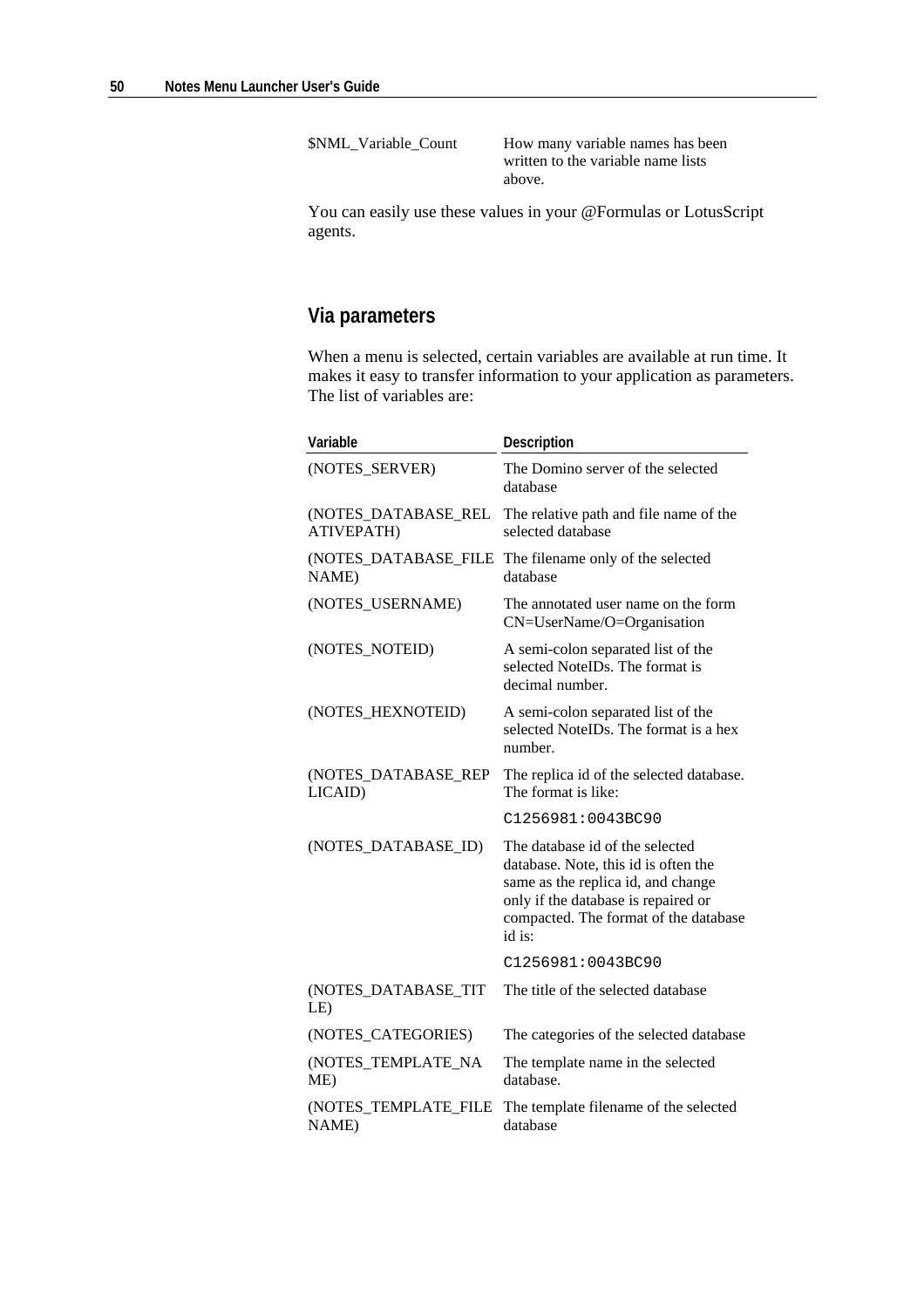# **NotesMenus - the to element**

The top element in the XML configuration file is the NotesMenus element. Below you see a complete specification:

```
<?xml version="1.0" encoding="ISO-8859-1"?> 
<NotesMenus
    Name="Notes Menu Launcher" 
    PollingInterval="250" 
    Param1="Reg. path to Dispatcher" 
    Param2="Reg. path to LastRun" 
    Param3="Reg. to error messages" 
    Param4="Reg. path to Install"> 
      <NotesMenu ID="0LNPK"> .... </NotesMenu>
```
</**NotesMenus**>

The attributes of the NotesMenus-element are;

| Attribute          | Description                                                                                                                                                                                                                            |
|--------------------|----------------------------------------------------------------------------------------------------------------------------------------------------------------------------------------------------------------------------------------|
| Name               | The name of the menu implementation. The name<br>has no practical use in Notes Menu Launcher                                                                                                                                           |
| PollingInterval    | When Notes Menu Launcher perform actions<br>involving resource enumeration, such as<br>enumerating all the windows or classes running on<br>a system, it uses this interval to look for changes.                                       |
| Param1             | Registry path to the HKEY_LOCAL_MACHINE<br>hive, specifying where the Dispatcher application<br>is located. When Notes Menu Launcher is about to<br>launch the Dispatcher, it uses this key to locate<br>what application to look for. |
|                    | The default value is:                                                                                                                                                                                                                  |
|                    | Software\Voith's CODE\Notes Menu<br>Launcher\Settings\Doer                                                                                                                                                                             |
| Param <sub>2</sub> | Registry path to the HKEY_LOCAL_MACHINE<br>hive, specifying where Notes Menu Launcher store<br>all information about the last run, identifying<br>server, database and note ids.                                                       |
|                    | The default value is:                                                                                                                                                                                                                  |
|                    | Software\Voith's CODE\Notes Menu<br>Launcher\LastRun                                                                                                                                                                                   |
| Param <sub>3</sub> | Registry path to the HKEY_LOCAL_MACHINE<br>hive, specifying where the error messages are<br>specified in case of errors.                                                                                                               |
|                    | The default value is:                                                                                                                                                                                                                  |
|                    | Software\Voith's CODE\Notes Menu<br>Launcher\Settings\Menu\Messages                                                                                                                                                                    |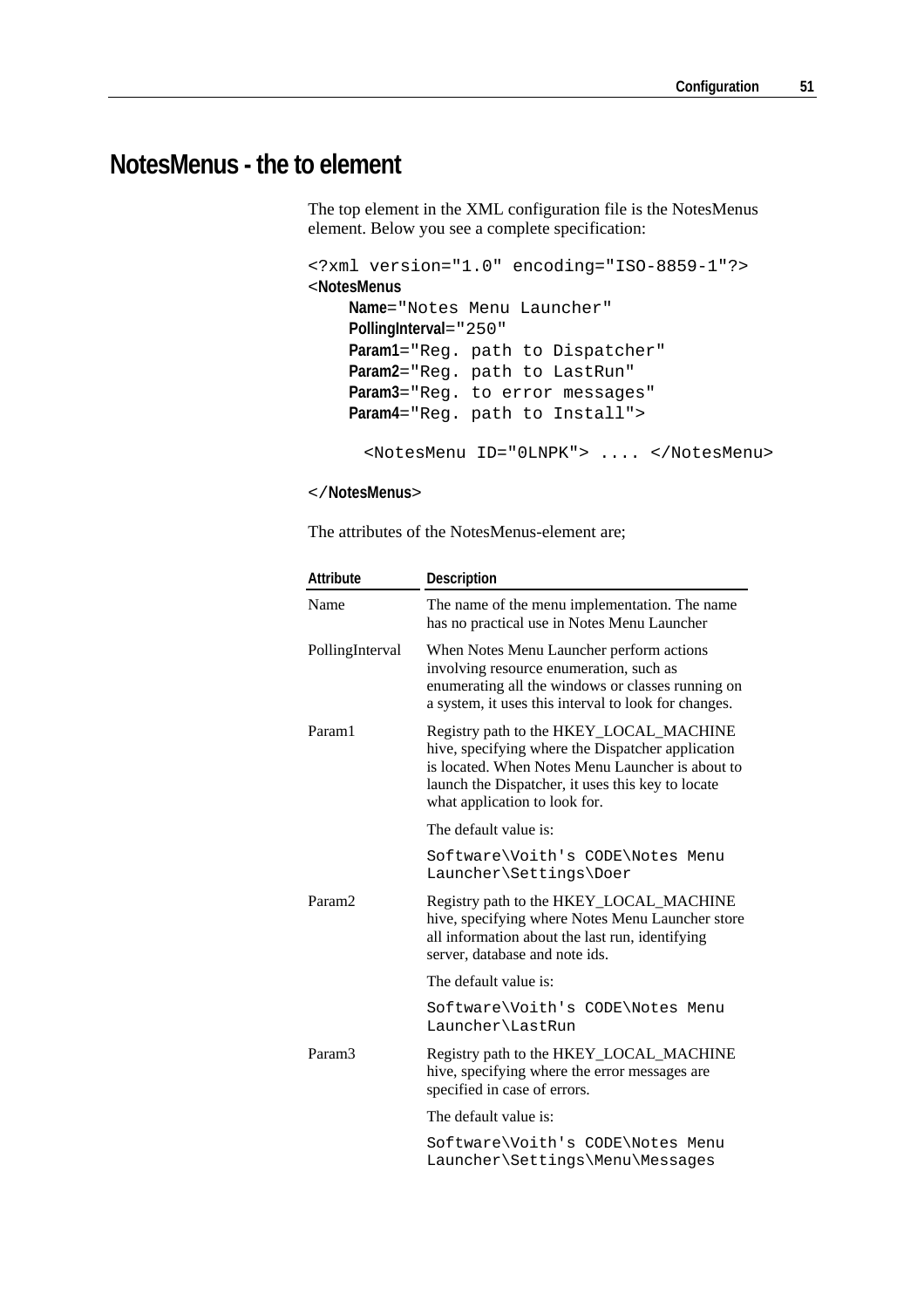Param4 Registry path to the HKEY\_LOCAL\_MACHINE hive, specifying where the Notes Menu Launcher store its initial settings

The default value is:

Software\Voith's CODE\Notes Menu Launcher\Install

Note that you can only have one NotesMenus element.

## **NotesMenu element - one for each menu**

For each menu you want to specify either in the **Actions** menu or in the context menus, it must have a NotesMenu element. Note that *one* NotesMenu element can be placed in both Actions- and context menu.

A sample of a NotesMenu element with attributes and sub-elements are;

```
<NotesMenu ID="0LNPK"> 
       Notes Menu LauncherNotesPeek ...</Name> 
        <MenuFlags>NCM_IN_VIEW, NCM_IN_DOC</MenuFlags> 
       <InitialAction>Start</InitialAction> 
       <Timeout>5000</Timeout>
```
<Actions>....</Actions>

</NotesMenu>

| Attribute | <b>Description</b>                                                                                                                                                                                                                                                           |
|-----------|------------------------------------------------------------------------------------------------------------------------------------------------------------------------------------------------------------------------------------------------------------------------------|
| ID        | The ID is an unique key for each menu. You must<br>ensure yourself that the IDs really are unique. The<br>unique key will be used later to connect the selected<br>menu with the real action to perform.                                                                     |
|           | Also note that the ID will sort the sequence of the<br>menus! If you have a NotesMenu-element with ID<br>$=$ "1ABC", and the next NotesMenu-element has ID<br>$=$ "0XYZ", the second NotesMenu-element will<br>show first, due to element sorting in Notes Menu<br>Launcher. |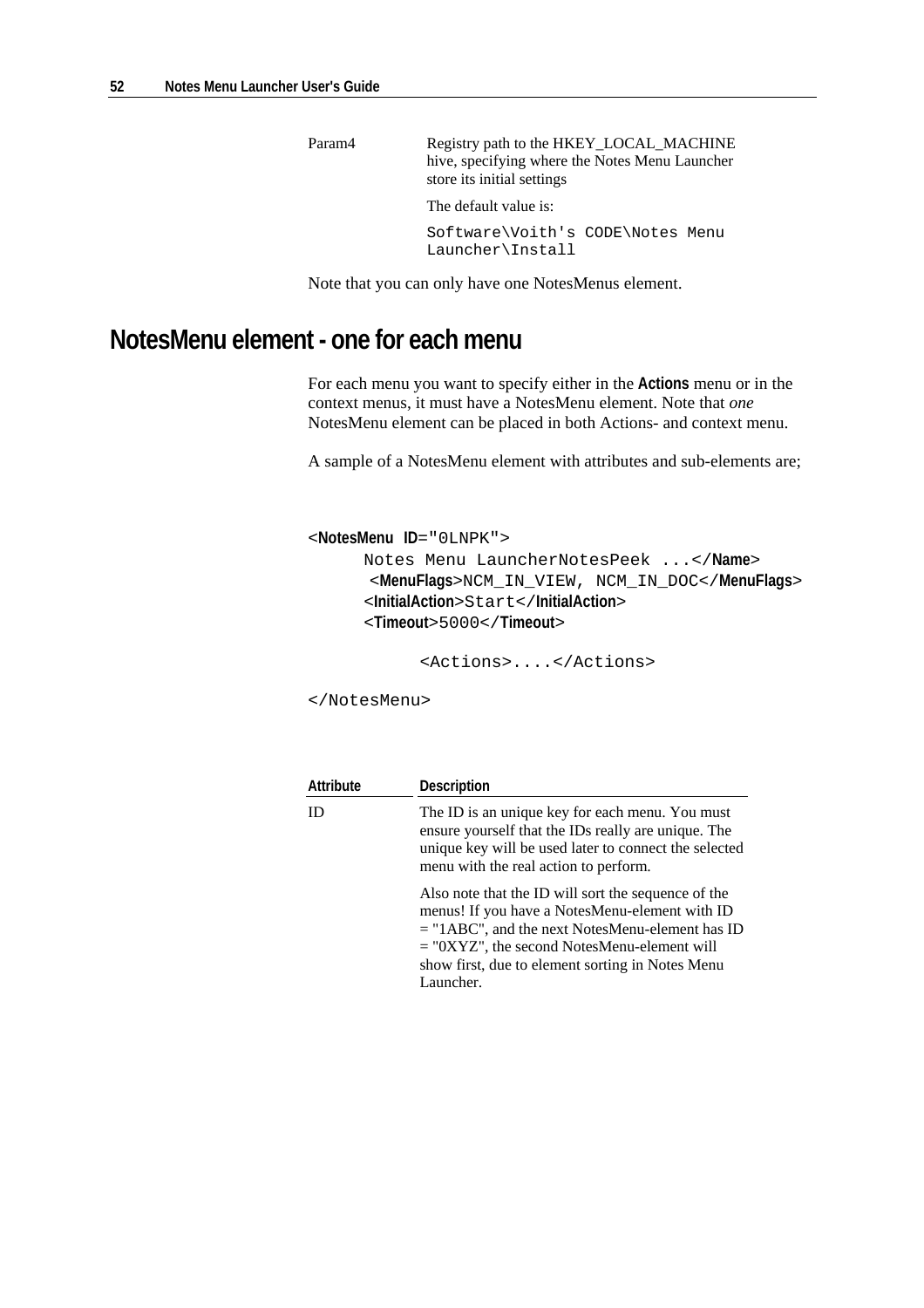| Element | Description                                                                                                                                                                     |  |  |
|---------|---------------------------------------------------------------------------------------------------------------------------------------------------------------------------------|--|--|
| Name    | The name you want to display in the menu. Note<br>that this name can be hierarchical, were each part is<br>separated by a backslash. For example:<br>Development\Formula Tester |  |  |
|         |                                                                                                                                                                                 |  |  |
|         | If you use that name in a context menu, it will<br>become a cascaded menu like the sample below;                                                                                |  |  |
|         | Lock Document<br><b>Unlock Document</b>                                                                                                                                         |  |  |
|         | $\overline{\smash[b]{\mathsf{S}}}$ Search This View<br>Find<br>$C$ trl $+E$<br>Open In New Window<br>Create Bookmark                                                            |  |  |
|         | NotesPeek<br>List Fields                                                                                                                                                        |  |  |
|         | Development<br>MIME Analyzer                                                                                                                                                    |  |  |
|         | Formula Tester                                                                                                                                                                  |  |  |

The sub elements of NotesMenu-element are

*Figure 27: Notes Context Menu - Example 1* 

|                      | If you use the same name in an Action-menu, Notes<br>Menu Launcher will only use the last part<br>(Formula Tester  in our sample)                                                                                                                                     |
|----------------------|-----------------------------------------------------------------------------------------------------------------------------------------------------------------------------------------------------------------------------------------------------------------------|
| MenuFlags            | Where should this menu show and when ? See<br>below for valid <b>MenuFlags</b> (see "Where to use a<br>menu - the MenuFlags" on page 54)-codes. Note<br>that several codes can be combined in order to make<br>the menu show up both in Action- and context<br>menus. |
| <b>InitialAction</b> | A NotesMenu-element contains one or more<br>Action-sub elements, specifying exactly what to do<br>when this menu is selected. The Initial Action-<br>element contain the name of the initial Action.                                                                  |
| Timeout              | The timeout for all NotesMenu actions combined to<br>complete successfully. If the NotesMenu as a whole<br>take longer time, it will time out.                                                                                                                        |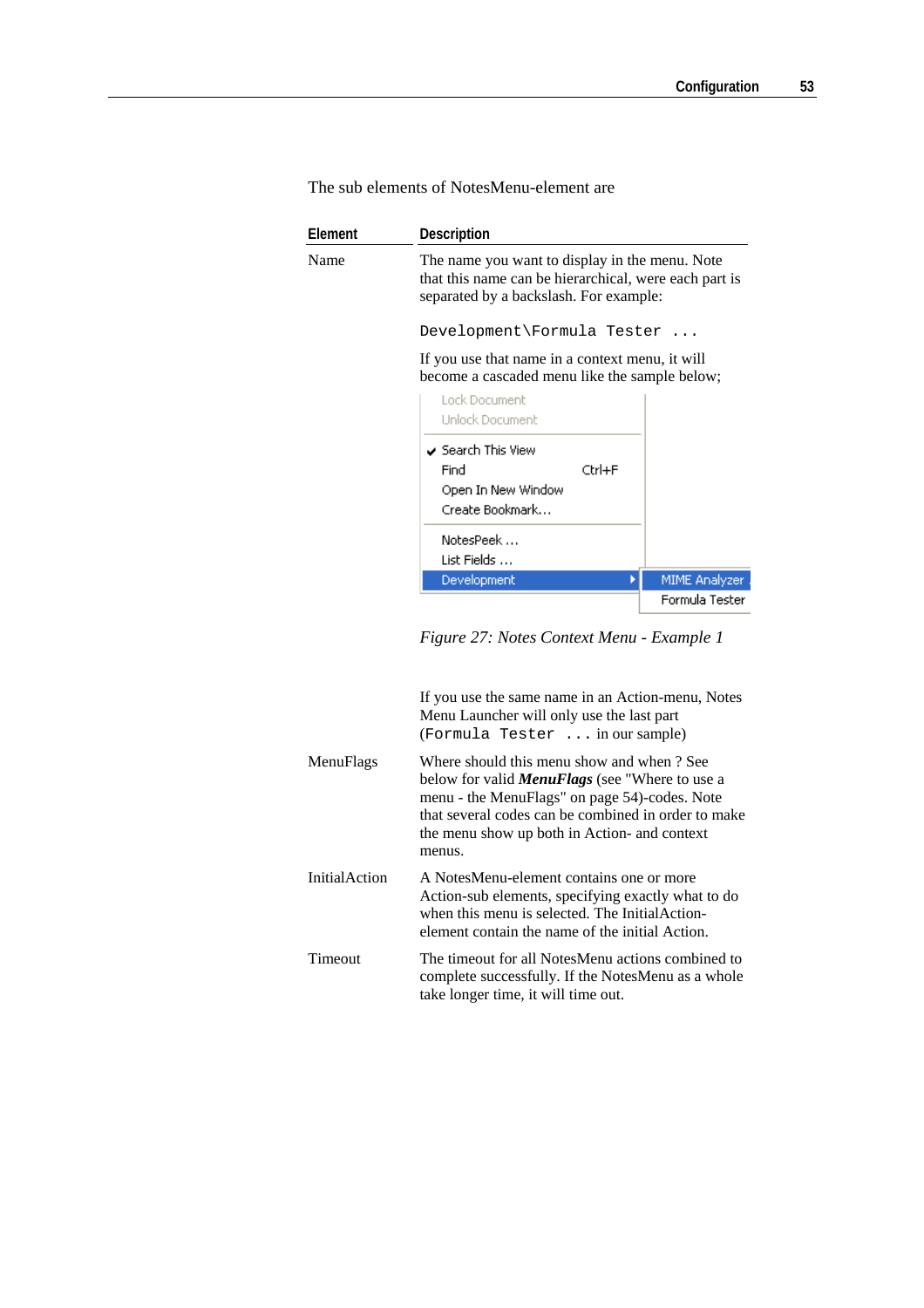#### **Where to use a menu - the MenuFlags**

The MenuFlags sub element of the NotesMenu-element determine where a menu should show and when to show it. Notes Menu Launcher is to a certain degree sensible to the user operation context, and allows the menus to show only if certain conditions are met.

For example, it's easy to tell Notes Menu Launcher not to show the menus in anything else but an open document in edit-mode. If the document is in read-mode, or the user is operating in a Notes view, the menu won't be activiated.

Note: The prefixes you see in all the menu flags has this meaning: NAM - Notes Addin Menu NCM - Notes Context Menu

The MenuFlags for **Notes Addin Menus** are:

| MenuFlag              | Description                                                                                                                                                                                           |
|-----------------------|-------------------------------------------------------------------------------------------------------------------------------------------------------------------------------------------------------|
| NAM_IN_DESK           | Activate the menu when the user is at the<br>Workplace or homepage. The user hasn't<br>moved into a specific database right yet.                                                                      |
|                       | If you have a traditional workplace which<br>show for example your Inbox and Calendar,<br>Notes Menu Launcher is still able to<br>determine the active document beneath the<br>cursor.                |
|                       | Document selections are not supported a<br>this level                                                                                                                                                 |
| NAM_IN_VIEW           | Activate the menu when the user is in a<br><b>NotesView</b>                                                                                                                                           |
| NAM_IN_DOC_READONLY   | Activate the menu when the user is in a<br>document, and the document is in read-<br>mode                                                                                                             |
| NAM_IN_DOC_READWRITE  | Activate the menu when the user is in a<br>document, and the document is in edit-mode                                                                                                                 |
| NAM_IN_FIELD_TEXT     | Activate the menu when the user is in an<br>edit-mode document, and the cursor is<br>placed in a text-field. Note, you must also<br>specify NAM_IN_DOC_READWRITE in<br>order to get this flag to work |
| NAM_IN_FIELD_NUMBER   | Same as for NAM_IN_FIELD_TEXT, but<br>for field type Number                                                                                                                                           |
| NAM_IN_FIELD_TIMEDATE | Same as for NAM_IN_FIELD_TEXT, but<br>for field type Time/date                                                                                                                                        |
| NAM_IN_FIELD_RICHTEXT | Same as for NAM_IN_FIELD_TEXT, but<br>for field type Richtext                                                                                                                                         |
| NAM_IN_FIELD_READERS  | Same as for NAM_IN_FIELD_TEXT, but<br>for field type Readers                                                                                                                                          |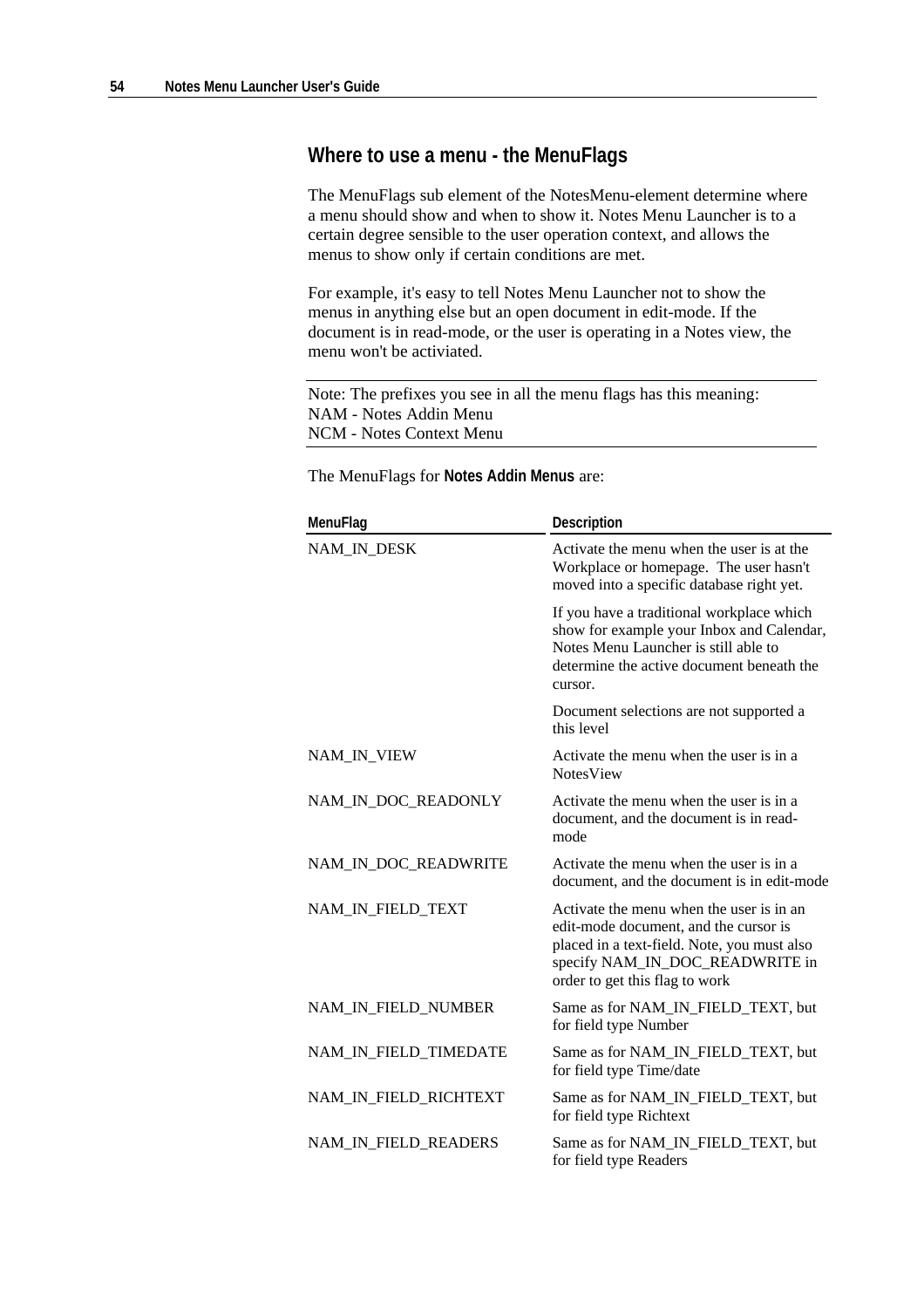| NAM_IN_FIELD_AUTHORS  | Same as for NAM_IN_FIELD_TEXT, but<br>for field type Authors     |
|-----------------------|------------------------------------------------------------------|
| NAM IN FIELD NAMES    | Same as for NAM_IN_FIELD_TEXT, but<br>for field type Names       |
| NAM IN FIELD KEYWORDS | Same as for NAM_IN_FIELD_TEXT, but<br>for field type Dialog List |
| NAM_IN_FIELD_SECTION  | Same as for NAM IN FIELD TEXT, but<br>for sections               |

The MenuFlags for **Notes Context Menus** are;

| MenuFlag    | Description                                                                                                                                   |
|-------------|-----------------------------------------------------------------------------------------------------------------------------------------------|
| NCM IN VIEW | Show the context menu if the user is in a view                                                                                                |
| NCM IN DOC  | Show the context menu if the user is in a document.<br>It can't - at the display moment - tell the difference<br>between read- and edit mode. |

As you see, you have considerable better control over Notes Addin Menus than Notes Context Menus!

# **The Actions element**

The Actions element is just a wrapper element, containing one or more Action-elements.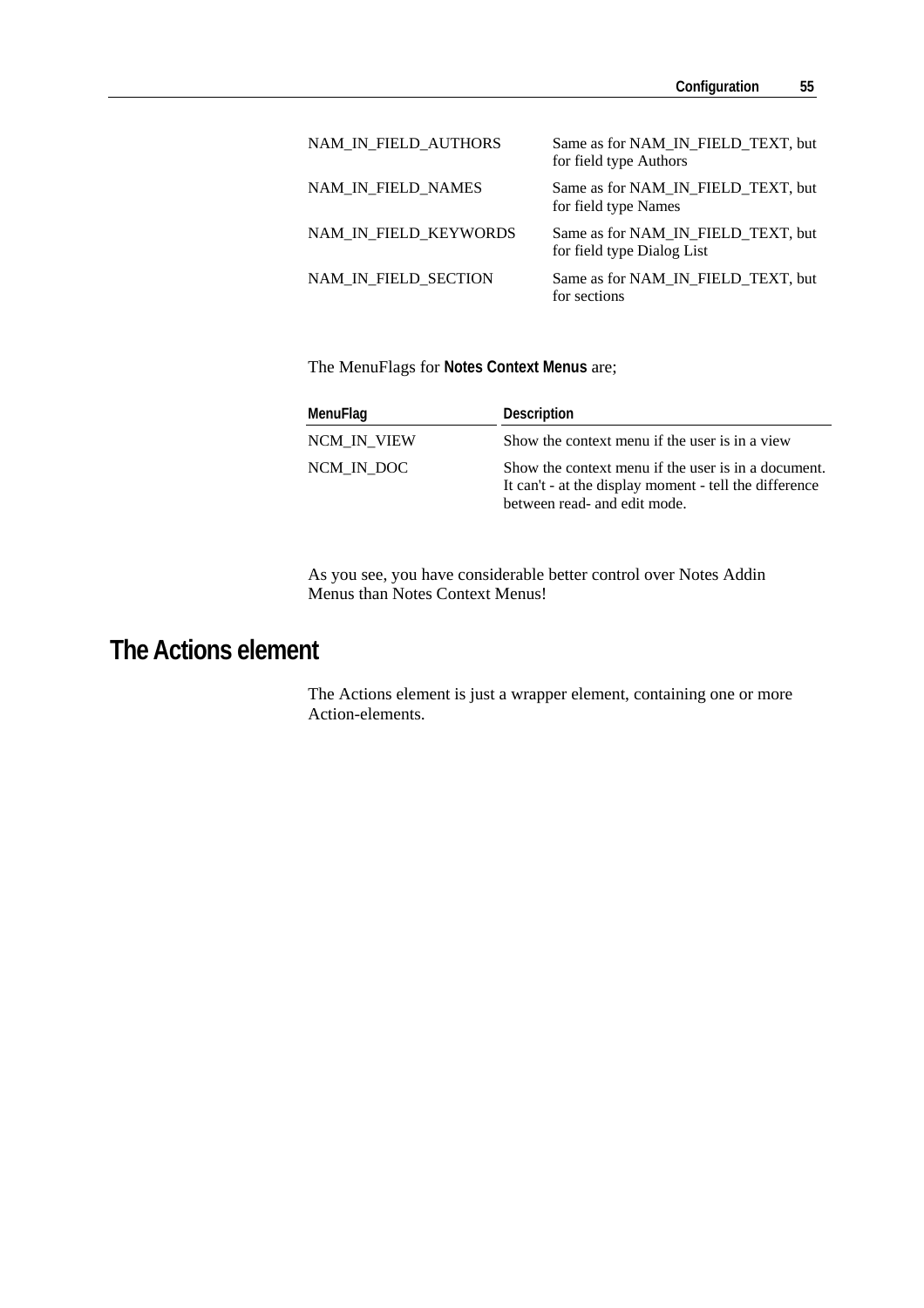### **The Action element**

Notes Menu Launcher can perform a series of actions when a menu is selected. Each Action element describe an action to perform, and if the action is successful, the next step execute. By having this chain-ofactions style, you can perform any number of actions for a menu.

Often an Action contain a command and several parameters. The command (or Action *types* as they are called later) and their parameters are specified later in this chapter.

Below you see a sample Action

```
<Action ID="Start">
```
<**Type**>LaunchApplication</**Type**>

<**Parameter1**>NOTEPAD.EXE</**Parameter1**>

<**Parameter2**>C:\TEST.TXT</**Parameter2**>

<**Parameter3**>Extra params</**Parameter3**>

- <**ActionSucces**>Finish</**ActionSucces**>
- <**ActionFailure**>NotFound</**ActionFailure**>
- <**Timeout**>5000</**Timeout**>

</**Action**>

First, each Action within an Actions-wrapper element, must have an unique ID. It's again up to you to ensure that really is the case. Since each action contain a pointer to the next action, the sequence of actions within the Actions-element is not important.

This sample has set the type to **LaunchApplication**. This is one of the actions types (or commands) Notes Menu Launcher understands and performs. You also see that this type requires at least one parameter, specified as Parameter1. In this sample we try to launch **Notepad.exe** with the parameter **C:\Test.txt**. If that succeeds, Notes Menu Launcher advances to the next Action-element; **Finish**, and if it fails, the Action element **NotFound** is executed.

Next you see all the different action types: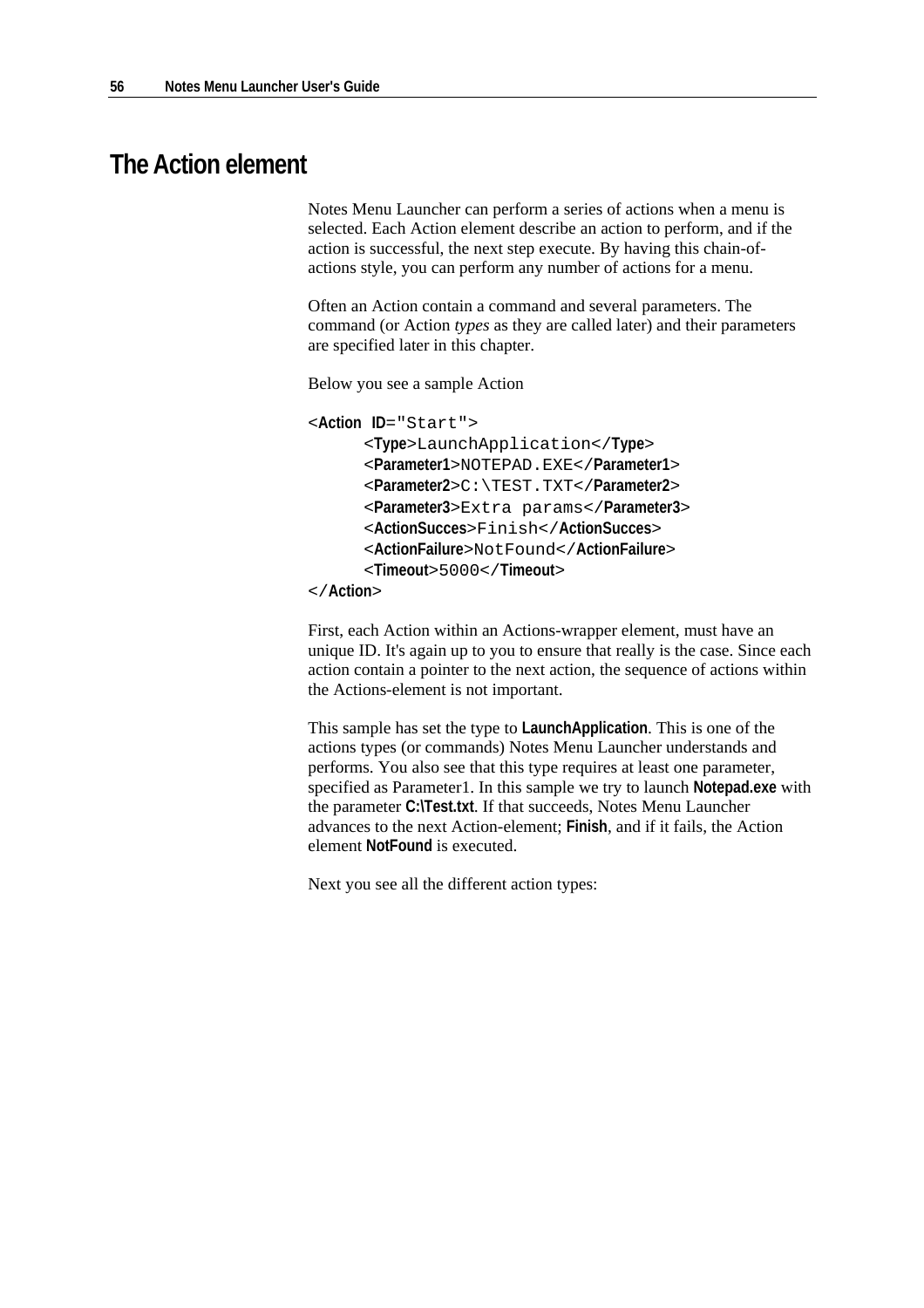#### **LaunchApplication**

This action type will try to launch the specified application as **Parameter1**. Any potential parameters to the application to launch, must be specified as **Parameter2**.

The **Parameter3** can contain special commands for LaunchApplication. They are:

| Command                 | <b>Description</b>                                                                                                                                                                                                                    |
|-------------------------|---------------------------------------------------------------------------------------------------------------------------------------------------------------------------------------------------------------------------------------|
| KillExistingModuleFirst | If this command is specified, Notes<br>Menu Launcher will only allow one<br>instance of the application specified in<br>Parameter1 to exist. This can be nice if<br>you don't want to launch multiple<br>instances of an application. |

### **SendKeys**

The **SendKeys** action type is very useful, as it can send keystrokes to another application. It will send any characters located in **Parameter1**.

First of all, SendKeys can send any normal keystroke to an application. If you want to type text, you can easily do that by just typing characters into Parameter1. In addition it can also send special keystrokes, such as Fkeys, ALT, SHIFT and CTRL modified keys.

The table below specify the key codes that can be repeated. When you for example see that the key code is {LEFT}, this will move the cursor left once. You can specify how many time each key should be inserted by suffixing a number, like this;  $\{LEFT \, 9\}$ , which move thcursor left 9 times.

| Code                                       | Description           |
|--------------------------------------------|-----------------------|
| {BACKSPACE}, {BKSP} or Backspace<br>${BS}$ |                       |
| $\{BREAK\}$                                | Break or cancel       |
| ${CAPS}$                                   | Toggle Caps Lock      |
| $\{DELETE\}$                               | Delete                |
| $\{INSERT\}$                               | Insert                |
| $\{DOWN\}$                                 | The down arrow button |
| $\{UP\}$                                   | The up arrow button   |
| ${HOME}$                                   | Home                  |
| $\{END\}$                                  | End                   |
| $\{ENTER\}$                                | Enter                 |
| ${LEFT}$                                   | Left arrow button     |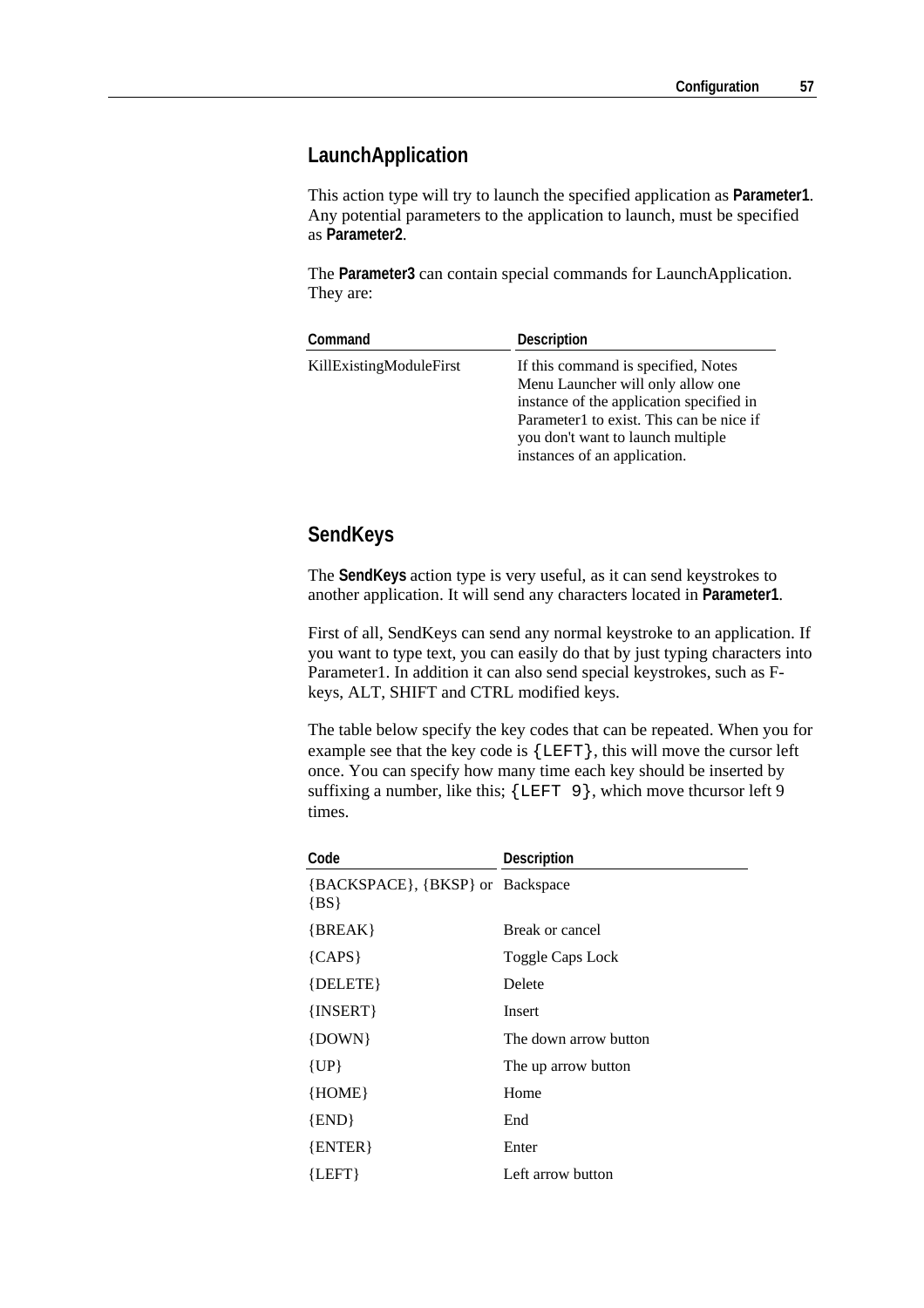| $\{RIGHT\}$           | Right arrow button        |
|-----------------------|---------------------------|
| $\{PGUP\}$            | Page up                   |
| ${PGDN}$              | Page down                 |
| {NUMLOCK}             | Toggle numlock key        |
| ${HELP}$              | Help                      |
| $\{PRTSCR\}$          | Print Screen button       |
| ${SCROLL}$            | Toggle Scroll Lock button |
| $\{TAB\}$             | Tabulator key             |
| $\{F1\}$ to $\{Fnn\}$ | Any Function key          |

Special key codes

| Code        | <b>Description</b>                                                                                                                                                     |
|-------------|------------------------------------------------------------------------------------------------------------------------------------------------------------------------|
| ${PAUSE n}$ | Pause for n seconds. This very useful<br>if you need to give the application you<br>command, some time to perform some<br>action, before issuing another<br>keystroke. |

Special shorthand characters that can be used to indicate a key combination:

| Character | Description                                                                              |
|-----------|------------------------------------------------------------------------------------------|
|           | Enter, same as {ENTER}.                                                                  |
| $^{+}$    | Shift. For example $+a$ will insert an<br>uppercase A.                                   |
| $\wedge$  | Control, for example <sup>^</sup> A will insert the<br>key combination CTRL+A.           |
| $\%$      | Alt, for example the %f will insert the<br>key combination ALT+F.                        |
|           | Group start, see Group End                                                               |
|           | Group end. You can group characters<br>together by enclosing them in square<br>brackets. |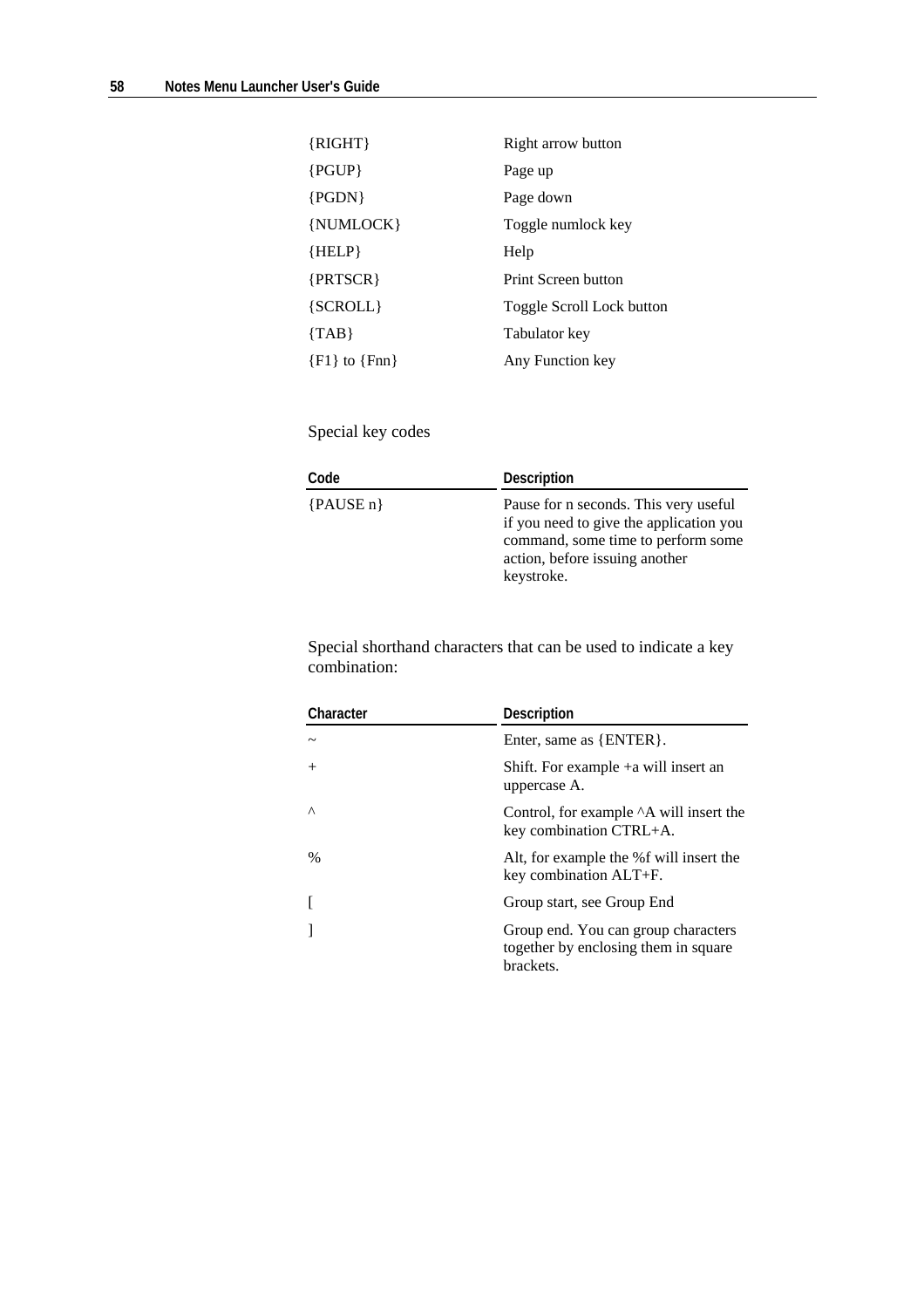#### **NotesAgent**

The action type **NotesAgent** will run an agent in an Notes database. The agent must be of type *Run Once*.

In order to run an agent, Notes Menu Launcher need to know where the agent is located. **Parameter1** contains the Domino server, or blank if the database containing the agent is on a local client. **Parameter2** contains the relative database file name and **Parameter3** contains the agent name.

Note that this agent type also *update variables* (see "Via Notes.ini" on page 49) in Notes.ini in order to communicate better with the agent.

#### **NotesFormula**

The **NotesFormula** action type execute the @Formula located in **Parameter1**.

Note that this agent type also *update variables* (see "Via Notes.ini" on page 49) in Notes.ini in order to communicate better with the formula.

#### **WaitForWindowTitle**

The action type **WaitForWindowTitle** will instruct the action to wait for a specified window title for a specified time. The window title to look for is specified as **Parameter1**.

The action type can have special additional commands specified as **Parameter2**.

| Command     | Description                                                                                                                                                                                                                          |
|-------------|--------------------------------------------------------------------------------------------------------------------------------------------------------------------------------------------------------------------------------------|
| ExtactMatch | If this command is specified in Parameter2, the window title<br>in Paramater1 must be exactly equal.                                                                                                                                 |
|             | For example, your Notepad windows title look like this:                                                                                                                                                                              |
|             | Notepad - $c$ : \test.txt                                                                                                                                                                                                            |
|             | If you specify the exact same string in Parameter1 and in<br>addition ExactMatch in Parameter2, the action will succeed<br>if the Notepad session actually exist or start within the<br>timeout value.                               |
|             | If you just want to look for "Notepad", then don't specify<br>ExtactMatch. Notes Menu Launcher will then accept any<br>windows title containing the word "Notepad".                                                                  |
| BringToTop  | If the window title in Parameter1 is found within timeout<br>value, the process will be brought to the top, overlaying any<br>potential other windows on your desktop. This is the same as<br>manually setting the focus on a window |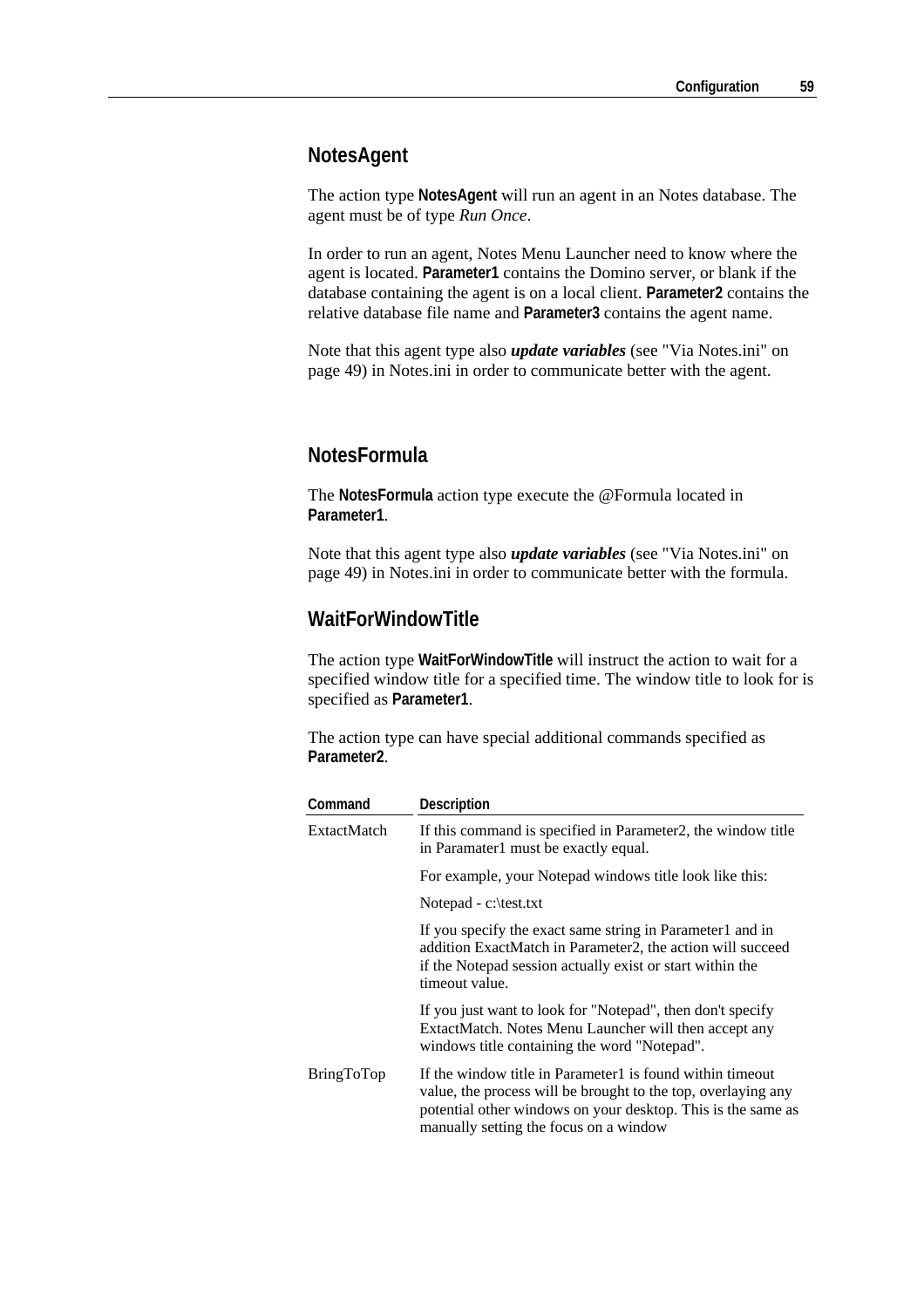If the window exist or start within the timeout value, the action specified in **ActionSuccess** will be executed, otherwise the event specified in **ActionFailure** will be executed.

### **WaitForClass**

The action type **WaitForClass** will wait for a class name, just like *WaitForWindowTitle* (on page 59). A class name is best viewed with Process Monitors, such as *Spy++* http://msdn.microsoft.com/library/enus/vcug98/html/\_asug\_home\_page.3a\_.spy.2b2b.asp from Microsoft or *Winspector* http://www.windows-spy.com/ from Gipsysoft.

Below you see a dialog box from  $Spy++$  showing the class name for Lotus Notes:

| <b>Window Properties</b>                          |                   |                              |  |  |  |
|---------------------------------------------------|-------------------|------------------------------|--|--|--|
| General Styles Windows<br>Process<br><b>Elass</b> |                   |                              |  |  |  |
| Class Name:                                       | NOTES             |                              |  |  |  |
| Class Styles:                                     | 00003008          | CS_BYTEALIGNWINDOW   -       |  |  |  |
| Class Bytes:                                      | n                 |                              |  |  |  |
| Class Atom:                                       | C <sub>2</sub> A4 | Instance Handle:<br>00400000 |  |  |  |
| Window Bytes:                                     | 8                 | 00401990<br>Window Proc:     |  |  |  |
| Menu Name:<br>Icon Handle:                        | (None)<br>(None)  |                              |  |  |  |
| Cursor Handle:<br>IDC ARROW                       |                   |                              |  |  |  |
| COLOR_APPWORKSPACE<br>Bkgnd Brush:                |                   |                              |  |  |  |
| Close                                             | Refresh           | Help                         |  |  |  |

*Figure 28: Showing the Class of an application with Spy++*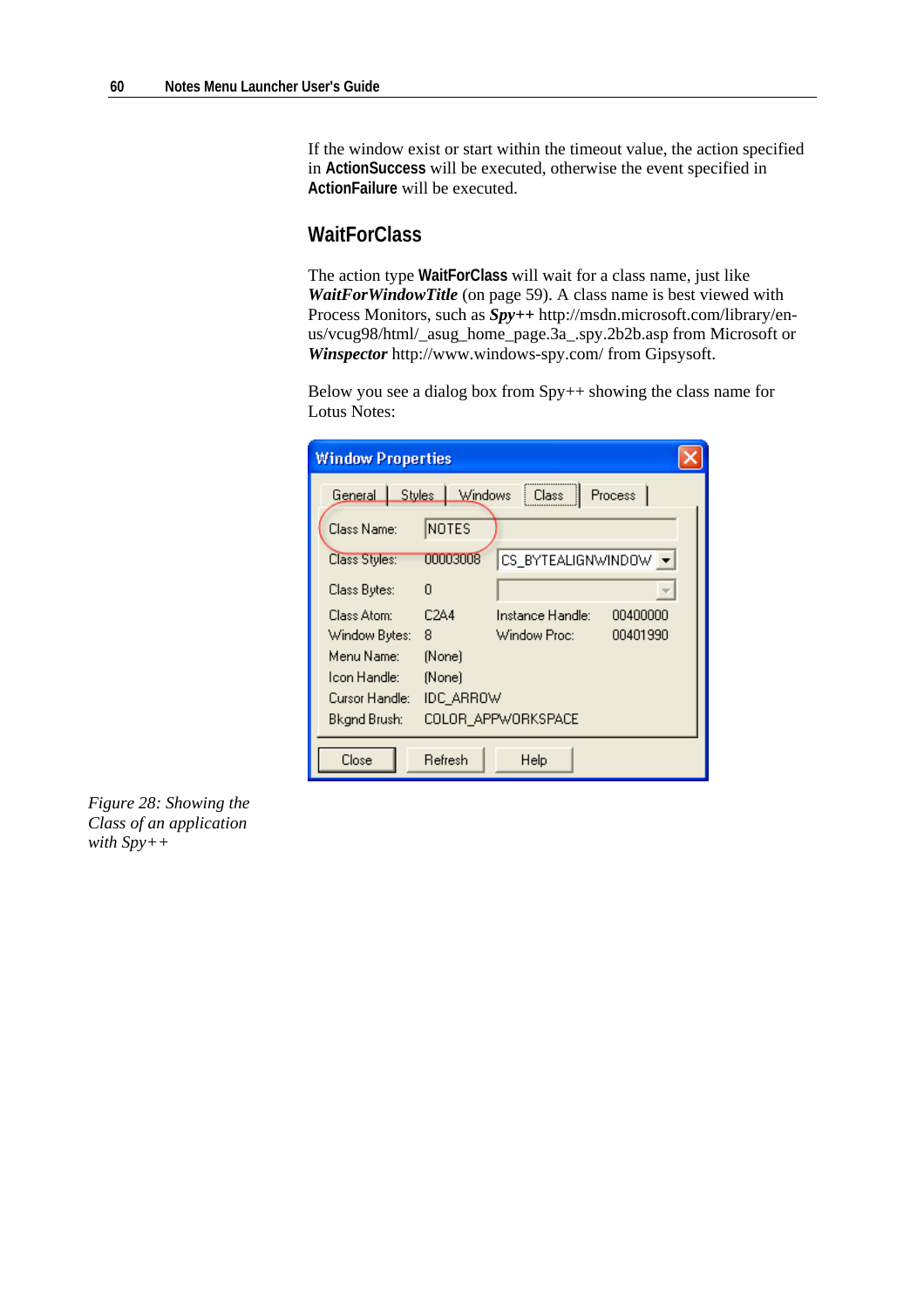#### **WaitForModule**

The action type **WaitForModule** will wait for a module name, just like *WaitForWindowTitle* (on page 59). A module name is best viewed with Windows Task Manager, most so-called *Process Monitors*, such as Spy++ from Microsoft.

Below you see the dialog box from Windows Task Manager, showing the module name:

| <b>Windows Task Manager</b>                                    |                  |                  |                    |           |  |  |  |  |
|----------------------------------------------------------------|------------------|------------------|--------------------|-----------|--|--|--|--|
| File<br>Options<br>View<br>Help                                |                  |                  |                    |           |  |  |  |  |
| Processes<br><b>Applications</b>                               |                  | Performance      | Networking         |           |  |  |  |  |
|                                                                |                  |                  |                    |           |  |  |  |  |
|                                                                | Image Name       | <b>User Name</b> | CPU.               | Mem Usage |  |  |  |  |
|                                                                | mmtask.exe       | <b>bob</b>       | ۵O                 | 2800K     |  |  |  |  |
|                                                                | MsgPlus.exe      | <b>bob</b>       | OO.                | 2704K     |  |  |  |  |
|                                                                | msnmsgr.exe      | <b>bob</b>       | 00                 | 8108K     |  |  |  |  |
|                                                                | MXOALDR.EXE      | bob              | 00                 | 2640 K    |  |  |  |  |
|                                                                | NCS.exe.         | <b>SYSTEM</b>    | OO.                | 3376K     |  |  |  |  |
|                                                                | ninotes.exe      | bob              | 00                 | 10724K    |  |  |  |  |
|                                                                | nsl.exe          | <b>SYSTEM</b>    | 00                 | 1064K     |  |  |  |  |
|                                                                | nslsvice.exe     | <b>SYSTEM</b>    | 00                 | 1056K     |  |  |  |  |
|                                                                | ntaskldr.exe     | bob              | 00                 | 3 808 K   |  |  |  |  |
|                                                                | OneTouch.exe     | <b>bob</b>       | 00                 | 5 320 K   |  |  |  |  |
|                                                                | OSDEx.exe        | hoh.             | 00                 | 3 860 K   |  |  |  |  |
|                                                                | Paint Shop Pro 9 | bob              | 01                 | 65 756 K  |  |  |  |  |
|                                                                | pdfSaver3.exe    | bob              | 00                 | 7456 K    |  |  |  |  |
|                                                                | PDVDServ.exe     | bob              | 00                 | 3128K     |  |  |  |  |
|                                                                | PPControl.exe    | bob              | OO.                | 2424K     |  |  |  |  |
|                                                                | PPMemCheck.exe   | bob              | 00                 | 9788K     |  |  |  |  |
|                                                                | PQV2iSvc.exe     | bob              | 15                 | 26 344 K  |  |  |  |  |
|                                                                | quickset.exe     | bob              | OO.                | 4 220 K   |  |  |  |  |
|                                                                | realsched.exe    | hoh              | nn                 | 136 K     |  |  |  |  |
| Show processes from all users                                  |                  |                  | <b>End Process</b> |           |  |  |  |  |
|                                                                |                  |                  |                    |           |  |  |  |  |
| Processes: 85<br>CPU Usage: 24%<br>Commit Charge: 595M / 2974M |                  |                  |                    |           |  |  |  |  |

*Figure 29: Showing the module name in Windows Task Manager* 

### **WaitForWindowDialog**

The action type **WaitForWindowDialog** will wait for a dialog box title, just like *WaitForWindowTitle* (on page 59)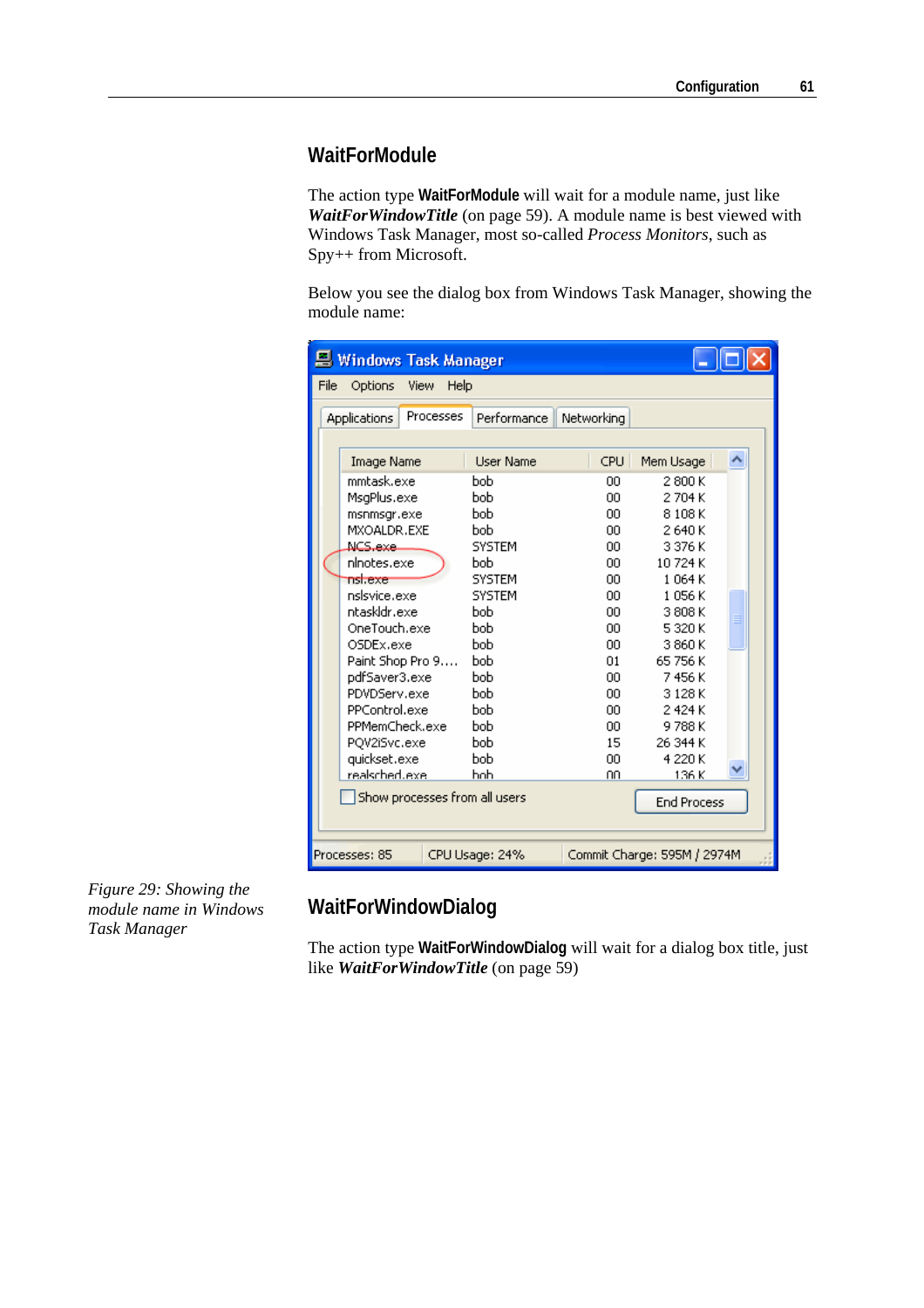# **The built-in NotesPeek Buddy**

If you don't specify any configuration XML file for Notes Menu Launcher, it will use it's own built-in *NotesPeek Buddy* (on page 43) XML file. Below you see what that file look like;



*Figure 30: The NotesPeek Buddy XML File*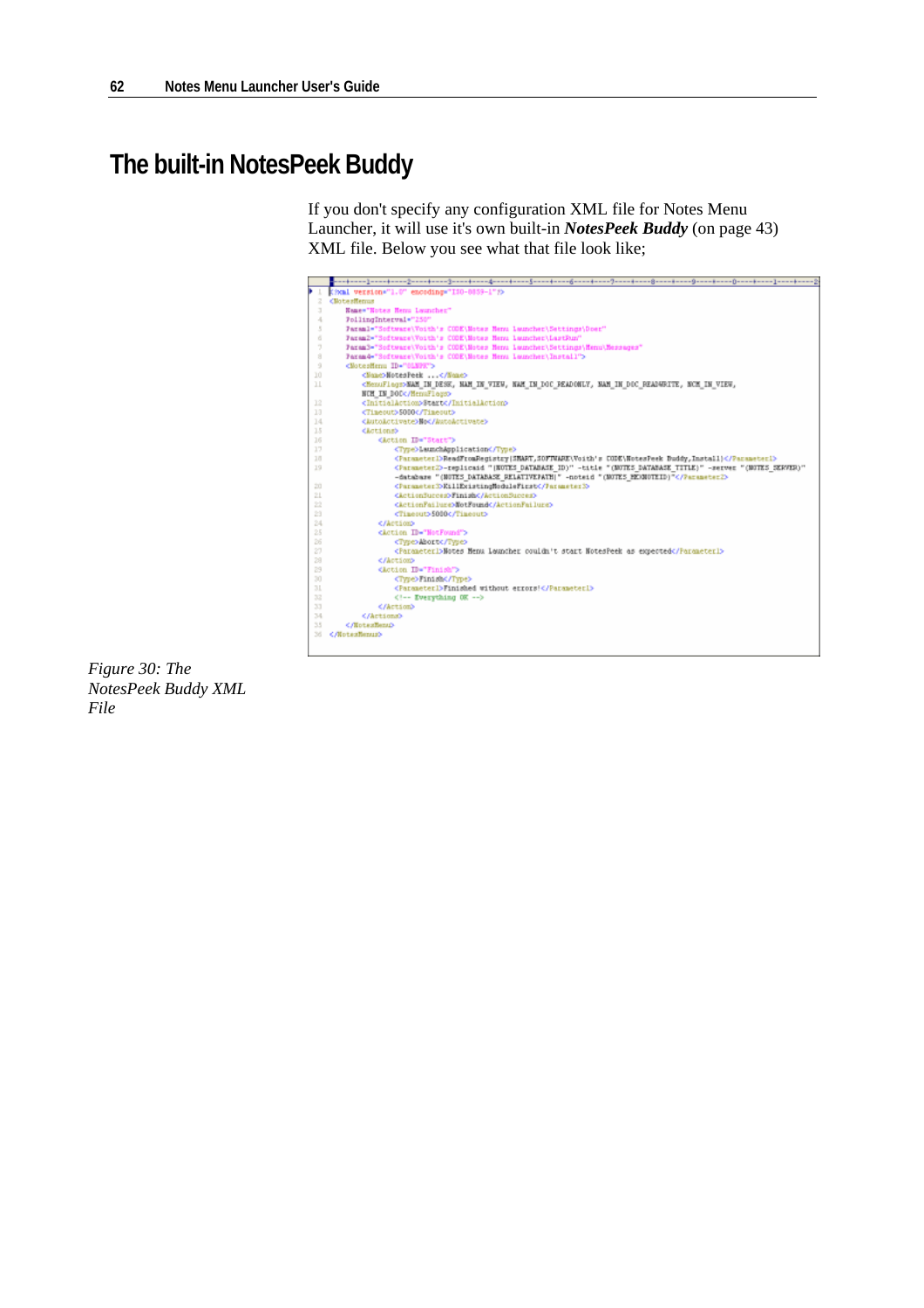# **Index**

### **A**

Addin Menus are Context Sensitive • 42 And What is NotesPeek Buddy ? • 3

### **C**

Configuration • 45

#### **H**

Has Notes Menu Launcher been updated ? • 40 How Notes Menu Launcher communicates to the outside • 48

### **I**

If Lotus Notes is still running • 13 Information about BETA release • 14 Installation • 7 Installation Finished • 21 Installation Progress • 21 Introduction • 1

### **L**

LaunchApplication • 57 License Agreement • 15

### **M**

Manual Installation • 25

### **N**

Necessary Changes to Notes.ini • 32 Necessary Changes to the Registry • 30 Notes Addin Menu Tools • 26, 32 NotesAgent • 48, 59 NotesFormula • 48, 49, 59 NotesMenu element - one for each menu • 48, 52 NotesMenus - the to element • 51 NotesPeek Buddy • 1, 3, 43, 47, 62 NotesPeek itself • 44

### **O**

Operation • 39 Overview • 45

### **P**

Problem locating INI files • 18

### **R**

Ready to Install • 20 Requirements • 7

#### **S**

Security • 35 Select Installation folder • 19 Select target Notes clients • 16 SendKeys • 49, 57

### **T**

The Action element • 56 The Action menu • 41 The Actions element • 55 The built-in NotesPeek Buddy • 62 The Context Menus • 42 The initial screen • 12 The Installer • 11 The Notes Data Directory • 28 The Notes Menu Launcher Program Directory • 27 The Notes Program Directory • 28 The Temporary Directory • 29 The Windows System Directory • 29 The XML File • 4, 47 Two install methods, the installer - or - manual • 9 Typographical Conventions • 4

### **U**

Uninstall Notes Menu Launcher • 23, 27

### **V**

Via Notes.ini • 49, 59 Via parameters • 50 Via the Registry • 48

#### **W**

WaitForClass • 60 WaitForModule • 61 WaitForWindowDialog • 61 WaitForWindowTitle • 59, 60, 61 Welcome to Notes Menu Launcher • 1 What about context menus ? • 3 What benefits do you get by registering ? • 4